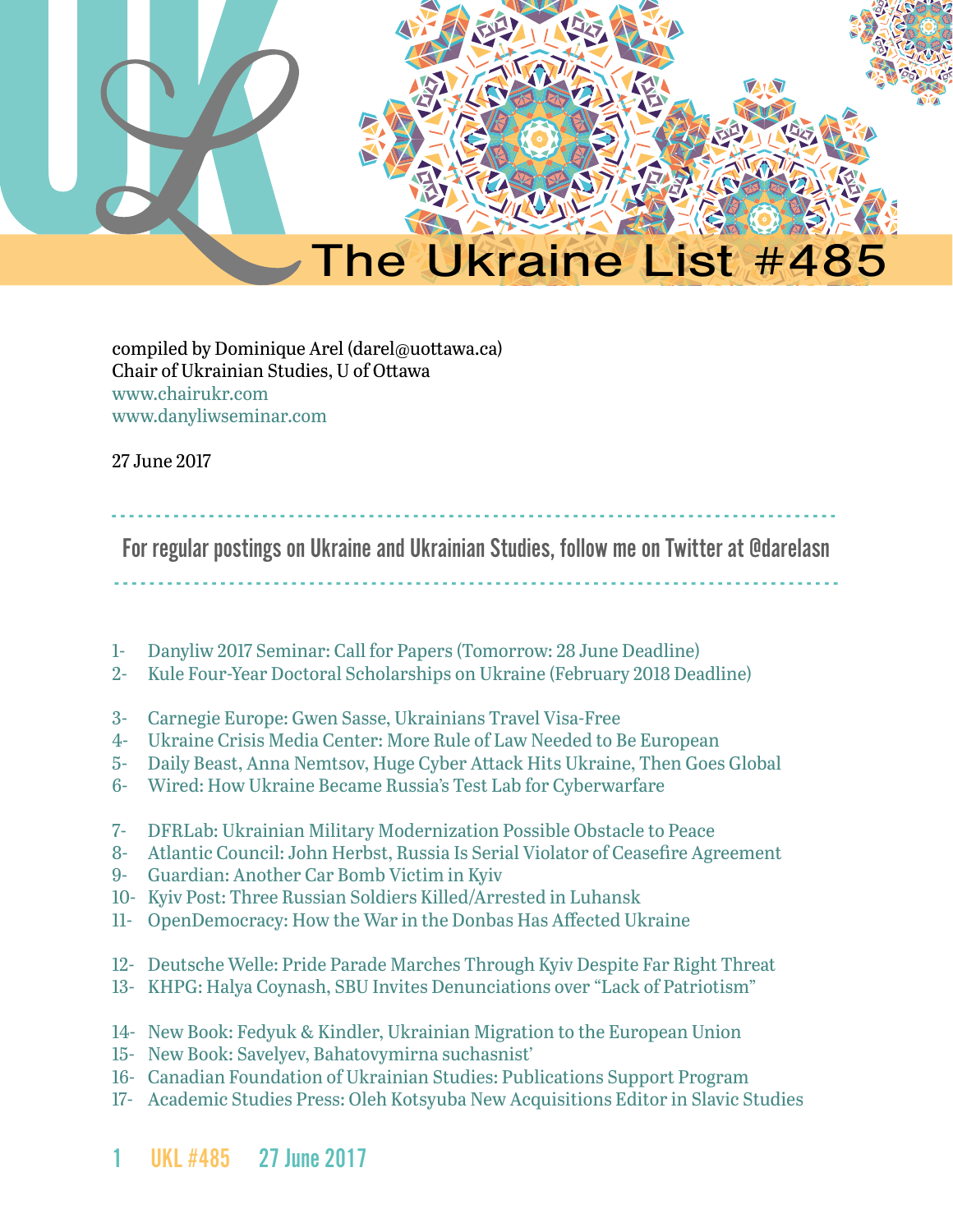## <span id="page-1-0"></span>#1 Deadline Reminder: 28 June 2017

- - - - - - - - - - - - - - - - - - - - - - - - - - - - - - - - - - - - - - - - - - - - - - - - - - - - - - - - - - - - - - - - - - - - - - - - - - - - - - - - - - 13th Annual Danyliw Research Seminar on Contemporary Ukraine Chair of Ukrainian Studies, University of Ottawa, 16-18 November 2017 <http://www.danyliwseminar.com>

#### CALL FOR PAPER PROPOSALS

The Chair of Ukrainian Studies, with the support of the Wolodymyr George Danyliw Foundation, will be holding its 13th Annual Danyliw Research Seminar on Contemporary Ukraine at the University of Ottawa on 16-18 November 2017. Since 2005, the Danyliw Seminar has provided an annual platform for the presentation of some of the most influential academic research on Ukraine.

The Seminar invites proposals from scholars and doctoral students —in political science, anthropology, sociology, history, law, economics and related disciplines in the social sciences and humanities— on a broad variety of topics falling under thematic clusters, such as those suggested below:

#### *Conflict*

- war/violence (combatants, civilians in wartime, DNR/LNR, Maidan)
- security (conflict resolution, Minsk Accords, OSCE, NATO, Crimea)
- nationalism (Ukrainian, Russian, Soviet, historical, far right)

#### *Reform*

- economic change (energy, corruption, oligarchies, EU free trade, foreign aid)
- governance (rule of law, elections, regionalism)
- media (TV/digital, social media, information warfare, fake news)

#### *Identity*

- history/memory (World War II, Holodomor, Soviet period, interwar, imperial)
- language, ethnicity, nation (policies and practices)
- culture and politics (cinema, literature, music, performing arts, popular culture)

#### *Society*

- migration (IDPs, refugees, migrant workers, diasporas)
- social problems (reintegration of combatants, protests, welfare, gender, education)
- state/society (citizenship, civil society, collective action/protests, human rights)

The Seminar will also be featuring panels devoted to recent/new books touching on Ukraine, as well as the screening of new documentaries followed by a discussion with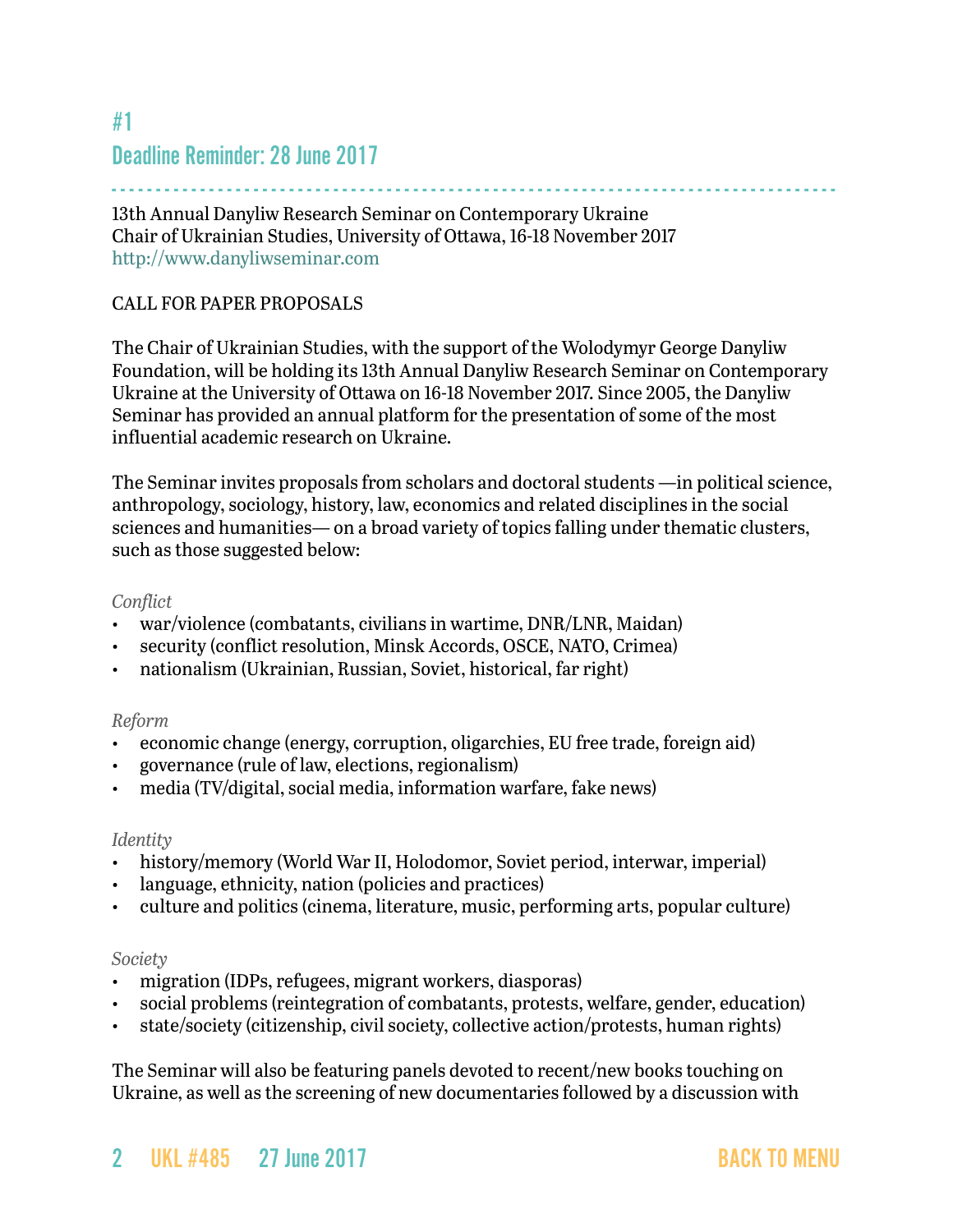filmmakers. In 2016, four book panels (Lawrence Douglas/*The Right Wrong Man*, Catherine Gousseff/Échanger les peuples, Serhii Plokhy/*The Gates of Europe*, and Ioulia Shukan/ *Génération Maidan*) were on the program and two films were screened (Elena Volochine/ *Oleg's Choice*, Antony Butts/*DIY Country*). Information on the 2016 book panels and films can easily be accessed from the top menu of the web site. The 2017 Seminar is welcoming book panel proposals, as well as documentary proposals.

Presentations at the Seminar will be based on research papers (6,000-8,000 words) and will be made available, within hours after the panel discussions, in written and video format on the Seminar website and on social media. The Seminar will privilege intensive discussion, with relatively short presentations (12 minutes), comments by the moderator and an extensive Q&A with Seminar participants and assembled public.

People interested in presenting at the 2017 Danyliw Seminar are invited to submit a 500 word paper proposal and a 150 word biographical statement, by email attachment, to Dominique Arel, Chair of Ukrainian Studies, at [darel@uottawa.ca](mailto:darel@uottawa.ca) AND [chairukr@gmail.](mailto:chairukr@gmail.com) [com](mailto:chairukr@gmail.com).

Please also include your full coordinates (institutional affiliation, preferred postal address, email, phone, and Twitter account [if you have one]). If applicable, indicate your latest publication or, in the case of doctoral or post-doctoral applicants, the year when you entered a doctoral program, the title of your dissertation and year of (expected) completion.

Books published between 2016 and 2018 (as long as near-final proofs are available prior to the Seminar) are eligible for consideration as a book panel proposal. The proposal must include a 500 word abstract of the book, as well as the 150 word bio and full coordinates.

Films produced between 2015 and 2017 are eligible for consideration as a documentary proposal. The proposal must include a 500 word abstract of the film, as well as the 150 word bio, full coordinates, and a secure web link to the film.

In addition to scholars and doctoral students, policy analysts, practitioners from nongovernmental and international organizations, journalists, and artists are also welcome to send a proposal.

**The proposal deadline is 28 June 2017.** The Chair will cover the travel and accommodation expenses of applicants whose proposal is accepted by the Seminar. The proposals will be reviewed by an international selection committee and applicants will be notified in the course of the summer.

To celebrate the 10th Anniversary of the Danyliw Seminar in 2014, a special website was created at [www.danyliwseminar.com.](http://www.danyliwseminar.com) The site contains the programs, papers, videos of presentations and photographs of the last three seminars (2014-2016). To access the abstracts, papers and videos of the 2016 presenters, click on "Participants" in the menu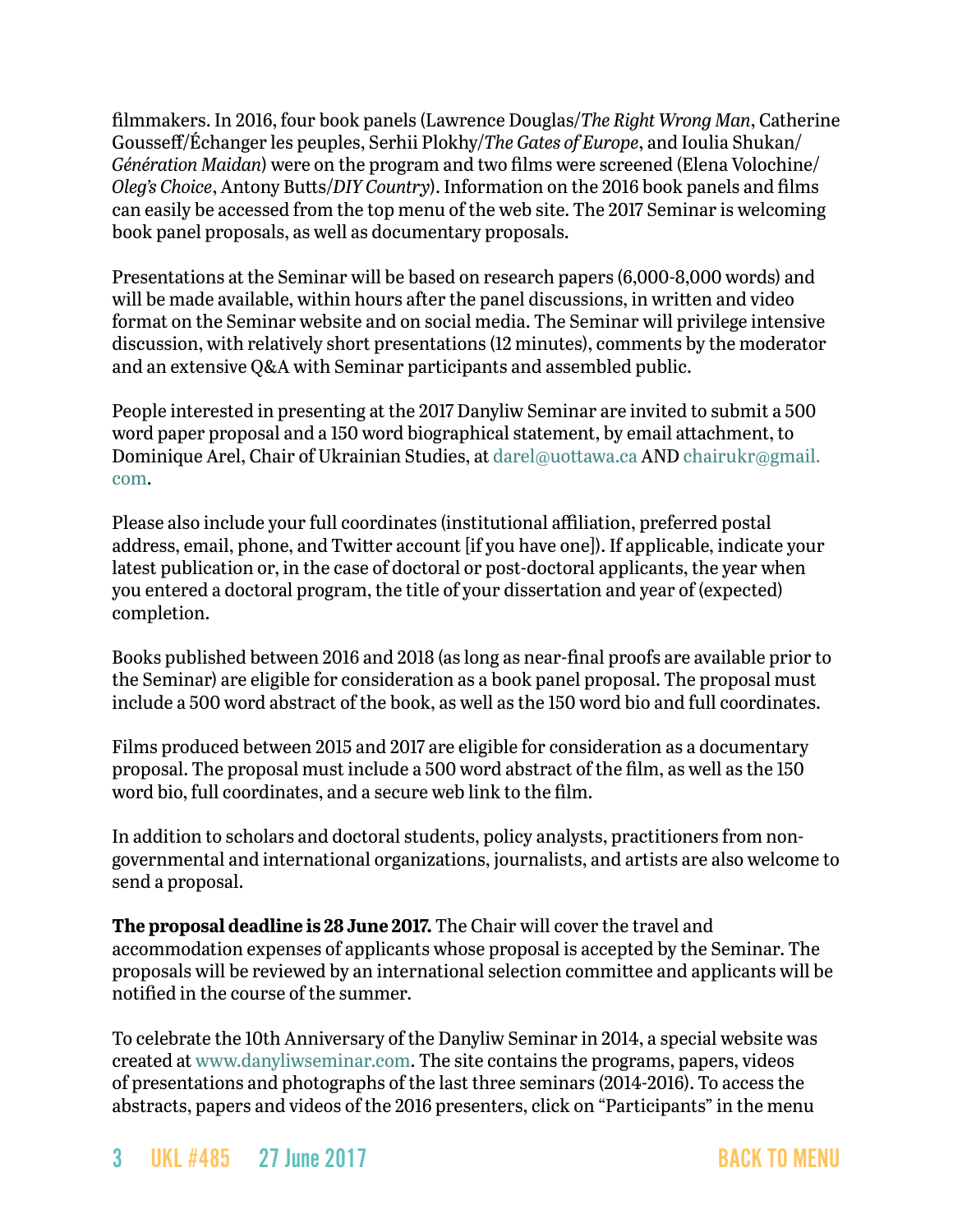and then click on the individual names of participants. The 2016 Program can be accessed at<https://www.danyliwseminar.com/program-2016>.

Check the "Danyliw Seminar" Facebook page at<http://bit.ly/2rssSHk>.

For information on the Chair of Ukrainian Studies, go to <http://bit.ly/2r7Hl8L>.

The Seminar is made possible by the generous commitment of the Wolodymyr George Danyliw Foundation to the pursuit of excellence in the study of contemporary Ukraine.

### <span id="page-3-0"></span>#2

#### Kule Doctoral Scholarships on Ukraine

- - - - - - - - - - - - - - - - - - - - - - - - - - - - - - - - - - - - - - - - - - - - - - - - - - - - - - - - - - - - - - - - - - - - - - - - - - - - - - - - - - Chair of Ukrainian Studies, University of Ottawa Application Deadline: 1 February 2018 (International & Canadian Students)

The Chair of Ukrainian Studies at the University of Ottawa, the only research unit outside of Ukraine predominantly devoted to the study of contemporary Ukraine, is announcing a new competition of the Drs. Peter and Doris Kule Doctoral Scholarships on Contemporary Ukraine. The Scholarships will consist of an annual award of \$22,000, with all tuition waived, for four years (with the possibility of adding a fifth year).

The Scholarships were made possible by a generous donation of \$500,000 by the Kule family, matched by the University of Ottawa. Drs. Peter and Doris Kule, from Edmonton, have endowed several chairs and research centres in Canada, and their exceptional contributions to education, predominantly in Ukrainian Studies, has recently been celebrated in the book Champions of Philanthrophy: Peter and Doris Kule and their Endowments.

Students with a primary interest in contemporary Ukraine applying to, or enrolled in, a doctoral program at the University of Ottawa in political science, sociology and anthropology, or in fields related with the research interests of the Chair of Ukrainian Studies, can apply for a Scholarship. The competition is open to international and Canadian students.

The application for the Kule Scholarship must include a 1000 word research proposal, two letters of recommendation (sent separately by the referees), and a CV and be mailed to Dominique Arel, School of Political Studies, Faculty of Social Sciences Building, Room, 7067, University of Ottawa, 120 University St., Ottawa ON K1N 6N5, Canada. Applications will be considered only after the applicant has completed an application to the relevant doctoral program at the University of Ottawa. Consideration of applications will begin on **1 February 2018** and will continue until the award is announced.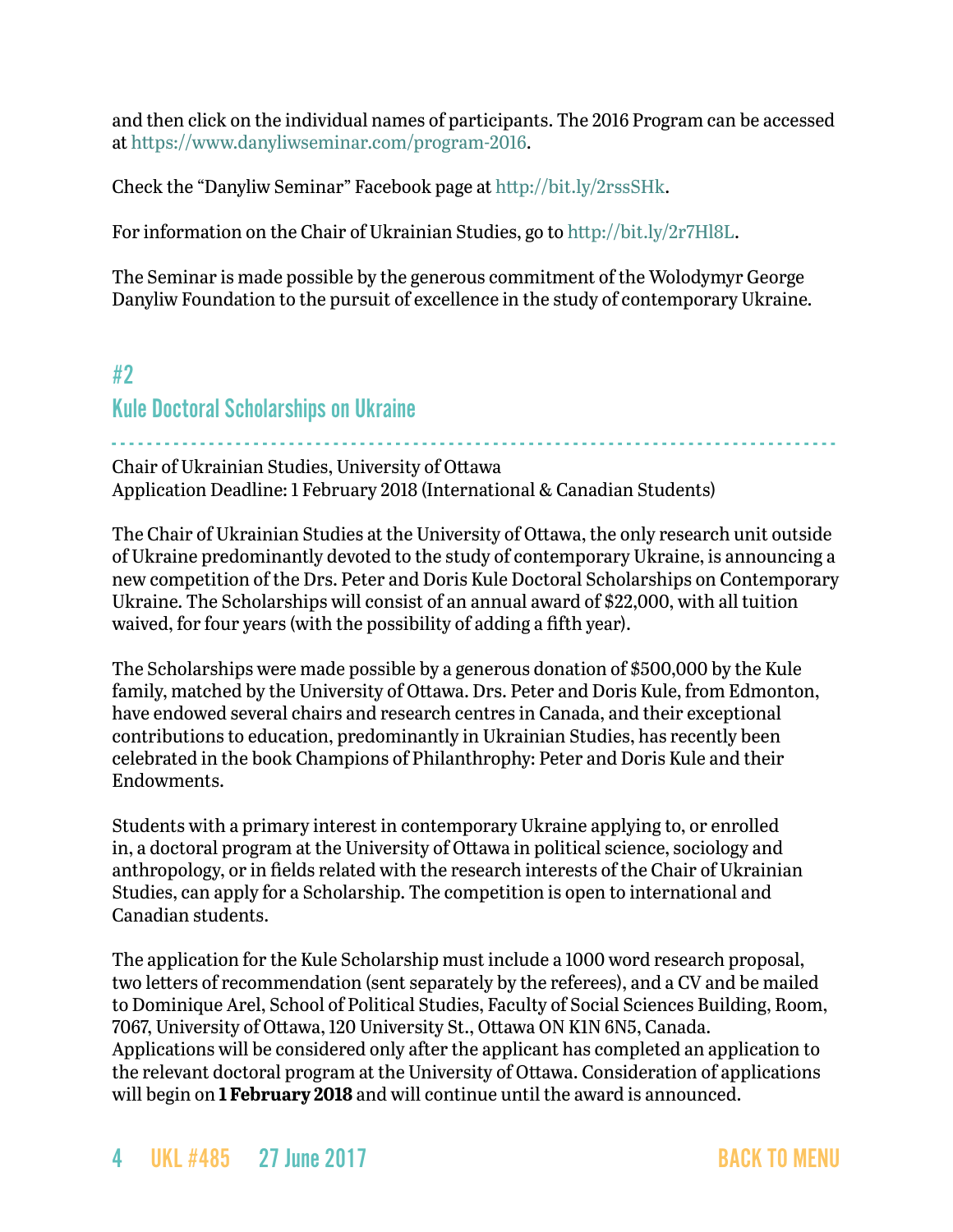The University of Ottawa is a bilingual university and applicants must have a certain oral and reading command of French. Specific requirements vary across departments.

Students interested in applying for the Scholarships beginning in the academic year 2017- 2018 are invited to contact Dominique Arel [\(darel@uottawa.ca](mailto:darel@uottawa.ca)), Chairholder, Chair of Ukrainian Studies, and visit our web site [\(http://socialsciences.uottawa.ca/ukraine](http://socialsciences.uottawa.ca/ukraine))

<span id="page-4-0"></span>#3 Ukrainians Travel Visa-Free

- - - - - - - - - - - - - - - - - - - - - - - - - - - - - - - - - - - - - - - - - - - - - - - - - - - - - - - - - - - - - - - - - - - - - - - - - - - - - - - - - by Gwendolyn Sasse Carnegie Europe, 26 June 2017 <http://ceip.org/2tigk5P>

*Gwendolyn Sasse is a nonresident senior fellow at Carnegie Europe and director of the Centre for East European and International Studies (ZOiS) in Berlin.*

On June 11, 2017, visa-free travel for Ukrainian citizens to EU countries finally became a reality. Ukrainians can now visit any EU member state (with the exception of the UK and Ireland) for up to ninety days within a one-hundred-eighty-day period. They are not allowed to work during these stays, and EU member states enabled themselves to apply a brake should the system be abused, for example by large numbers of asylum seekers or people working illegally.

The long-awaited introduction of visa-free travel has several practical and conceptual impacts. For the moment, the latter are the more important, as few Ukrainians have the required biometric passports and the financial means to travel.

The arrival of the visa-free regime was marked with a party and free concerts in a highly symbolic location: Independence Square in the center of Kyiv. Known in Ukrainian as Maidan, the square's name is linked inextricably to the Euromaidan mass protests of 2013–2014. These demonstrations, directed against the corrupt regime of then Ukrainian president Viktor Yanukovych, were triggered by the president's last-minute decision not to sign a political and economic Association Agreement with the EU.

Several thousand people celebrated in the center of Kyiv on June 11. These celebrations highlighted the first impact of the new visa-free regime: it represents an idea rather than just a legal gateway to hassle-free travel. It symbolizes that Ukraine is European.

The EU had started negotiating visa-free travel with Ukraine over fifteen years ago—the process effectively came to a halt during Yanukovych's presidency. Since his departure, visa-free travel has been the biggest concrete incentive the EU could use in its attempt to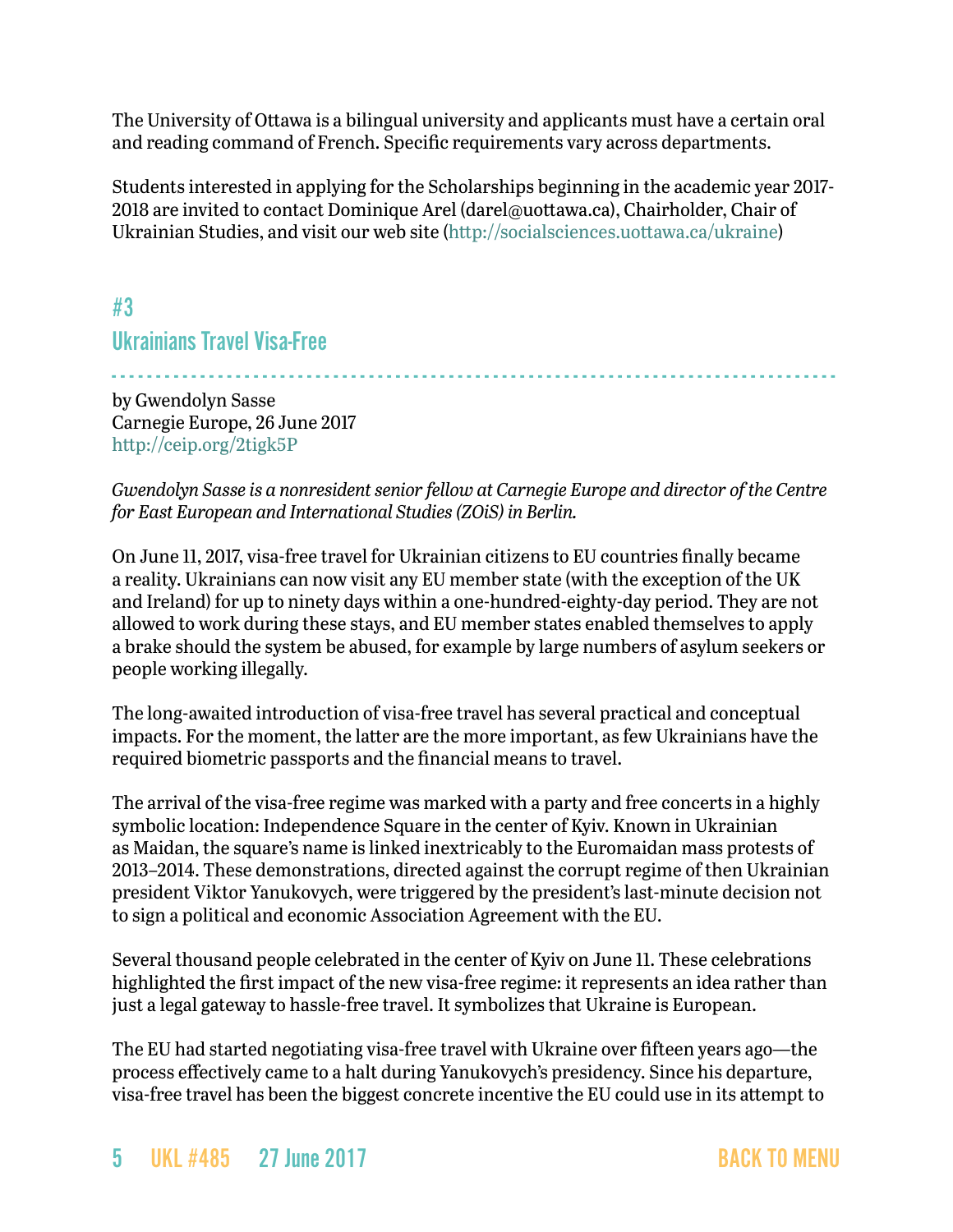stimulate domestic reforms through conditionality. The process was extended several times; the list of legal reforms to be undertaken was long and concrete, from bordercontrol issues to anticorruption; and the monitoring of implementation was rigorous. There is no comparable carrot the EU can offer now short of membership, effectively making it harder to incentivize the reform process from outside.

The ongoing war in Ukraine's eastern Donbas region clearly left a mark on President Petro Poroshenko's speech on June 11. During a meeting with his Slovak counterpart Andrej Kiska at the Ukrainian-Slovak border, Poroshenko equated the introduction of visa-free travel with a final break with Moscow.

Of course, it does not mean this, either from an economic or political perspective or with regard to people-to-people contacts. Many Ukrainians will continue to travel to Russia in the foreseeable future, because Ukrainians have at least as many family connections in Russia as in Western countries, and the costs involved in traveling to Russia are lower.

Moreover, the visa-free regime with the EU requires Ukrainians to acquire an international biometric passport. So far, about 3 million Ukrainians hold such passports. Ukrainian border guards expect a 30 percent increase in passenger traffic.

A survey of about 2,000 residents of Ukraine, conducted by the Ilko Kucheriv Democratic Initiatives Foundation and the Razumkov Center in the week the new regime was introduced, found that one-third of Ukraine's population deemed the introduction of visafree travel important for them. In particular, residents in western regions closer to the EU border appreciated the visa-free regime.

Only 9 percent of those surveyed said that they already had the required biometric passports. Most of them, a distinctly younger cohort of Ukrainians, were already foreignpassport holders who exchanged one type of passport allowing for international travel for another. By contrast, 66 percent said they had no old or new foreign-travel passport—a slightly higher percentage than in 2013. According to the survey, over 84 percent of the respondents over the age of sixty had no foreign-travel passport, and close to 80 percent of them had no intention of obtaining a passport that gives them the legal right to travel to EU member states.

The new visa regime therefore highlights and potentially increases the generational gap. For the moment, however, there is still widespread ignorance about the details of the regime: only 14 percent of the respondents said they had familiarized themselves with the content of the arrangements.

A tangible impact comes in the form of infrastructure, but even this has a symbolic dimension to it too: the number of direct trains from Kyiv to Polish towns has increased. Ukraine now has a budget airline and is beginning to be included more fully into European flight routes. At one level, these are logistical adjustments; but at another,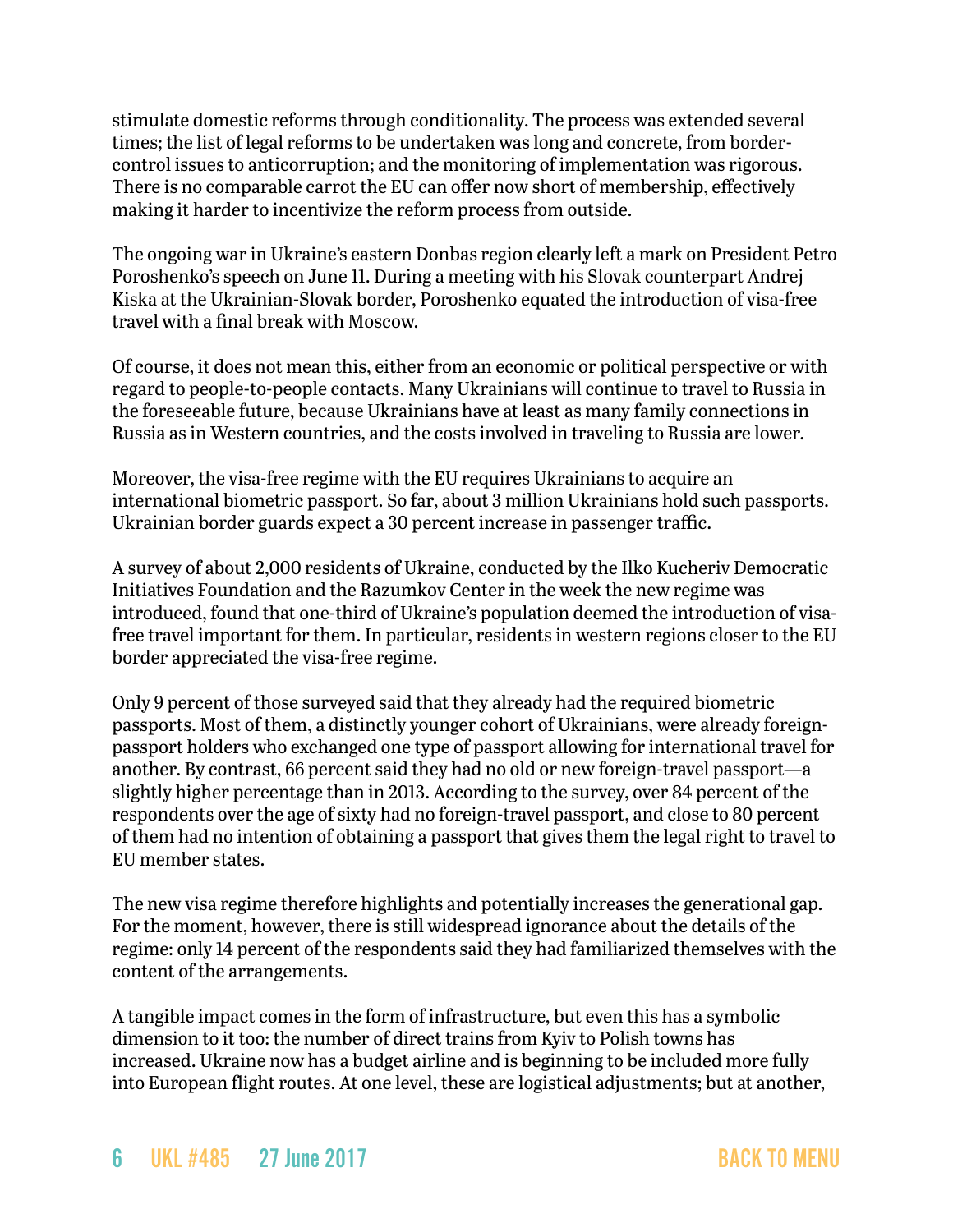these changes symbolize the shrinking of physical and political distances and the ultimately porous nature of the EU's outer border.

The ability to travel to the EU without a visa has not gone unnoticed in the occupied territories in the Donbas region. Trips are already being organized from the occupied territories across the front line for people to acquire biometric Ukrainian passports. It is too early to judge how attractive this option will prove in the occupied territories, but for those who choose it, this route reinforces the notion of Ukrainian citizenship.

In the medium term, repeated travel to the EU may have socializing effects, especially on the younger generation of Ukrainians who are already measuring their expectations against the living standards and opportunities in the EU. In turn, the government would feel greater pressure to intensify domestic reforms. Last but not least, a greater number of Ukrainians traveling to the EU would bolster Europeans' familiarity with a country still largely unknown to most EU citizens.

## <span id="page-6-0"></span>#4 38% of Ukrainians Consider Themselves Europeans – Poll

- - - - - - - - - - - - - - - - - - - - - - - - - - - - - - - - - - - - - - - - - - - - - - - - - - - - - - - - - - - - - - - - - - - - - - - - - - - - - - - - - - Ukraine Crisis Media Center, 21 June 2017 <http://bit.ly/2sOFwjA>

Over a third of Ukrainians emphasize the importance of visa-free regime for the population of the country. On the other hand, only 38% of Ukrainians consider themselves Europeans. It is just 3% more than in 2013. Only 10% of the respondents from the western regions, and 7% from the eastern part of Ukraine are going to get a biometric passport. These poll results were presented by Iryna Bekeshkina, Director of the Ilko Kucheriv Democratic Initiatives Foundation, during a press briefing at the Ukrainian Crisis Media Center. A nationwide survey on the attitude of the population to the visa-free regime was held by the Democratic Initiatives Foundation and the Razumkov Center on June 9-13.

The survey results show significant regional and age differences among the population regarding visa-free travel. "The closer to the West, the higher the percentage of people who consider visa-free regime to be important", – said Ms. Irina. In the west, 11% of the respondents have biometric passports. In the east – only 2.5%. The number of biometric passports is higher among younger respondents. Iryna Bekeshkina emphasized that a significant part of the population does not intend to have any foreign passports at all. The number of people who received a regular passport grew only by 4% compared to 2013. "For me it is an indicator that Ukraine is still far from becoming a European country", – said director of the Democratic Initiatives Foundation.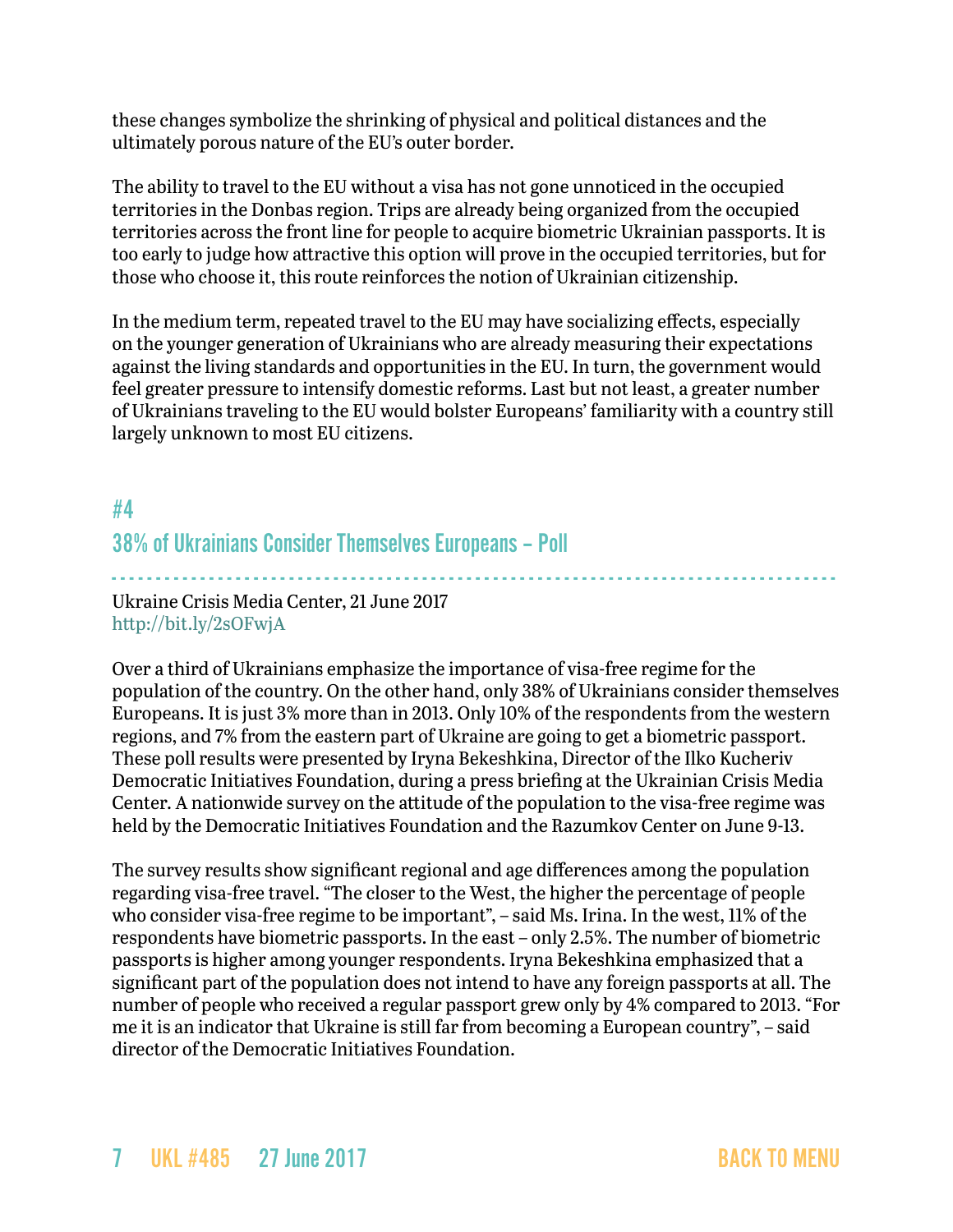60% of the respondents said that in order for them to consider themselves Europeans they needed a certain level of material well-being. "There are neither age nor regional differences here", – Mrs. Iryna said. Hlib Vyshlinskyi, Executive Director of the Centre for Economic Strategy, said that visa-free regime should improve the overall economic situation in the country. "This will facilitate all forms of economic cooperation and encourage new investments in the country," he stressed.

Aliona Hetmanchuk, Director of the Institute of World Policy, said that according to the poll, 36% of Ukrainians will consider themselves Europeans when the rule of law is established in the country. Serhii Sydorenko, editor-in-chief of the Internet-edition "Europeiska Pravda", noted that the possibility of suspension of visa-free regime will ensure the further implementation of reforms, in particular judicial and anti-corruption ones. "I do not even imagine theoretically a possibility that Poroshenko, or other government leaders, by their actions in the country could cause cancellation of visa-free regime. This would be a political suicide for them. Therefore, I do not even assume that our leaders will go for such a rollback of reforms, which will activate the reverse of the visa-free regime ", – said Serhii Sydorenko.

A total of 14% got themselves familiar with the rights of entry and stay in the Schengen area. Aliona Hetmanchuk noted that it is necessary to radically change the state communication strategy. "Instead of focusing on what are the requirements of the EU, we need to start talking about what the agreement with the EU gives us," Mrs. Hetmanchuk underlined.

"It is necessary to screen the readiness of the country on the subject of having the right to be a candidate for EU membership", – said Aliona Hetmanchuk. She stressed that this would help to establish a constructive dialogue with European countries, one which would not rise negative emotions regarding Ukraine's entrance into the EU.

# <span id="page-7-0"></span>#5 Huge Cyber Attack Hits Ukraine, Then Ransomware Goes Global

- - - - - - - - - - - - - - - - - - - - - - - - - - - - - - - - - - - - - - - - - - - - - - - - - - - - - - - - - - - - - - - - - - - - - - - - - - - - - - - - - by Anna Nemtsova Daily Beast, 27 June 2017 <http://thebea.st/2seutl4>

Lviv, Ukraine—At about 11:00 on Tuesday morning, local time, Ukraine found itself under a massive cyber attack: dozens of state and private websites and computer systems at strategic companies reported their websites frozen with the same message on the screen that said: "Ooops, your important files encrypted." Soon, that message was spreading around the world.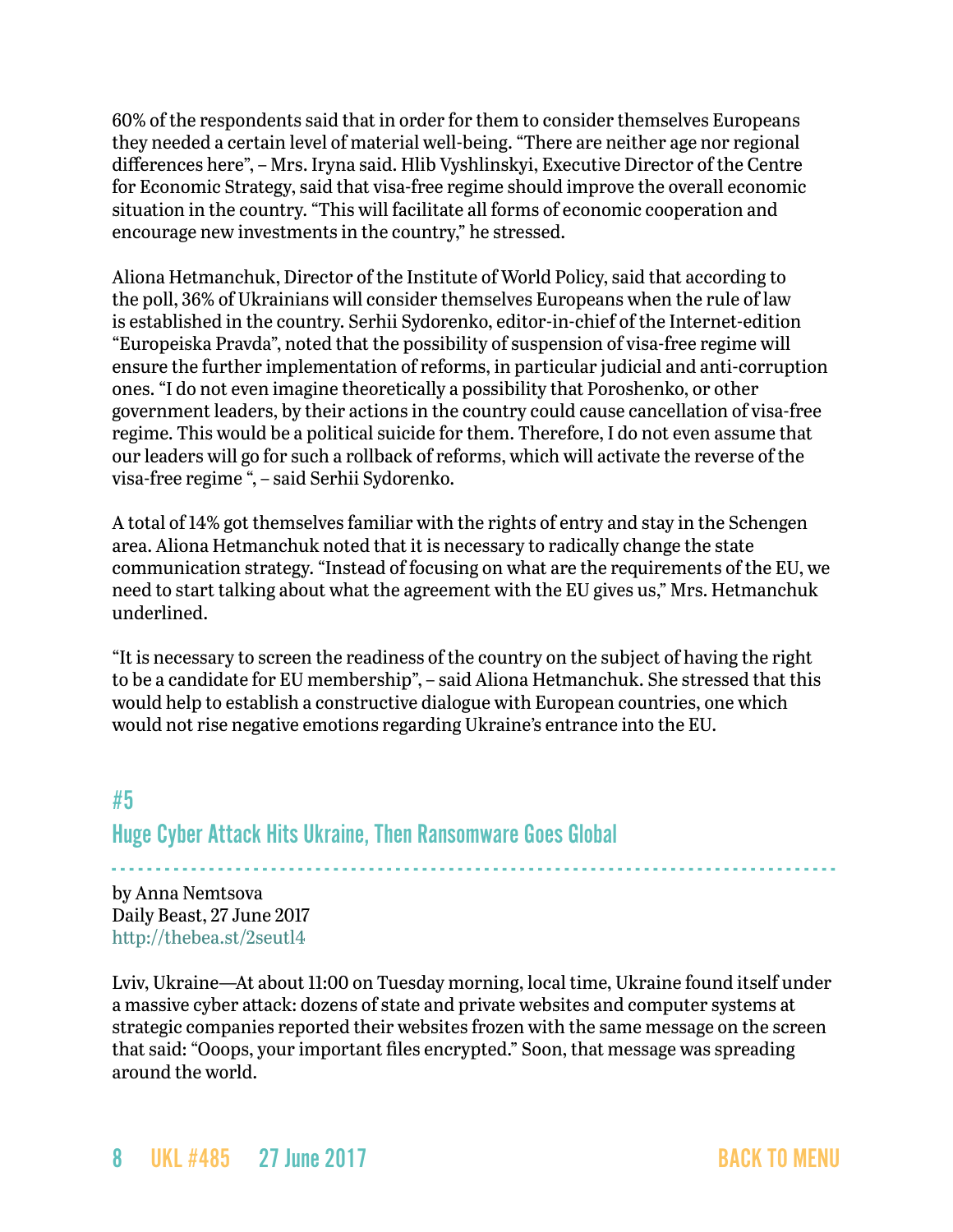The list of companies included the computer systems at Borispol airport, the biggest state power distributor Ukrenergo, several banks and the state mail service. The systems froze with black and red icons on the screens giving instructions, with one of them suggesting that the users send \$300 worth of bitcoins to a certain online address. By midday Ukrainian cyber police reported 22 companies hit by the attack, which the specialists said had a gentle Russian name, a diminutive for Peter: "Petya.A."

One of the Ukrainian companies under attack complained to the cyber specialists that on Tuesday morning all its computers first rebooted, then began to check their memory; and when employees turned their computers off to then plug them back in, they saw the black and red warning, the message from the virus. Ukrainian IT specialists said that the Petya.A virus reminded them of the WannaCry ransomware that recently hit North America, Europe, China, and Japan.

To try to prevent the cyber-plague from spreading, Ukraine's National Police cyber specialists immediately answered calls and checked the affected computers, the department's spokesman, Yaroslav Trakalo, said on his Facebook page. "Cyber police advise to immediately unplug computers working in the network at the first signs of problems," Trakalo said.

By mid-afternoon an advisor to the Interior Minister of Ukraine, Anton Gerashchenko, claimed that the cyber attack was staged by Russian special services as an element of the Kremlin's hybrid war against Kiev: "According to the preliminary information, this is an organized system, a kind of training by the Russian intelligence services," Gerashchenko said. "The attack aims at banks, media, and transport communications," he told Ukraine TV.

Note that all this came at a grim, busy time for Kiev's investigators. Also on Tuesday morning police had to investigate two murder cases. A Mercedes Benz with Colonel Maksim Shapoval, a key intelligence officer, blew up at the corner of Solomenskaya and Alekseyevskaya streets. And then there was the body of a 27-year-old foreign citizen found in his rented Kiev apartment: the foreigner was shot in the head, chest, and arm. Kiev police reports did not state which country the victim came from.

Col. Shapoval was the key person investigating Russia's involvement in the Donbas war in Eastern Ukraine. "The assassinated colonel of the Defense Intelligence of Ukraine was working on proof of Russia's aggression: the victory at the Hague court was achieved, thanks to his work," the Ukrainian Independent Information Agency UNIAN reported on Tuesday, referring. (The U.N. websites with that decision about Russian terrorism in Ukraine are now blank.)

"Shapoval had a good reputation but the case might be even more complicated, as according to some reports he organized security for Voronenkov," a local investigative reporter Yekaterina Sergatskova told The Daily Beast.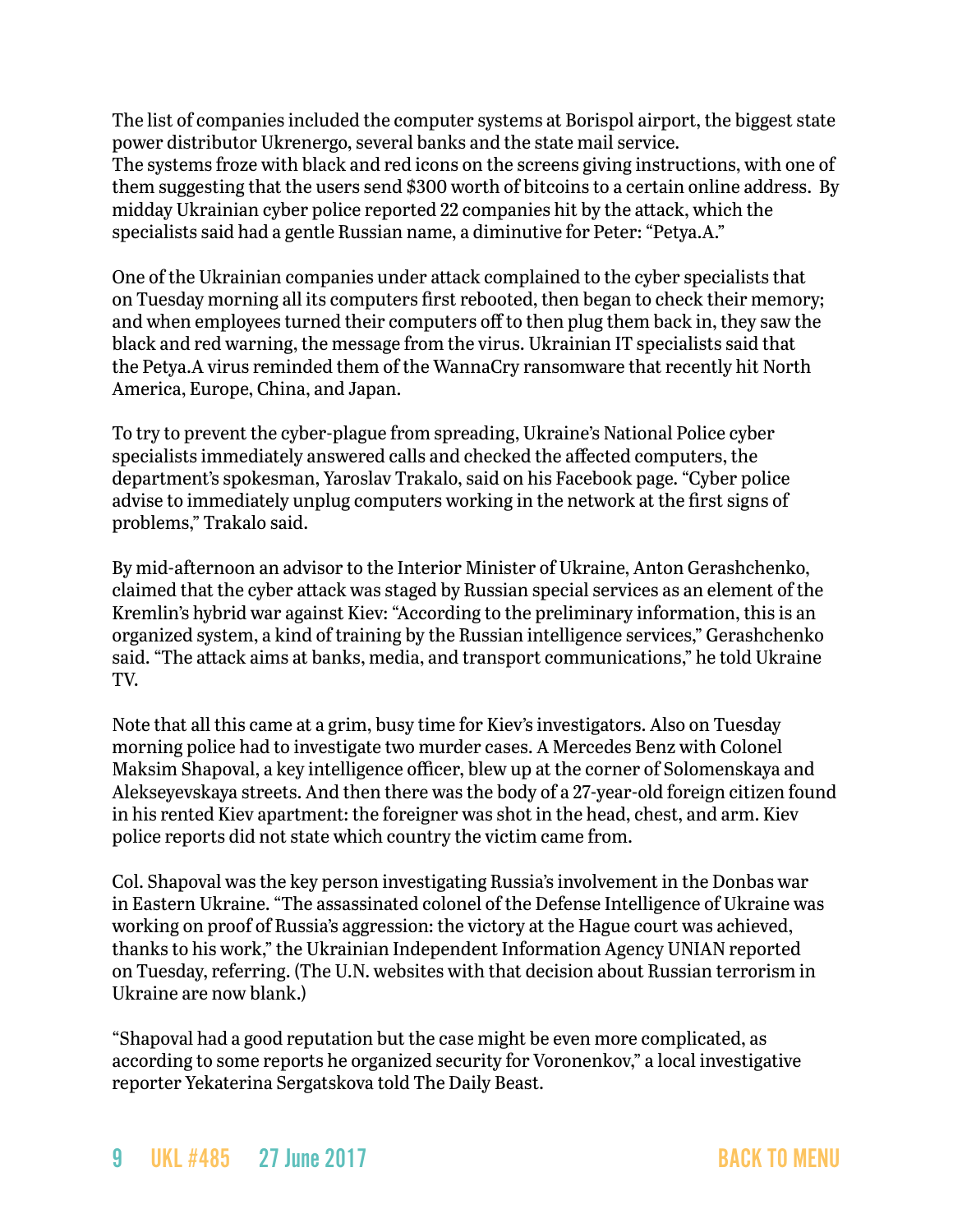Former Russian deputy Voronenkov was gunned down in the heart of Kiev in March. His bodyguard killed the assassin.

If this time police investigation proved that Shapoval was a victim of a bomb planted in his car, which appeared obvious, it would be the second case of the same dark nature in Kiev. Last July somebody planted a bomb and killed a famous journalist and fighter for freedom of speech, Pavel Sheremet, when the reporter was driving to work. Ukraine is still waiting for the results of investigations into that crime.

Meanwhile major Russian companies, including the oil giant Rosneft and Home Credit bank, also complained of a massive hacker attack. Vedomosti newspaper reported WannaCry virus attacking all computers at Rosneft subsidiaries; none of the official Rosneft websites could be opened. Office workers at Modelez, at chocolate producer Alpen Gold and Milka and Mars complained about problems with the same virus Petya. A, attacking computer systems in companies based in Russia.

In Ukraine neither the website of the National Police of Ukraine, nor the official website of the Internal Affairs Ministry could be opened.

"At present SBU specialists jointly with the State Service of Special Communications and Information Protection, and the cyber police department, representatives of anti-virus labs are studying the samples of this piece of ransomware and working on its neutralization," the Ukrainian Security Service, SBU said on its website. " Soon recommendations how to protect yourself from the above-mentioned cyber-attack will be given."

But by the time that message went out, the ransomware was spreading across Europe, and around the world.

## #6

How an Entire Nation Became Russia's Test Lab for Cyberwarfare

- - - - - - - - - - - - - - - - - - - - - - - - - - - - - - - - - - - - - - - - - - - - - - - - - - - - - - - - - - - - - - - - - - - - - - - - - - - - - - - - - by Andy Greenberg Wired, 20 June 2017 <http://bit.ly/2ufLyY7>

The clocks read zero when the lights went out.

It was a Saturday night last December, and Oleksii Yasinsky was sitting on the couch with his wife and teenage son in the living room of their Kiev apartment. The 40-yearold Ukrainian cybersecurity researcher and his family were an hour into Oliver Stone's film *Snowden* when their building abruptly lost power.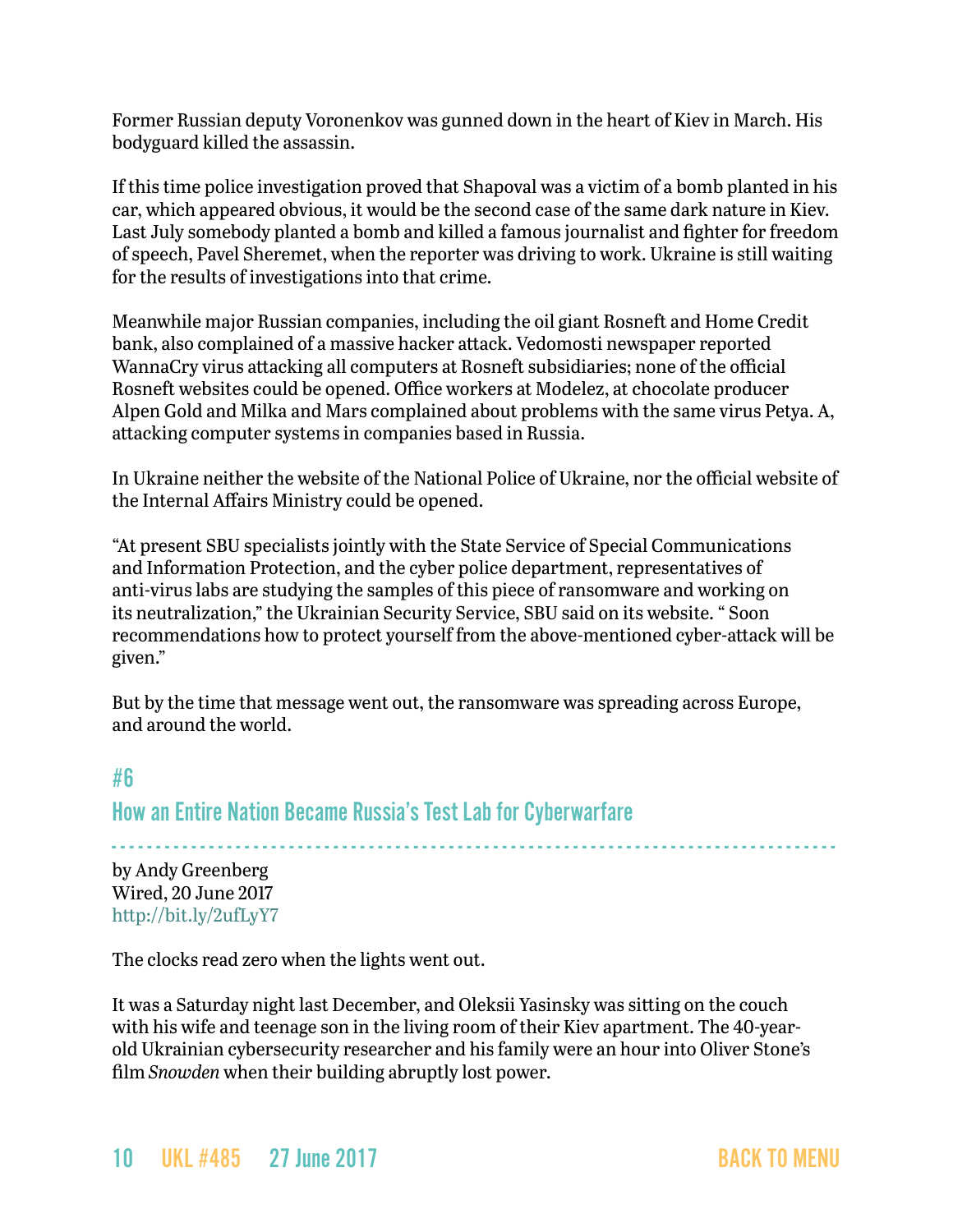"The hackers don't want us to finish the movie," Yasinsky's wife joked. She was referring to an event that had occurred a year earlier, a cyberattack that had cut electricity to nearly a quarter-million Ukrainians two days before Christmas in 2015. Yasinsky, a chief forensic analyst at a Kiev digital security firm, didn't laugh. He looked over at a portable clock on his desk: The time was 00:00. Precisely midnight.

Yasinsky's television was plugged into a surge protector with a battery backup, so only the flicker of images onscreen lit the room now. The power strip started beeping plaintively. Yasinsky got up and switched it off to save its charge, leaving the room suddenly silent.

He went to the kitchen, pulled out a handful of candles and lit them. Then he stepped to the kitchen window. The thin, sandy-blond engineer looked out on a view of the city as he'd never seen it before: The entire skyline around his apartment building was dark. Only the gray glow of distant lights reflected off the clouded sky, outlining blackened hulks of modern condos and Soviet high-rises.

Noting the precise time and the date, almost exactly a year since the December 2015 grid attack, Yasinsky felt sure that this was no normal blackout. He thought of the cold outside—close to zero degrees Fahrenheit—the slowly sinking temperatures in thousands of homes, and the countdown until dead water pumps led to frozen pipes.

That's when another paranoid thought began to work its way through his mind: For the past 14 months, Yasinsky had found himself at the center of an enveloping crisis. A growing roster of Ukrainian companies and government agencies had come to him to analyze a plague of cyberattacks that were hitting them in rapid, remorseless succession. A single group of hackers seemed to be behind all of it. Now he couldn't suppress the sense that those same phantoms, whose fingerprints he had traced for more than a year, had reached back, out through the internet's ether, into his home.

The Cyber-Cassandras said this would happen. For decades they warned that hackers would soon make the leap beyond purely digital mayhem and start to cause real, physical damage to the world. In 2009, when the NSA's Stuxnet malware silently accelerated a few hundred Iranian nuclear centrifuges until they destroyed themselves, it seemed to offer a preview of this new era. "This has a whiff of August 1945," Michael Hayden, former director of the NSA and the CIA, [said in a speech](https://www.usnews.com/news/articles/2013/02/20/former-cia-director-cyber-attack-game-changers-comparable-to-hiroshima). "Somebody just used a new weapon, and this weapon will not be put back in the box."

Now, in Ukraine, the quintessential cyberwar scenario has come to life. Twice. On separate occasions, invisible saboteurs have turned off the electricity to hundreds of thousands of people. Each blackout lasted a matter of hours, only as long as it took for scrambling engineers to manually switch the power on again. But as proofs of concept, the attacks set a new precedent: In Russia's shadow, the decades-old nightmare of hackers stopping the gears of modern society has become a reality.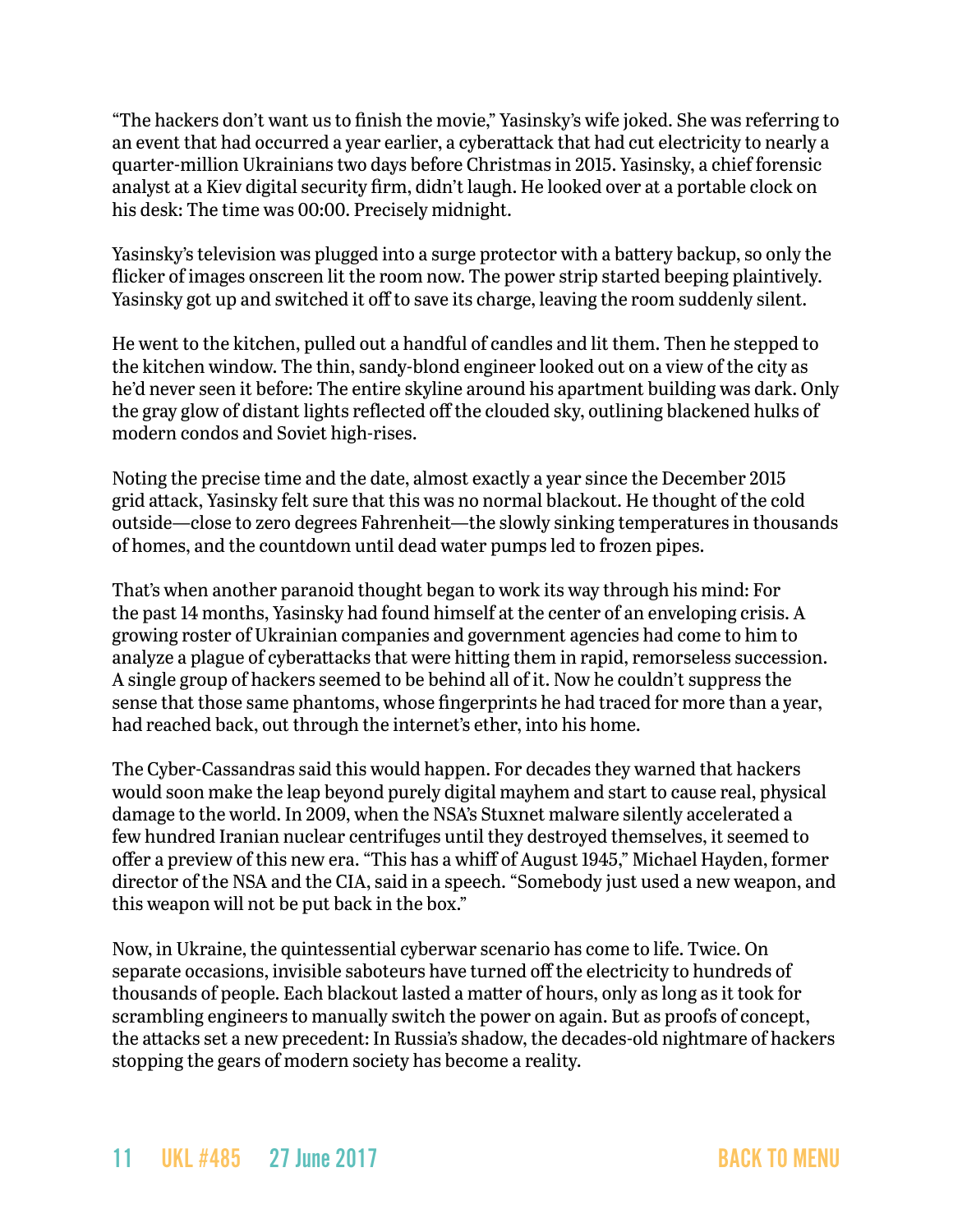And the blackouts weren't just isolated attacks. They were part of a digital blitzkrieg that has pummeled Ukraine for the past three years—a sustained cyberassault unlike any the world has ever seen. A hacker army has systematically undermined practically every sector of Ukraine: media, finance, transportation, military, politics, energy. Wave after wave of intrusions have deleted data, destroyed computers, and in some cases paralyzed organizations' most basic functions. "You can't really find a space in Ukraine where there *hasn't* been an attack," says Kenneth Geers, a NATO ambassador who focuses on cybersecurity.

In a public statement in December, Ukraine's president, Petro Poroshenko, reported that there had been 6,500 cyberattacks on 36 Ukrainian targets in just the previous two months. International cybersecurity analysts have stopped just short of conclusively attributing these attacks to the Kremlin, but Poroshenko didn't hesitate: Ukraine's investigations, he said, point to the "direct or indirect involvement of secret services of Russia, which have unleashed a cyberwar against our country." (The Russian foreign ministry didn't respond to multiple requests for comment.)

To grasp the significance of these assaults—and, for that matter, to digest much of what's going on in today's larger geopolitical disorder—it helps to understand Russia's uniquely abusive relationship with its largest neighbor to the west. Moscow has long regarded Ukraine as both a rightful part of Russia's empire and an important territorial asset—a strategic buffer between Russia and the powers of NATO, a lucrative pipeline route to Europe, and home to one of Russia's few accessible warm-water ports. For all those reasons, Moscow has worked for generations to keep Ukraine in the position of a submissive smaller sibling.

But over the past decade and a half, Moscow's leash on Ukraine has frayed, as popular support in the country has pulled toward NATO and the European Union. In 2004, Ukrainian crowds in orange scarves flooded the streets to protest Moscow's rigging of the country's elections; that year, Russian agents allegedly went so far as to poison the surging pro-Western presidential candidate Viktor Yushchenko. A decade later, the 2014 Ukrainian Revolution finally overthrew the country's Kremlin-backed president, Viktor Yanukovych (a leader whose longtime political adviser, Paul Manafort, would go on to run the US presidential campaign of Donald Trump). Russian troops promptly annexed the Crimean Peninsula in the south and invaded the Russian-speaking eastern region known as Donbass. Ukraine has since then been locked in an undeclared war with Russia, one that has displaced nearly 2 million internal refugees and killed close to 10,000 Ukrainians.

From the beginning, one of this war's major fronts has been digital. Ahead of Ukraine's post-revolution 2014 elections, a pro-Russian group calling itself CyberBerkut—an entity with links to the Kremlin hackers who later breached Democratic targets in America's 2016 presidential election—rigged the website of the country's Central Election Commission to announce ultra-right presidential candidate Dmytro Yarosh as the winner. Administrators detected the tampering less than an hour before the election results were set to be declared. And that attack was just a prelude to Russia's most ambitious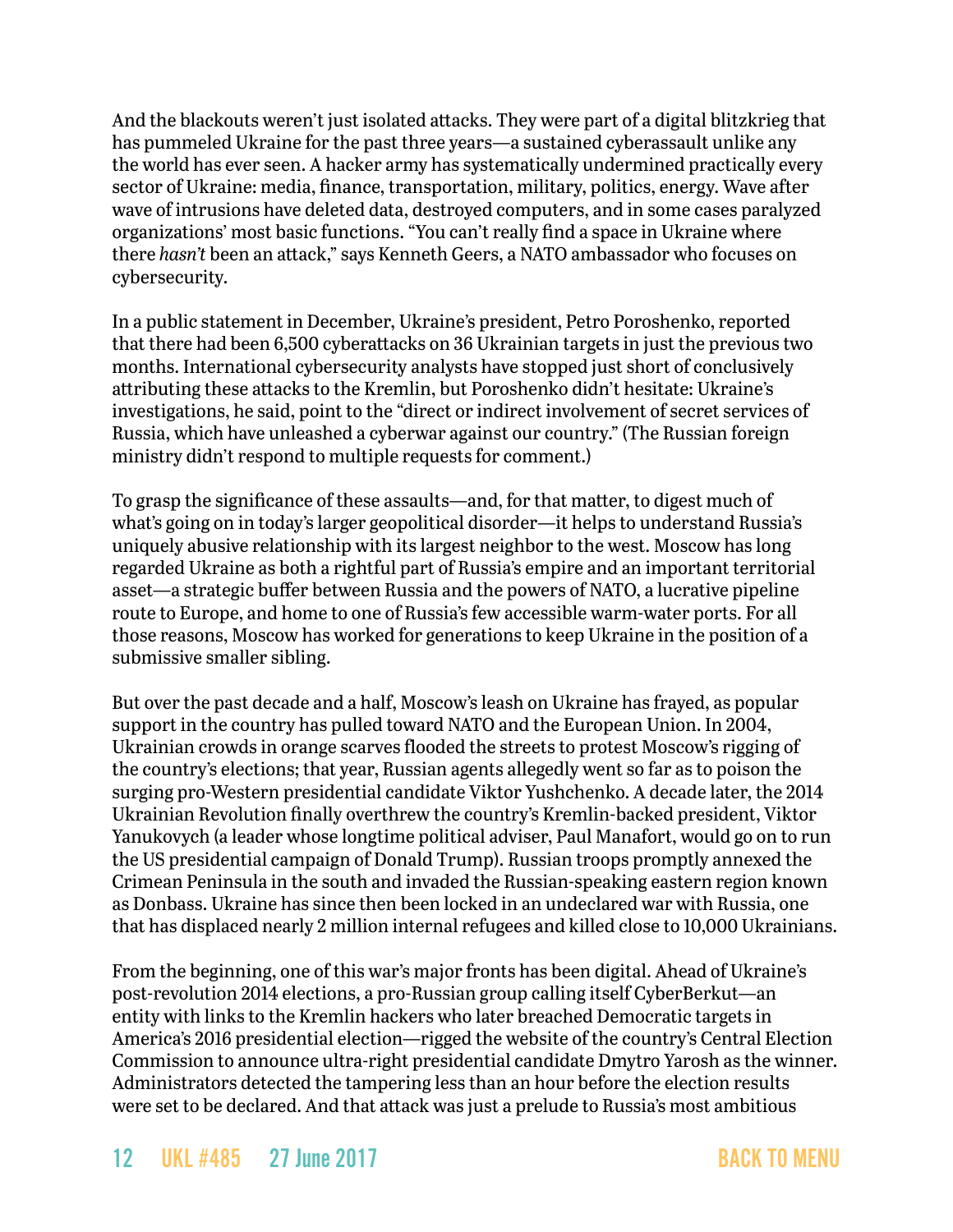experiment in digital war, the barrage of cyberattacks that began to accelerate in the fall of 2015 and hasn't ceased since.

Yushchenko, who ended up serving as Ukraine's president from 2005 to 2010, believes that Russia's tactics, online and off, have one single aim: "to destabilize the situation in Ukraine, to make its government look incompetent and vulnerable." He lumps the blackouts and other cyberattacks together with the Russian disinformation flooding Ukraine's media, the terroristic campaigns in the east of the country, and his own poisoning years ago—all underhanded moves aimed at painting Ukraine as a broken nation. "Russia will never accept Ukraine being a sovereign and independent country," says Yushchenko, whose face still bears traces of the scars caused by dioxin toxicity. "Twenty-five years since the Soviet collapse, Russia is still sick with this imperialistic syndrome."

But many global cybersecurity analysts have a much larger theory about the endgame of Ukraine's hacking epidemic: They believe Russia is using the country as a cyberwar testing ground—a laboratory for perfecting new forms of global online combat. And the digital explosives that Russia has repeatedly set off in Ukraine are ones it has planted at least once before in the civil infrastructure of the United States.

One Sunday morning in October 2015, more than a year before Yasinsky would look out of his kitchen window at a blacked-out skyline, he sat near that same window sipping tea and eating a bowl of cornflakes. His phone rang with a call from work. He was then serving as the director of information security at StarLightMedia, Ukraine's largest TV broadcasting conglomerate. During the night, two of StarLight's servers had inexplicably gone offline. The IT administrator on the phone assured him that the servers had already been restored from backups.

But Yasinsky felt uneasy. The two machines had gone dark at almost the same minute. "One server going down, it happens," Yasinsky says. "But two servers at the same time? That's suspicious."

Resigned to a lost weekend, he left his apartment and took the 40-minute metro ride to StarLightMedia's office. When he got there, Yasinsky and the company's IT admins examined the image they'd kept of one of the corrupted servers. Its master boot record, the deep-seated, reptile-brain portion of a computer's hard drive that tells the machine where to find its own operating system, had been precisely overwritten with zeros. This was especially troubling, given that the two victim servers were domain controllers, computers with powerful privileges that could be used to reach into hundreds of other machines on the corporate network.

Yasinsky quickly discovered the attack was indeed far worse than it had seemed: The two corrupted servers had planted malware on the laptops of 13 StarLight employees. The infection had triggered the same boot-record overwrite technique to brick the machines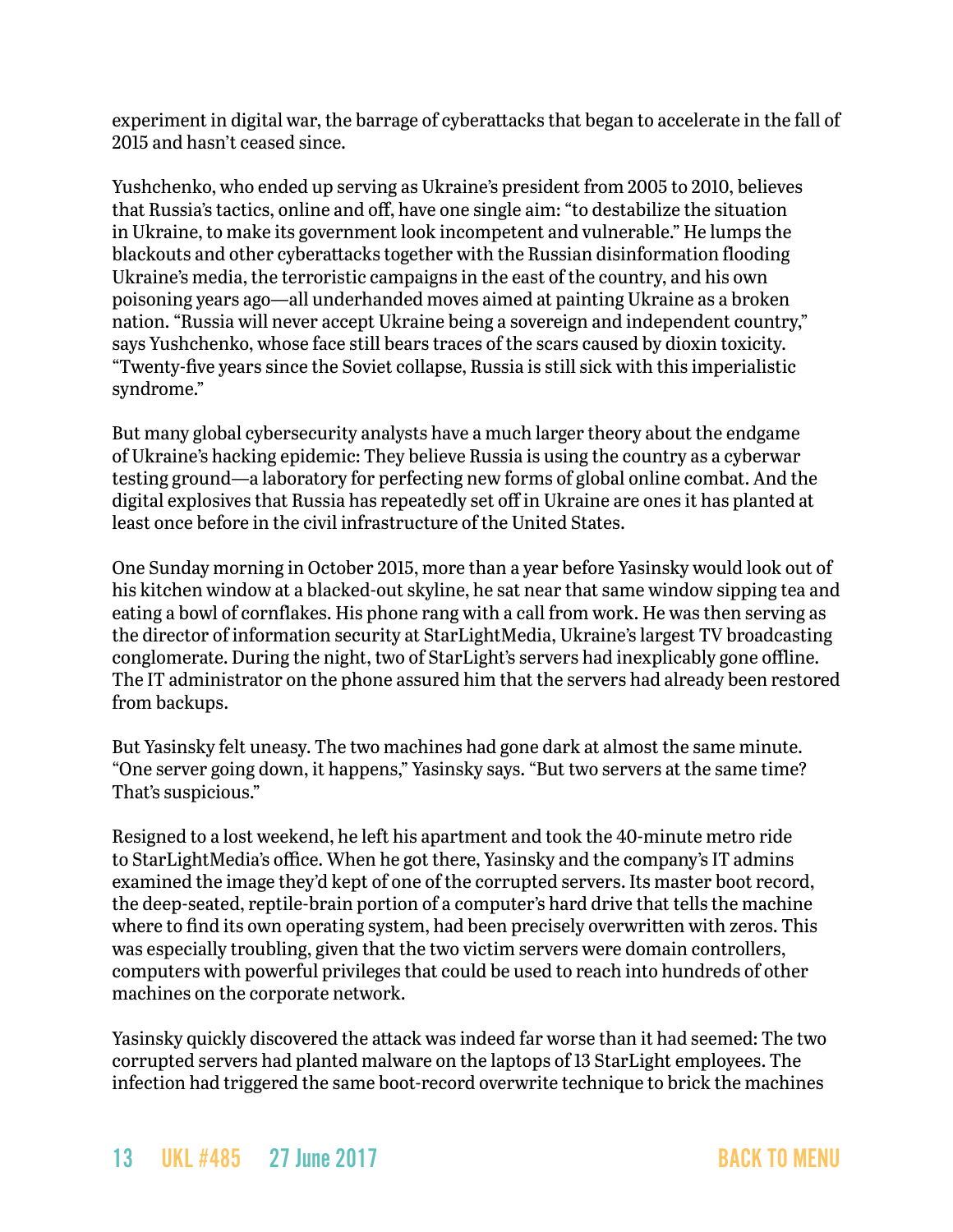just as staffers were working to prepare a morning TV news bulletin ahead of the country's local elections.

Nonetheless, Yasinsky could see he'd been lucky. Looking at StarLight's network logs, it appeared the domain controllers had committed suicide prematurely. They'd actually been set to infect and destroy 200 more PCs at the company. Soon Yasinsky heard from a competing media firm called TRK that it had been less fortunate: That company lost more than a hundred computers to an identical attack.

Yasinsky managed to pull a copy of the destructive program from StarLight's network. Back at home, he pored over its code. He was struck by the layers of cunning obfuscation—the malware had evaded all antivirus scans and even impersonated an antivirus scanner itself, Microsoft's Windows Defender. After his family had gone to sleep, Yasinsky printed the code and laid the papers across his kitchen table and floor, crossing out lines of camouflaging characters and highlighting commands to see its true form. Yasinsky had been working in information security for 20 years; he'd managed massive networks and fought off crews of sophisticated hackers before. But he'd never analyzed such a refined digital weapon.

Beneath all the cloaking and misdirection, Yasinsky figured out, was a piece of malware known as KillDisk, a data-destroying parasite that had been circulating among hackers for about a decade. To understand how it got into their system, Yasinsky and two colleagues at StarLight obsessively dug into the company's network logs, combing them again and again on nights and weekends. By tracing signs of the hackers' fingerprints some compromised corporate YouTube accounts, an administrator's network login that had remained active even when he was out sick—they came to the stomach-turning realization that the intruders had been inside their system for more than six months. Eventually, Yasinsky identified the piece of malware that had served as the hackers' initial foothold: an all-purpose Trojan known as BlackEnergy.

Soon Yasinsky began to hear from colleagues at other companies and in the government that they too had been hacked, and in almost exactly the same way. One attack had hit Ukrzaliznytsia, Ukraine's biggest railway company. Other targets asked Yasinsky to keep their breaches secret. Again and again, the hackers used BlackEnergy for access and reconnaissance, then KillDisk for destruction. Their motives remained an enigma, but their marks were everywhere.

"With every step forward, it became clearer that our *Titanic*had found its iceberg," says Yasinsky. "The deeper we looked, the bigger it was."

Even then, Yasinsky didn't know the real dimensions of the threat. He had no idea, for instance, that by December 2015, BlackEnergy and KillDisk were also lodged inside the computer systems of at least three major Ukrainian power companies, lying in wait.

At first, Robert Lee blamed the squirrels.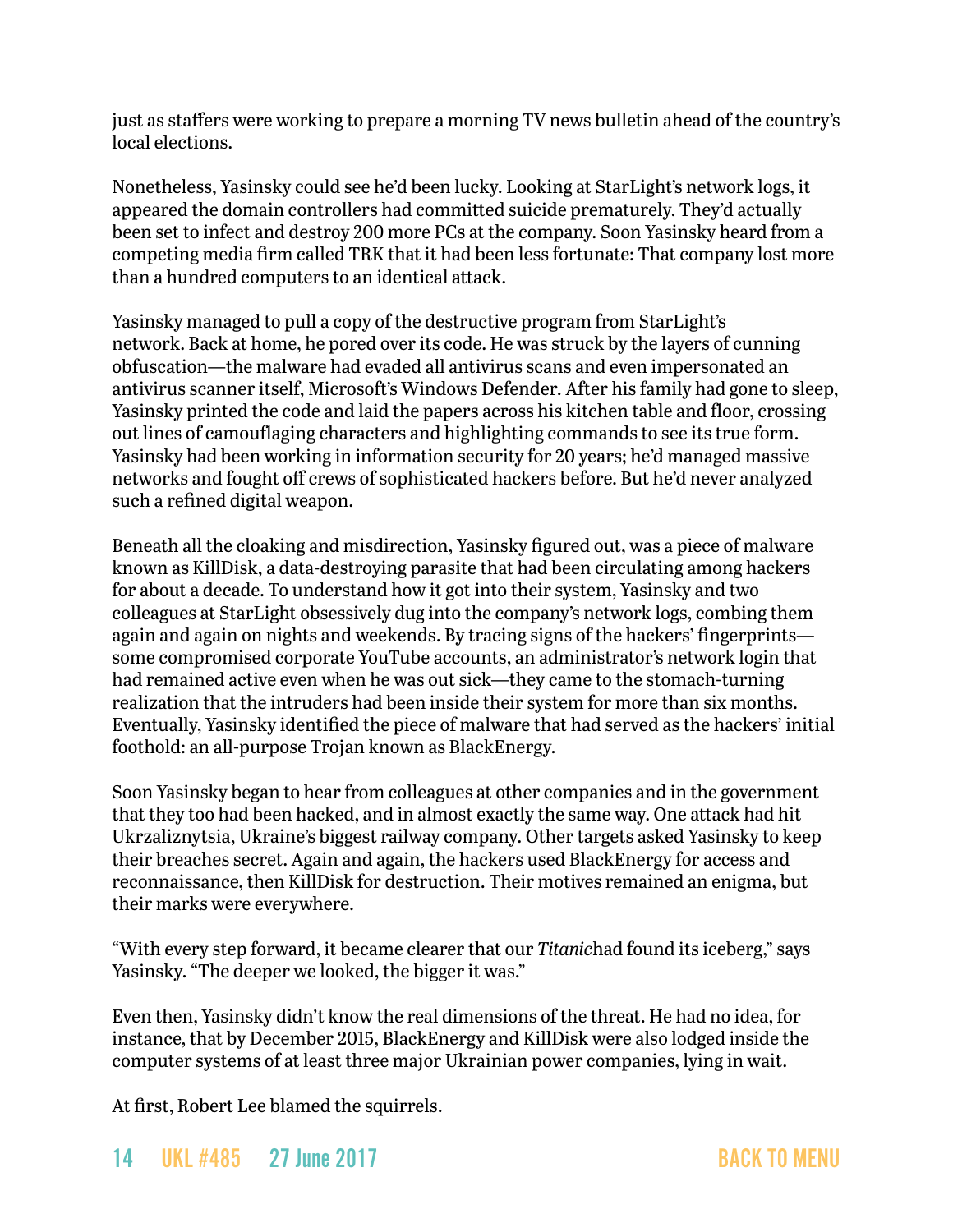It was Christmas Eve 2015—and also, it so happened, the day before Lee was set to be married in his hometown of Cullman, Alabama. A barrel-chested and bearded redhead, Lee had recently left a high-level job at a three-letter US intelligence agency, where he'd focused on the cybersecurity of critical infrastructure. Now he was settling down to launch his own security startup and marry the Dutch girlfriend he'd met while stationed abroad.

As Lee busied himself with wedding preparations, he saw news headlines claiming that hackers had just taken down a power grid in western Ukraine. A significant swath of the country had apparently gone dark for six hours. Lee blew off the story—he had other things on his mind, and he'd heard spurious claims of hacked grids plenty of times before. The cause was usually a rodent or a bird—the notion that squirrels represented a greater threat to the power grid than hackers had become a running joke in the industry. The next day, however, just before the wedding itself, Lee got a text about the purported cyberattack from Mike Assante, a security researcher at the SANS Institute, an elite cybersecurity training center. That got Lee's attention: When it comes to digital threats to power grids, Assante is one of the most respected experts in the world. And he was telling Lee that the Ukraine blackout hack looked like the real thing.

Just after Lee had said his vows and kissed his bride, a contact in Ukraine messaged him as well: The blackout hack was real, the man said, and he needed Lee's help. For Lee, who'd spent his career preparing for infrastructure cyberattacks, the moment he'd anticipated for years had finally arrived. So he ditched his own reception and began to text with Assante in a quiet spot, still in his wedding suit.

Lee eventually retreated to his mother's desktop computer in his parents' house nearby. Working in tandem with Assante, who was at a friend's Christmas party in rural Idaho, they pulled up maps of Ukraine and a chart of its power grid. The three power companies' substations that had been hit were in different regions of the country, hundreds of miles from one another and unconnected. "This was not a squirrel," Lee concluded with a dark thrill.

By that night, Lee was busy dissecting the KillDisk malware his Ukrainian contact had sent him from the hacked power companies, much as Yasinsky had done after the StarLightMedia hack months before. ("I have a very patient wife," Lee says.) Within days, he'd received a sample of the BlackEnergy code and forensic data from the attacks. Lee saw how the intrusion had started with a phishing email impersonating a message from the Ukrainian parliament. A malicious Word attachment had silently run a script on the victims' machines, planting the BlackEnergy infection. From that foothold, it appeared, the hackers had spread through the power companies' networks and eventually compromised a VPN the companies had used for remote access to their network including the highly specialized industrial control software that gives operators remote command over equipment like circuit breakers.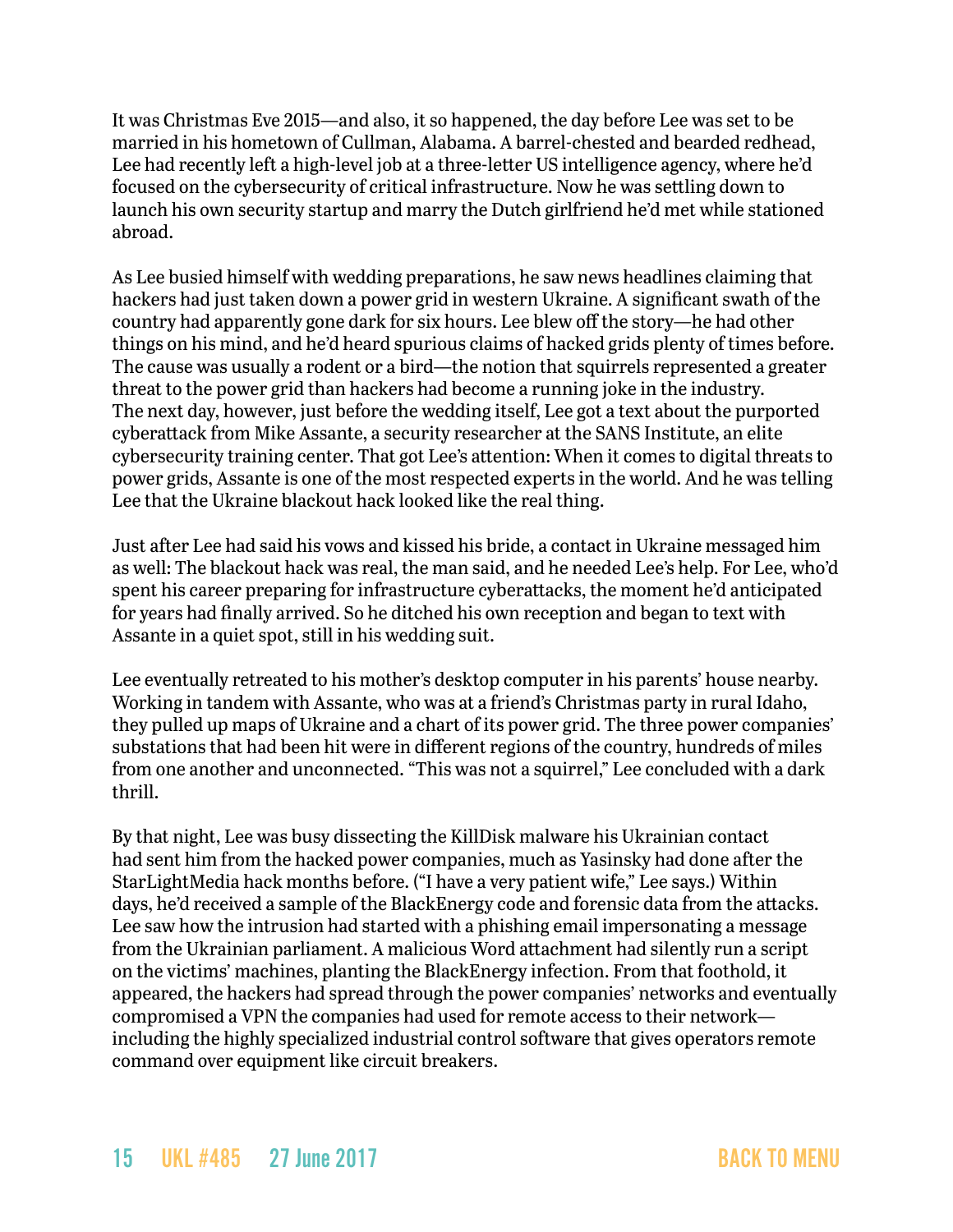Looking at the attackers' methods, Lee began to form a notion of who he was up against. He was struck by similarities between the blackout hackers' tactics and those of a group that had recently gained some notoriety in the cybersecurity world—a group known as Sandworm. In 2014 the security firm FireEye had issued warnings about a team of hackers that was planting BlackEnergy malware on targets that included Polish energy firms and Ukrainian government agencies; the group seemed to be developing methods to target the specialized computer architectures that are used for remotely managing physical industrial equipment. The group's name came from references to Dune found buried in its code, terms like Harkonnen and Arrakis, an arid planet in the novel where massive sandworms roam the deserts.

No one knew much about the group's intentions. But all signs indicated that the hackers were Russian: FireEye had traced one of Sandworm's distinctive intrusion techniques to a presentation at a Russian hacker conference. And when FireEye's engineers managed to access one of Sandworm's unsecured command-and-control servers, they found instructions for how to use BlackEnergy written in Russian, along with other Russianlanguage files.

Most disturbing of all for American analysts, Sandworm's targets extended across the Atlantic. Earlier in 2014, the US government reported that hackers had planted BlackEnergy on the networks of American power and water utilities. Working from the government's findings, FireEye had been able to pin those intrusions, too, on Sandworm.

For Lee, the pieces came together: It looked like the same group that had just snuffed out the lights for nearly a quarter-million Ukrainians had not long ago infected the computers of American electric utilities with the very same malware.

It had been just a few days since the Christmas blackout, and Assante thought it was too early to start blaming the attack on any particular hacker group—not to mention a government. But in Lee's mind, alarms went off. The Ukraine attack represented something more than a faraway foreign case study. "An adversary that had already targeted American energy utilities had crossed the line and taken down a power grid," Lee says. "It was an imminent threat to the United States."

On a cold, bright day a few weeks later, a team of Americans arrived in Kiev. They assembled at the Hyatt, a block from the golden-domed Saint Sophia Cathedral. Among them were staff from the FBI, the Department of Energy, the Department of Homeland Security, and the North American Electric Reliability Corporation, the body responsible for the stability of the US grid, all part of a delegation that had been assigned to get to the bottom of the Ukrainian blackout.

The Feds had also flown Assante in from Wyoming. Lee, a hotter head than his friend, had fought with the US agencies over their penchant for secrecy, insisting that the details of the attack needed to be publicized immediately. He hadn't been invited.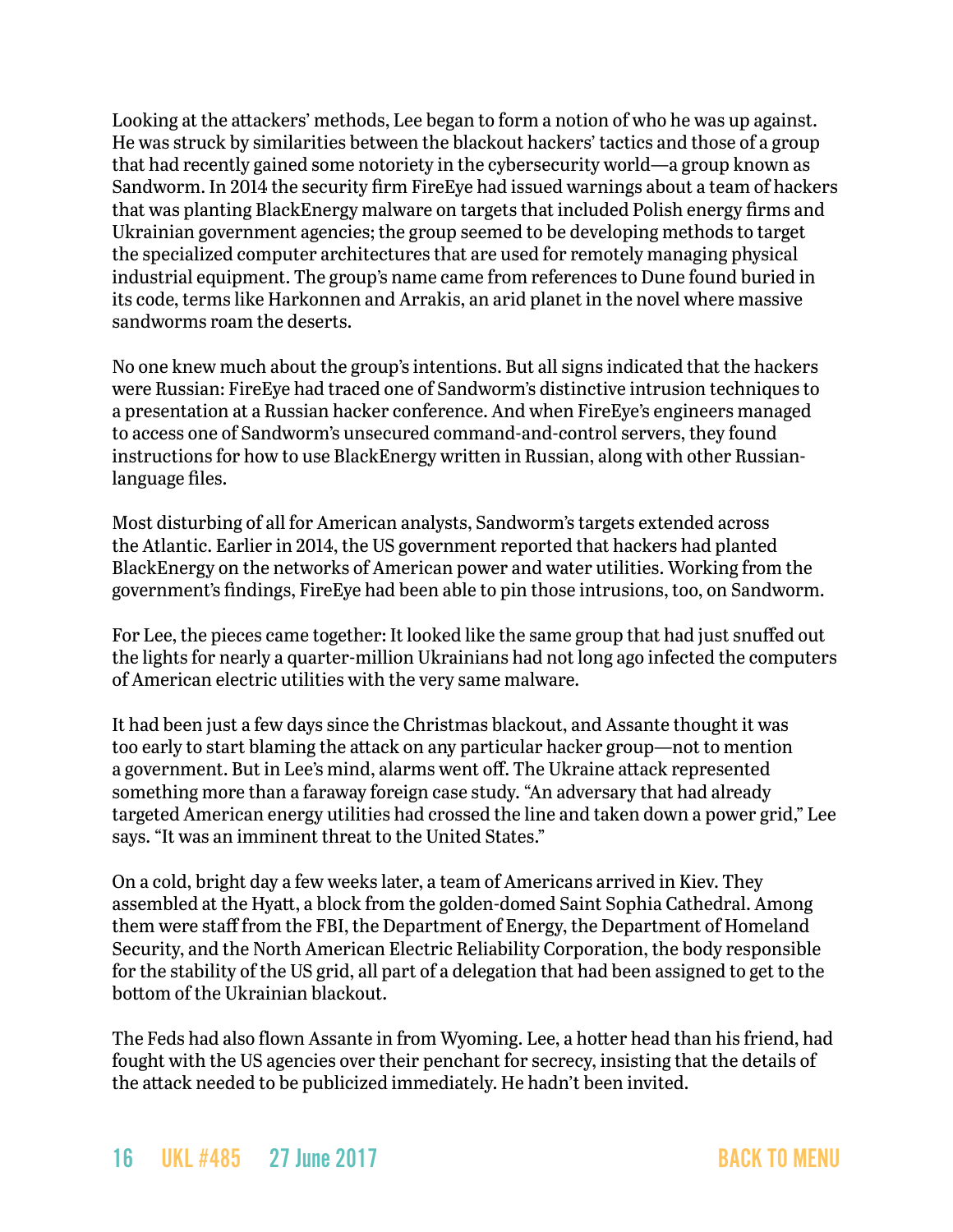On that first day, the suits gathered in a sterile hotel conference room with the staff of Kyivoblenergo, the city's regional power distribution company and one of the three victims of the power grid attacks. Over the next several hours, the Ukrainian company's stoic execs and engineers laid out the blow-by-blow account of a comprehensive, almost torturous raid on their network.

As Lee and Assante had noticed, the malware that infected the energy companies hadn't contained any commands capable of actually controlling the circuit breakers. Yet on the afternoon of December 23, Kyivoblenergo employees had watched helplessly as circuit after circuit was opened in dozens of substations across a Massachusetts-sized region, seemingly commanded by computers on their network that they couldn't see. In fact, Kyivoblenergo's engineers determined that the attackers had set up their own perfectly configured copy of the control software on a PC in a faraway facility and then had used that rogue clone to send the commands that cut the power.

Once the circuit breakers were open and the power for tens of thousands of Ukrainians had gone dead, the hackers launched another phase of the attack. They'd overwritten the firmware of the substations' serial-to-ethernet converters—tiny boxes in the stations' server closets that translated internet protocols to communicate with older equipment. By rewriting the obscure code of those chunks of hardware—a trick that likely took weeks to devise—the hackers had permanently bricked the devices, shutting out the legitimate operators from further digital control of the breakers. Sitting at the conference room table, Assante marveled at the thoroughness of the operation.

The hackers also left one of their usual calling cards, running KillDisk to destroy a handful of the company's PCs. But the most vicious element of the attack struck the control stations' battery backups. When the electricity was cut to the region, the stations themselves also lost power, throwing them into darkness in the midst of their crisis. With utmost precision, the hackers had engineered a blackout within a blackout. "The message was, 'I'm going to make you feel this everywhere.' *Boom boom boom boom boom boom boom*," Assante says, imagining the attack from the perspective of a bewildered grid operator. "These attackers must have seemed like they were gods." That night, the team boarded a flight to the western Ukrainian city of Ivano-Frankivsk, at the foot of the Carpathian Mountains, arriving at its tiny Soviet-era airport in a snowstorm. The next morning they visited the headquarters of Prykarpattyaoblenergo, the power company that had taken the brunt of the pre-Christmas attack.

The power company executives politely welcomed the Americans into their modern building, under the looming smokestacks of the abandoned coal power plant in the same complex. Then they invited them into their boardroom, seating them at a long wooden table beneath an oil painting of the aftermath of a medieval battle.

The attack they described was almost identical to the one that hit Kyivoblenergo: BlackEnergy, corrupted firmware, disrupted backup power systems, KillDisk. But in this operation, the attackers had taken another step, bombarding the company's call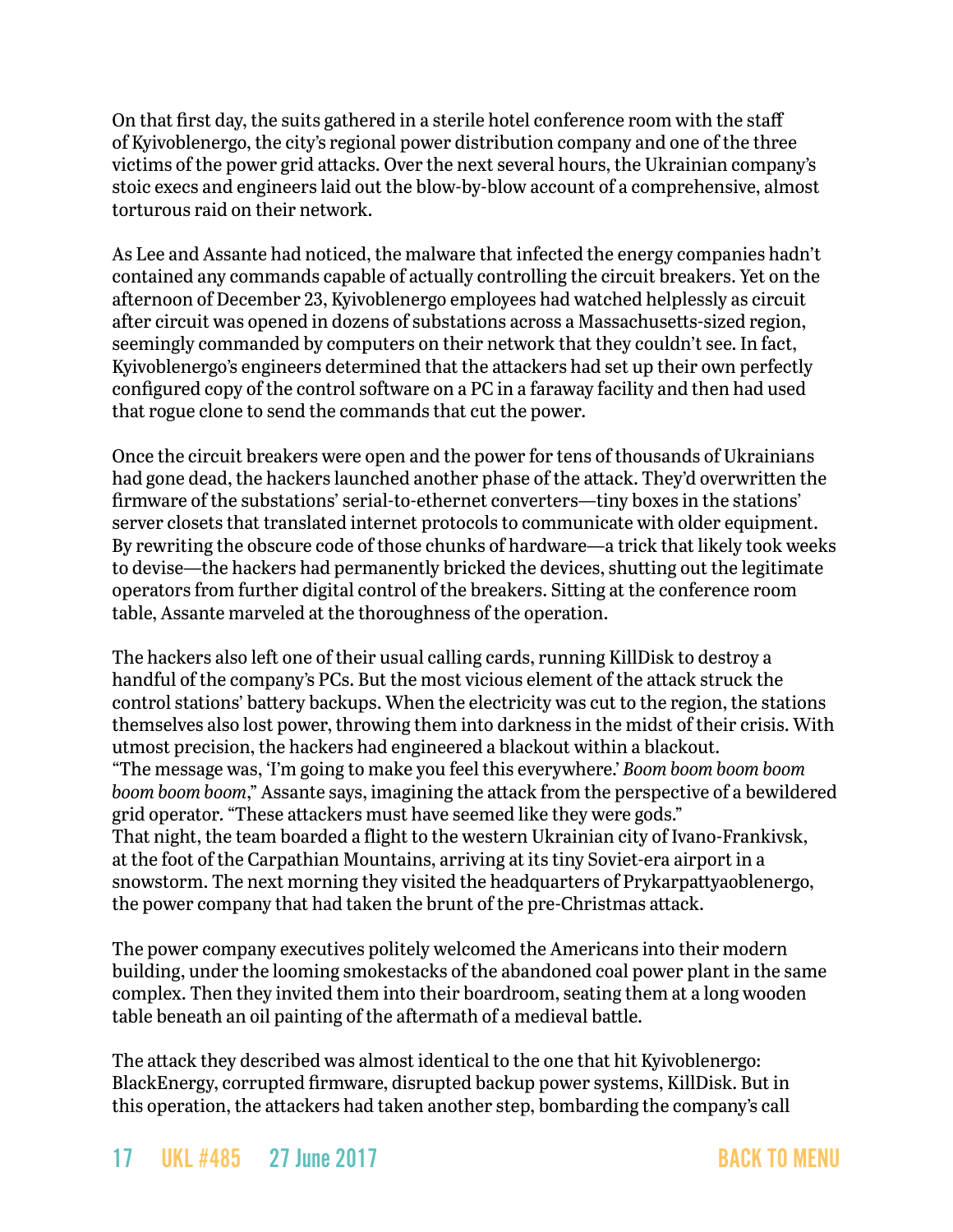centers with fake phone calls—possibly to delay any warnings of the power outage from customers or simply to add another layer of chaos and humiliation.

There was another difference too. When the Americans asked whether, as in Kiev, cloned control software had sent the commands that shut off the power, the Prykarpattyaoblenergo engineers said no, that their circuit breakers had been opened by another method. That's when the company's technical director, a tall, serious man with black hair and ice-blue eyes, cut in. Rather than try to explain the hackers' methods to the Americans through a translator, he offered to show them, clicking Play on a video he'd recorded himself on his battered iPhone 5s.

The 56-second clip showed a cursor moving around the screen of one of the computers in the company's control room. The pointer glides to the icon for one of the breakers and clicks a command to open it. The video pans from the computer's Samsung monitor to its mouse, which hasn't budged. Then it shows the cursor moving again, seemingly of its own accord, hovering over a breaker and attempting again to cut its flow of power as the engineers in the room ask one another who's controlling it.

The hackers hadn't sent their blackout commands from automated malware, or even a cloned machine as they'd done at Kyivoblenergo. Instead, the intruders had exploited the company's IT helpdesk tool to take direct control of the mouse movements of the stations' operators. They'd locked the operators out of their own user interface. And before their eyes, phantom hands had clicked through dozens of breakers—each serving power to a different swath of the region—and one by one by one, turned them cold. In August 2016, eight months after the first Christmas blackout, Yasinsky left his job at StarLightMedia. It wasn't enough, he decided, to defend a single company from an onslaught that was hitting every stratum of Ukrainian society. To keep up with the hackers, he needed a more holistic view of their work, and Ukraine needed a more coherent response to the brazen, prolific organization that Sandworm had become. "The light side remains divided," he says of the balkanized reaction to the hackers among their victims. "The dark side is united."

So Yasinsky took a position as the head of research and forensics for a Kiev firm called Information Systems Security Partners. The company was hardly a big name. But Yasinsky turned it into a de facto first responder for victims of Ukraine's digital siege. Not long after Yasinsky switched jobs, almost as if on cue, the country came under another, even broader wave of attacks. He ticks off the list of casualties: Ukraine's pension fund, the country's treasury, its seaport authority, its ministries of infrastructure, defense, and finance. The hackers again hit Ukraine's railway company, this time knocking out its online booking system for days, right in the midst of the holiday travel season. As in 2015, most of the attacks culminated with a KillDisk-style detonation on the target's hard drive. In the case of the finance ministry, the logic bomb deleted terabytes of data, just as the ministry was preparing its budget for the next year. All told, the hackers' new winter onslaught matched and exceeded the previous year's—right up to its grand finale.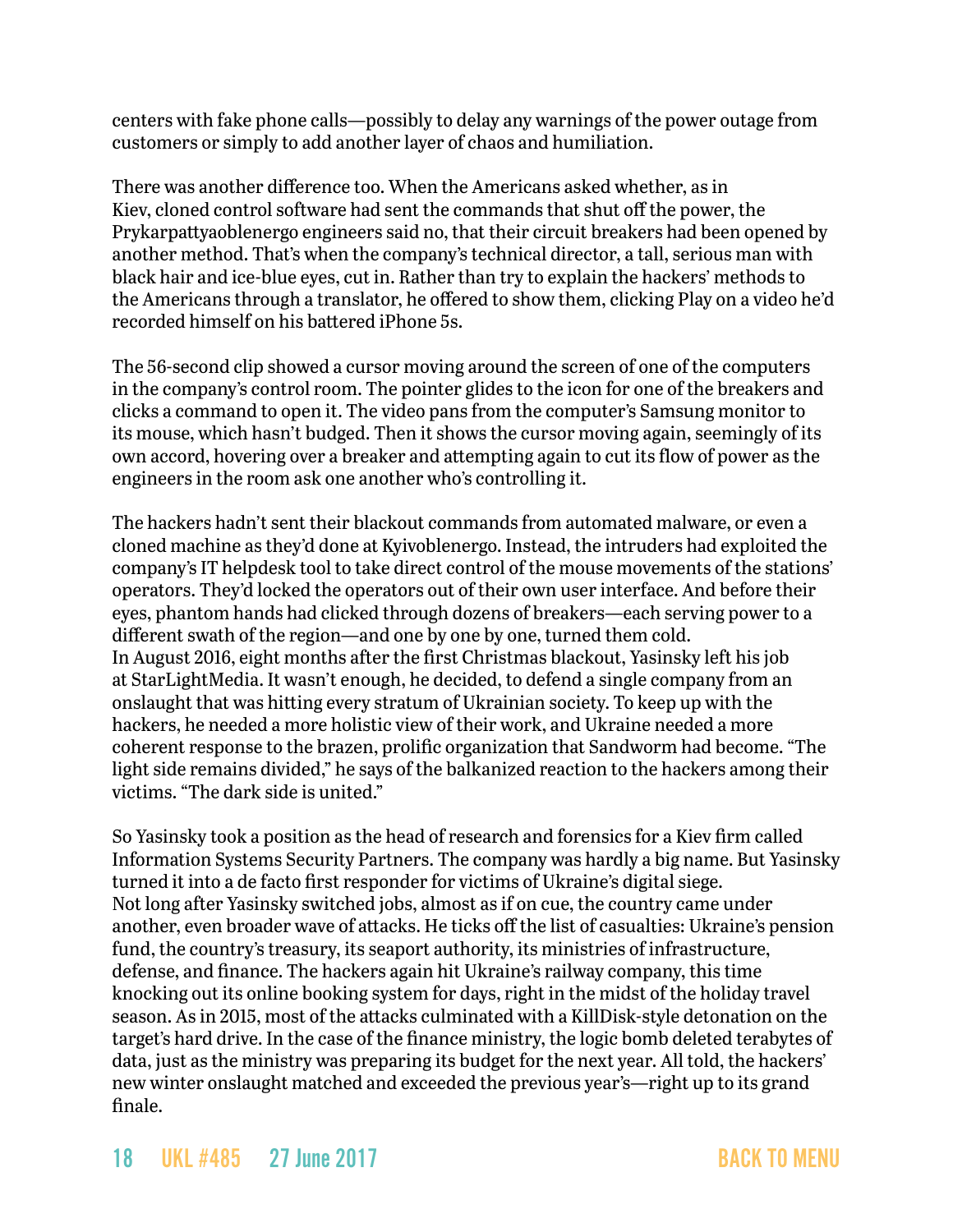On December 16, 2016, as Yasinsky and his family sat watching Snowden, a young engineer named Oleg Zaychenko was four hours into his 12-hour night shift at Ukrenergo's transmission station just north of Kiev. He sat in an old Soviet-era control room, its walls covered in beige and red floor-to-ceiling analog control panels. The station's tabby cat, Aza, was out hunting; all that kept Zaychenko company was a television in the corner playing pop music videos.

He was filling out a paper-and-pencil log, documenting another uneventful Saturday evening, when the station's alarm suddenly sounded, a deafening continuous ringing. To his right Zaychenko saw that two of the lights indicating the state of the transmission system's circuits had switched from red to green—in the universal language of electrical engineers, a sign that it was off.

The technician picked up the black desk phone to his left and called an operator at Ukrenergo's headquarters to alert him to the routine mishap. As he did, another light turned green. Then another. Zaychenko's adrenaline began to kick in. As he hurriedly explained the situation to the remote operator, the lights kept flipping: red to green, red to green. Eight, then 10, then 12.

As the crisis escalated, the operator ordered Zaychenko to run outside and check the equipment for physical damage. At that moment, the 20th and final circuit switched off and the lights in the control room went out, along with the computer and TV. Zaychenko was already throwing a coat over his blue and yellow uniform and sprinting for the door. The transmission station is normally a vast, buzzing jungle of electrical equipment stretching over 20 acres, the size of more than a dozen football fields. But as Zaychenko came out of the building into the freezing night air, the atmosphere was eerier than ever before: The three tank-sized transformers arrayed alongside the building, responsible for about a fifth of the capital's electrical capacity, had gone entirely silent. Until then Zaychenko had been mechanically ticking through an emergency mental checklist. As he ran past the paralyzed machines, the thought entered his mind for the first time: The hackers had struck again.

This time the attack had moved up the circulatory system of Ukraine's grid. Instead of taking down the distribution stations that branch off into capillaries of power lines, the saboteurs had hit an artery. That single Kiev transmission station carried 200 megawatts, more total electric load than all the 50-plus distribution stations knocked out in the 2015 attack combined. Luckily, the system was down for just an hour—hardly long enough for pipes to start freezing or locals to start panicking—before Ukrenergo's engineers began manually closing circuits and bringing everything back online.

But the brevity of the outage was virtually the only thing that was less menacing about the 2016 blackout. Cybersecurity firms that have since analyzed the attack say that it was far more evolved than the one in 2015: It was executed by a highly sophisticated, adaptable piece of malware now known as "CrashOverride," a program expressly coded to be an automated, grid-killing weapon.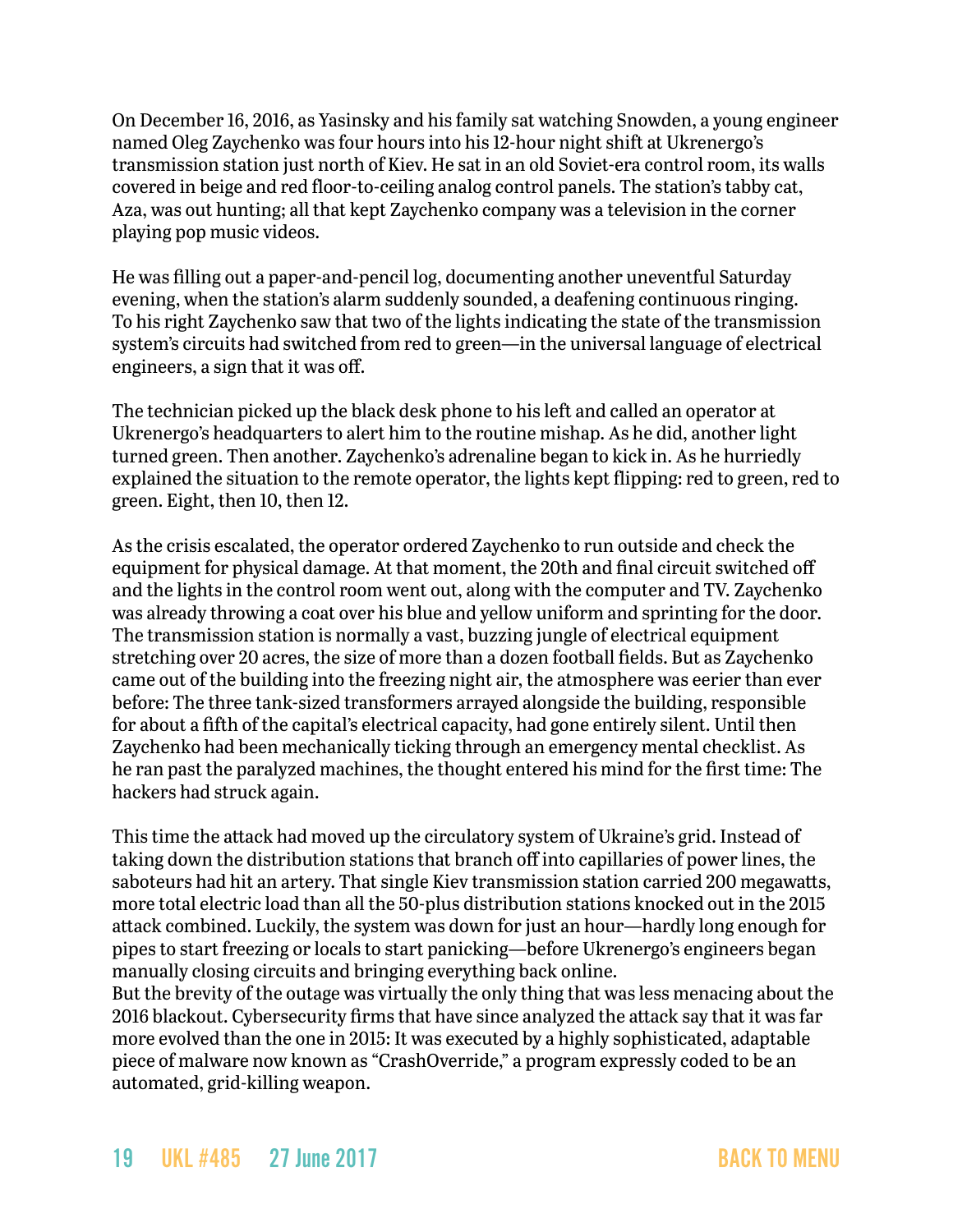Lee's critical infrastructure security startup, Dragos, is one of two firms that have pored through the malware's code; Dragos obtained it from a Slovakian security outfit called ESET. The two teams found that, during the attack, CrashOverride was able to "speak" the language of the grid's obscure control system protocols, and thus send commands directly to grid equipment. In contrast to the laborious phantom-mouse and cloned-PC techniques the hackers used in 2015, this new software could be programmed to scan a victim's network to map out targets, then launch at a preset time, opening circuits on cue without even having an internet connection back to the hackers. In other words, it's the first malware found in the wild since Stuxnet that's designed to independently sabotage physical infrastructure.

And CrashOverride isn't just a one-off tool, tailored only to Ukrenergo's grid. It's a reusable and highly adaptable weapon of electric utility disruption, researchers say. Within the malware's modular structure, Ukrenergo's control system protocols could easily be swapped out and replaced with ones used in other parts of Europe or the US instead.

Marina Krotofil, an industrial control systems security researcher for Honeywell who also analyzed the Ukrenergo attack, describes the hackers' methods as simpler and far more efficient than the ones used in the previous year's attack. "In 2015 they were like a group of brutal street fighters," Krotofil says. "In 2016, they were ninjas." But the hackers themselves may be one and the same; Dragos' researchers have identified the architects of CrashOverride as part of Sandworm, based on evidence that Dragos is not yet ready to reveal.

For Lee, these are all troubling signs of Sandworm's progress. I meet him in the barebones offices of his Baltimore-based critical infrastructure security firm, Dragos. Outside his office window looms a series of pylons holding up transmission lines. Lee tells me that they carry power 18 miles south, to the heart of Washington, DC. For the first time in history, Lee points out, a group of hackers has shown that it's willing and able to attack critical infrastructure. They've refined their techniques over multiple, evolving assaults. And they've already planted BlackEnergy malware on the US grid once before. "The people who understand the US power grid know that it can happen here," Lee says.

To Sandworm's hackers, Lee says, the US could present an even more convenient set of targets should they ever decide to strike the grid here. US power firms are more attuned to cybersecurity, but they are also more automated and modern than those in Ukraine which means they could present more of a digital "attack surface." And American engineers have less experience with manual recovery from frequent blackouts.

No one knows how, or where, Sandworm's next attacks will materialize. A future breach might target not a distribution or transmission station but an actual power plant. Or it could be designed not simply to turn off equipment but to *destroy*it. In 2007 a team of researchers at Idaho National Lab, one that included Mike Assante, demonstrated that it's possible to hack electrical infrastructure to death: The so-called Aurora experiment used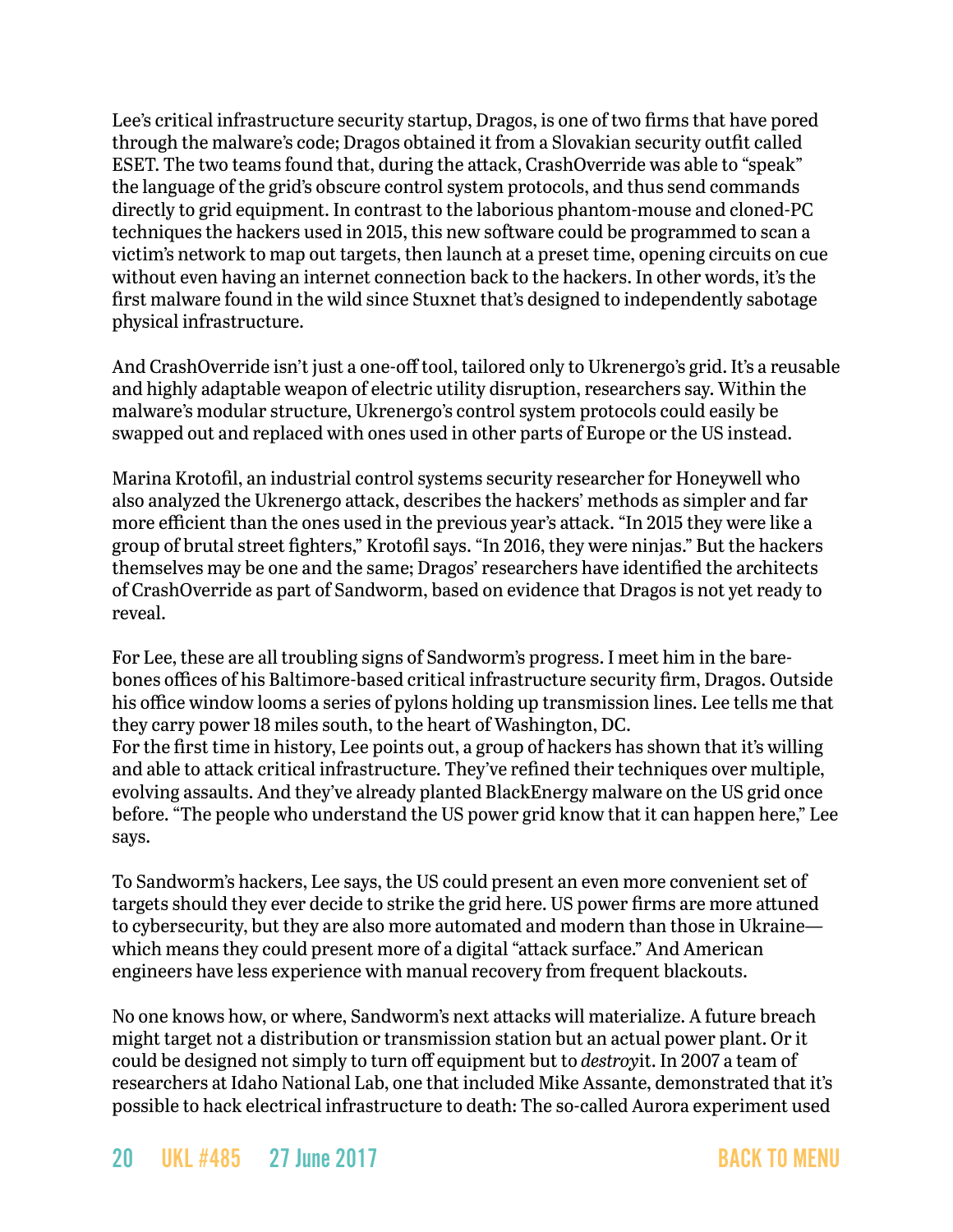nothing but digital commands to permanently wreck a 2.25-megawatt diesel generator. In a video of the experiment, a machine the size of a living room coughs and belches black and white smoke in its death throes. Such a generator is not all that different from the equipment that sends hundreds of megawatts to US consumers; with the right exploit, it's possible that someone could permanently disable power-generation equipment or the massive, difficult-to-replace transformers that serve as the backbone of our transmission system. "Washington, DC? A nation-state could take it out for two months without much issue," Lee says.

In fact, in its analysis of CrashOverride, ESET found that the malware may already include one of the ingredients for that kind of destructive attack. ESET's researchers noted that CrashOverride contains code designed to target a particular Siemens device found in power stations—a piece of equipment that functions as a kill-switch to prevent dangerous surges on electric lines and transformers. If CrashOverride is able to cripple that protective measure, it might already be able to cause permanent damage to grid hardware.

An isolated incident of physical destruction may not even be the worst that hackers can do. The American cybersecurity community often talks about "advanced persistent threats"—sophisticated intruders who don't simply infiltrate a system for the sake of one attack but stay there, silently keeping their hold on a target. In his nightmares, Lee says, American infrastructure is hacked with this kind of persistence: transportation networks, pipelines, or power grids taken down again and again by deep-rooted adversaries. "If they did that in multiple places, you could have up to a month of outages across an entire region," he says. "Tell me what *doesn't* change dramatically when key cities across half of the US don't have power for a month."

It's one thing, though, to contemplate what an actor like Russia *could* do to the American grid; it's another to contemplate why it *would*. A grid attack on American utilities would almost certainly result in immediate, serious retaliation by the US. Some cybersecurity analysts argue that Russia's goal is simply to hem in America's own cyberwar strategy: By turning the lights out in Kiev—and by showing that it's capable of penetrating the American grid—Moscow sends a message warning the US not to try a Stuxnet-style attack on Russia or its allies, like Syrian dictator Bashar al-Assad. In that view, it's all a game of deterrence.

But Lee, who was involved in war-game scenarios during his time in intelligence, believes Russia might actually strike American utilities as a retaliatory measure if it ever saw itself as backed into a corner—say, if the US threatened to interfere with Moscow's military interests in Ukraine or Syria. "When you deny a state's ability to project power, it has to lash out," Lee says.

People like Lee have, of course, been war-gaming these nightmares for well over a decade. And for all the sophistication of the Ukraine grid hacks, even they didn't really constitute a catastrophe; the lights did, after all, come back on. American power companies have already learned from Ukraine's victimization, says Marcus Sachs, chief security officer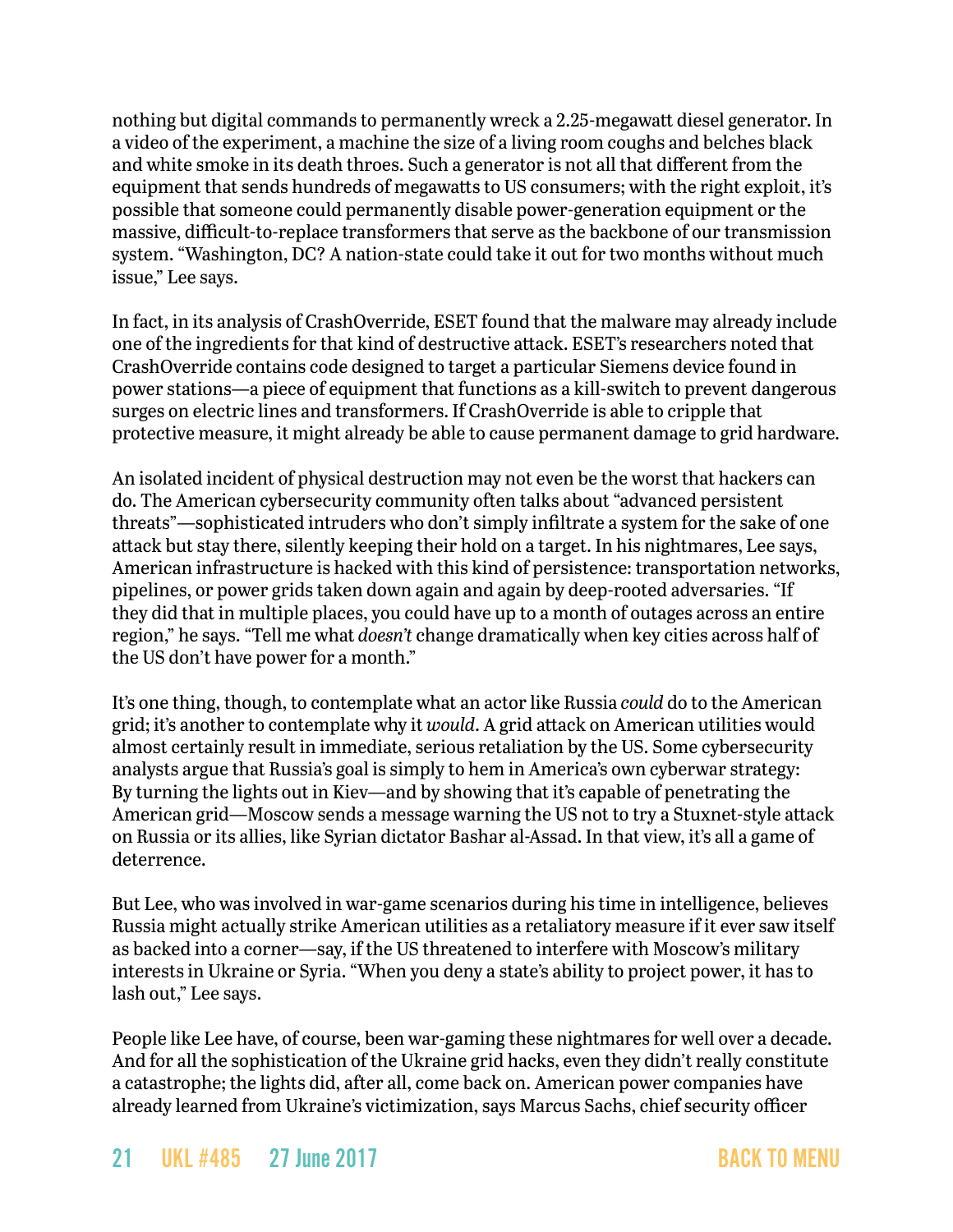of the North American Electric Reliability Corporation. After the 2015 attack, Sachs says, NERC went on a road show, meeting with power firms to hammer into them that they need to shore up their basic cybersecurity practices and turn off remote access to their critical systems more often. "It would be hard to say we're not vulnerable. Anything connected to something else is vulnerable," Sachs says. "To make the leap and suggest that the grid is milliseconds away from collapse is irresponsible."

But for those who have been paying attention to Sandworm for almost three years, raising an alarm about the potential for an attack on the US grid is no longer crying wolf. For John Hultquist, head of the team of researchers at FireEye that first spotted and named the Sandworm group, the wolves have arrived. "We've seen this actor show a capability to turn out the lights and an interest in US systems," Hultquist says. Three weeks after the 2016 Kiev attack, he wrote a prediction on Twitter and pinned it to his profile for posterity: "I swear, when Sandworm Team finally nails Western critical infrastructure, and folks react like this was a huge surprise, I'm gonna lose it."

The headquarters of Yasinsky's firm, Information Systems Security Partners, occupies a low-lying building in an industrial neighborhood of Kiev, surrounded by muddy sports fields and crumbling gray high-rises—a few of Ukraine's many lingering souvenirs from the Soviet Union. Inside, Yasinsky sits in a darkened room behind a round table that's covered in 6-foot-long network maps showing nodes and connections of Borgesian complexity. Each map represents the timeline of an intrusion by Sandworm. By now, the hacker group has been the consuming focus of his work for nearly two years, going back to that first attack on StarLightMedia.

Yasinsky says he has tried to maintain a dispassionate perspective on the intruders who are ransacking his country. But when the blackout extended to his own home four months ago, it was "like being robbed," he tells me. "It was a kind of violation, a moment when you realize your own private space is just an illusion."

Yasinsky says there's no way to know exactly how many Ukrainian institutions have been hit in the escalating campaign of cyberattacks; any count is liable to be an underestimate. For every publicly known target, there's at least one secret victim that hasn't admitted to being breached—and still other targets that haven't yet discovered the intruders in their systems.

When we meet in ISSP's offices, in fact, the next wave of the digital invasion is already under way. Behind Yasinsky, two younger, bearded staffers are locked into their keyboards and screens, pulling apart malware that the company obtained just the day before from a new round of phishing emails. The attacks, Yasinsky has noticed, have settled into a seasonal cycle: During the first months of the year, the hackers lay their groundwork, silently penetrating targets and spreading their foothold. At the end of the year, they unleash their payload. Yasinsky knows by now that even as he's analyzing last year's power grid attack, the seeds are already being sown for 2017's December surprises.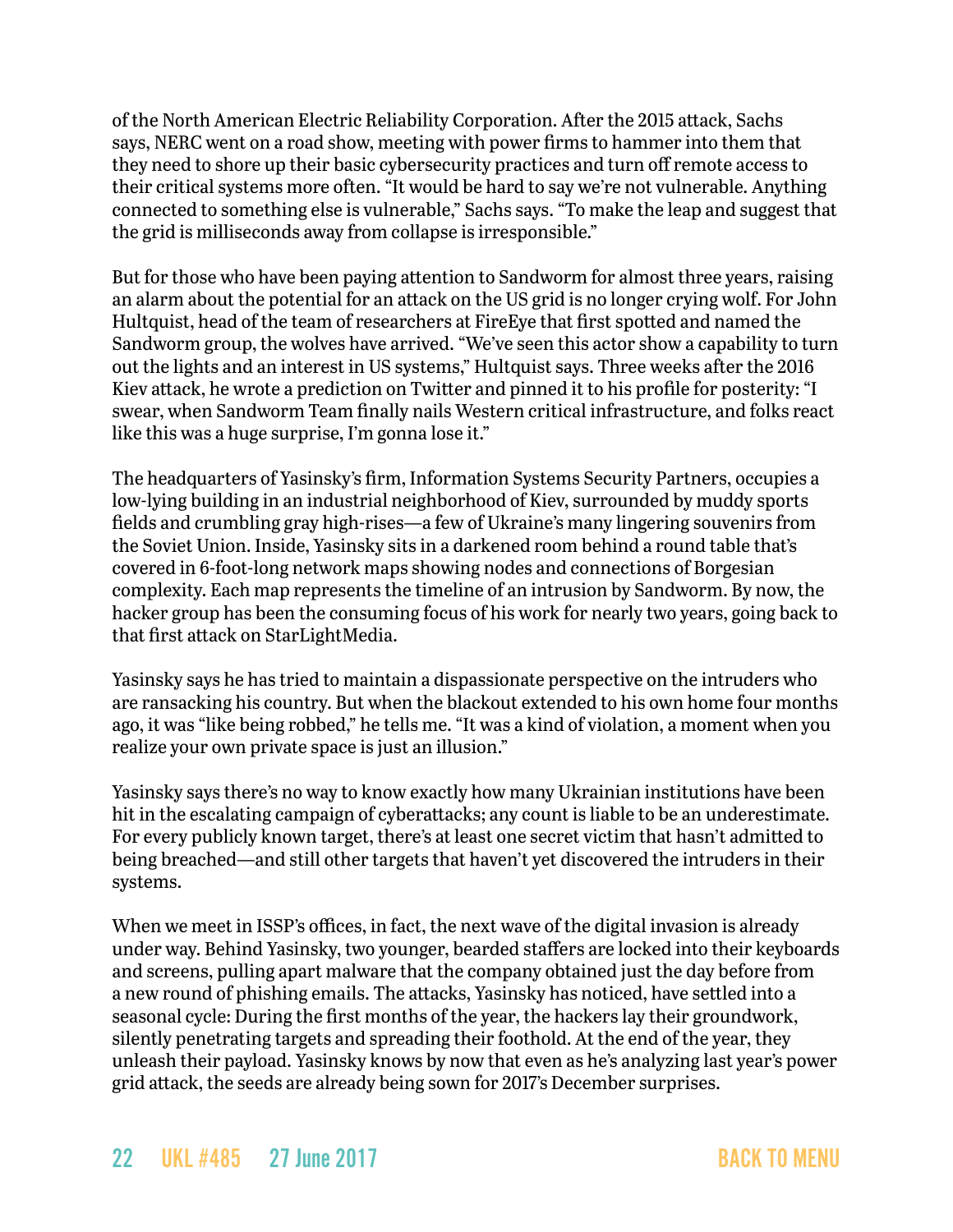Bracing for the next round, Yasinsky says, is like "studying for an approaching final exam." But in the grand scheme, he thinks that what Ukraine has faced for the past three years may have been just a series of practice tests.

He sums up the attackers' intentions until now in a single Russian word: *poligon.* A training ground. Even in their most damaging attacks, Yasinsky observes, the hackers could have gone further. They could have destroyed not just the Ministry of Finance's stored data but its backups too. They probably could have knocked out Ukrenergo's transmission station for longer or caused permanent, physical harm to the grid, he says—a restraint that American analysts like Assante and Lee have also noted. "They're still playing with us," Yasinsky says. Each time, the hackers retreated before accomplishing the maximum possible damage, as if reserving their true capabilities for some future operation.

Many global cybersecurity analysts have come to the same conclusion. Where better to train an army of Kremlin hackers in digital combat than in the no-holds-barred atmosphere of a hot war inside the Kremlin's sphere of influence? "The gloves are off. This is a place where you can do your worst without retaliation or prosecution," says Geers, the NATO ambassador. "Ukraine is not France or Germany. A lot of Americans can't find it on a map, so you can practice there." (At a meeting of diplomats in April, US secretary of state Rex Tillerson went so far as to ask, "Why should US taxpayers be interested in Ukraine?")

In that shadow of neglect, Russia isn't only pushing the limits of its technical abilities, says Thomas Rid, a professor in the War Studies department at King's College London. It's also feeling out the edges of what the international community will tolerate. The Kremlin meddled in the Ukrainian election and faced no real repercussions; then it tried similar tactics in Germany, France, and the United States. Russian hackers turned off the power in Ukraine with impunity—and, well, the syllogism isn't hard to complete. "They're testing out red lines, what they can get away with," Rid says. "You push and see if you're pushed back. If not, you try the next step."

What will that next step look like? In the dim back room at ISSP's lab in Kiev, Yasinsky admits he doesn't know. Perhaps another blackout. Or maybe a targeted attack on a water facility. "Use your imagination," he suggests drily.

Behind him the fading afternoon light glows through the blinds, rendering his face a dark silhouette. "Cyberspace is not a target in itself," Yasinsky says. "It's a medium." And that medium connects, in every direction, to the machinery of civilization itself.

*Andy Greenberg ([@a\\_greenberg\)](http://twitter.com/a_greenberg) wrote about Edward Snowden's work to protect reporters from hackers in issue 25.03. This article appears in the July issue*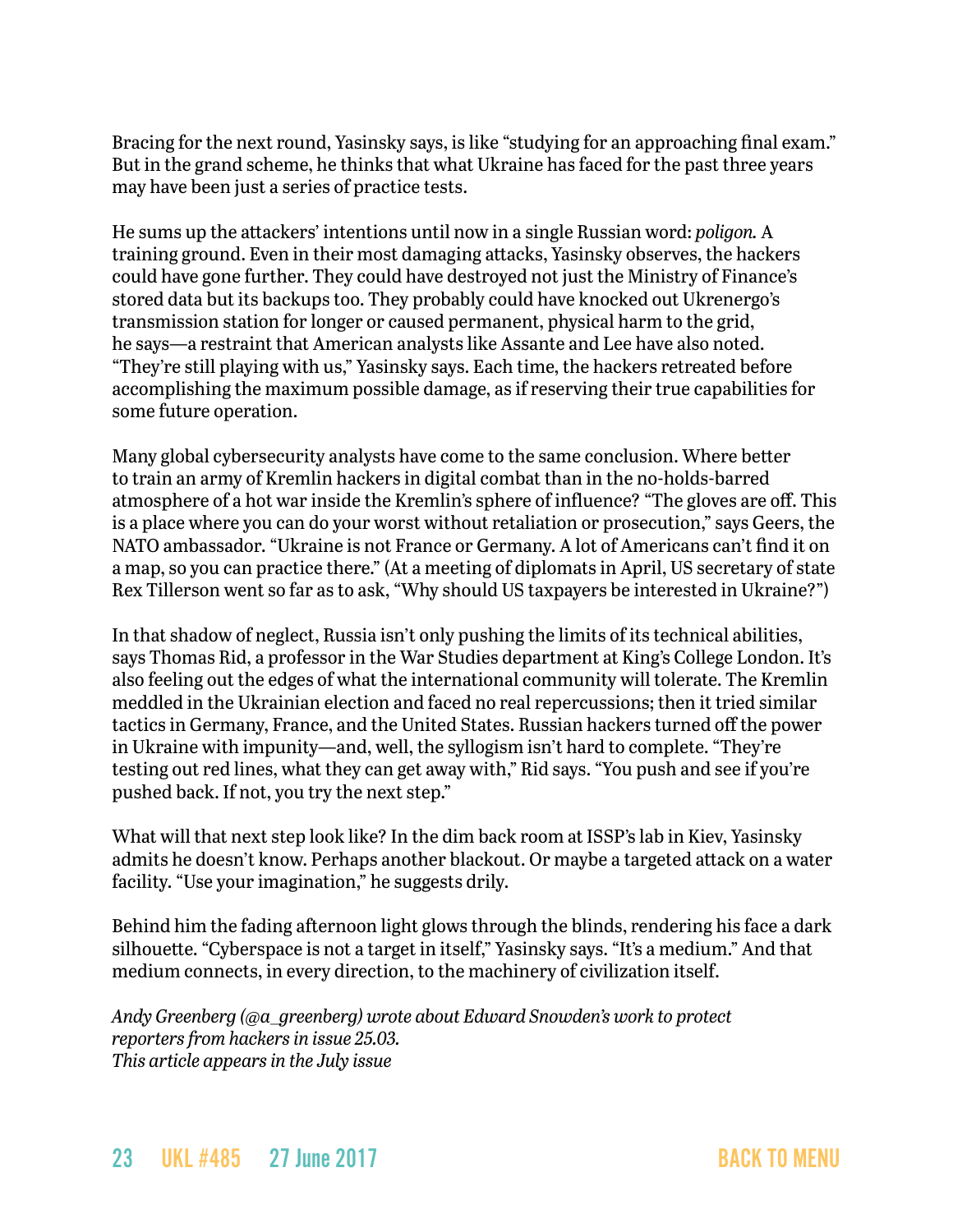## <span id="page-23-0"></span>#7 Ukrainian Military Modernization and Minsk Peace Process Implications Atlantic Council Digital Forensic Research Lab (@DFRLab), 16 June 2016 <http://bit.ly/2thPRWg> [Link has videos and hyperlinks]

#### *Recent Ukrainian military exercises highlight not only a more capable force but a possible obstacle to peace*

The Ukrainian Armed Forces (UAF) recently released military training and exercise videos displaying tanks, artillery, and missile systems prohibited by the Minsk Agreements. While these exercises are part of the process to modernize Ukraine's military and their efforts to meet NATO standards, these capabilities have been seen along the line of contact, in violation of Minsk peace process.

A training video released on June 11 shows participating battalions using T-64, T-72, and T-80 main battle tanks (MBT). These tanks are armed with 125mm guns, a calibre larger than permitted by the Minsk agreements.

Another video from June 8 displays a likely 9K35 Strela-10 (NATO reporting name: SA-13 "Gopher") surface-to-air-missile (SAM) system, a likely 9K38 "Igla" man-portable SAM (NATO reporting name: SA-18 "Grouse") or variant, and main battle tanks. The Organization for Security and Co-operation in Europe (OSCE) Special Monitoring Mission (SMM) to Ukraine regularly reports Ukrainian heavy weapons violations including the 9K35 Strela-10 and main battle tanks.

On May 26, Ukrainian President Petro Poroshenko was present during a successful "Vilha" 9K58 "Smerch" missile test. The "Vilha" is a 300mm tactical ballistic missile multiple rocket launch system (MLRS) with a 300km range. The Ukrainian Ministry of Defense first reported successful tests of this system in April 2016.

When Russia invaded Crimea and the Donetsk and Luhansk Oblasts in 2014, the Ukrainian military was practically nonexistent and reliant on volunteer battalions to fend off separatist forces and Russian invaders. Western militaries and NATO partners stepped in to support the development and modernization of Ukraine's armed forces into a fullyfledged formal military via bilateral and multilateral platforms.

The Ukrainian Ministries of Defense and Foreign Affairs frequently executepolicies and actions towards the goal to meet NATO military standards in Ukraine's own military, security, and defense operations. In January 2017, Ukrainian President Petro Poroshenko signed a decree approving plans for multinational military training exercises through the NATO Partnership for Peace program, extending U.S.-Ukraine multilateral military exercises such as Sea Breeze and Rapid Trident and international exercises for the next calendar year. Most recently, Ukraine modernized its military medical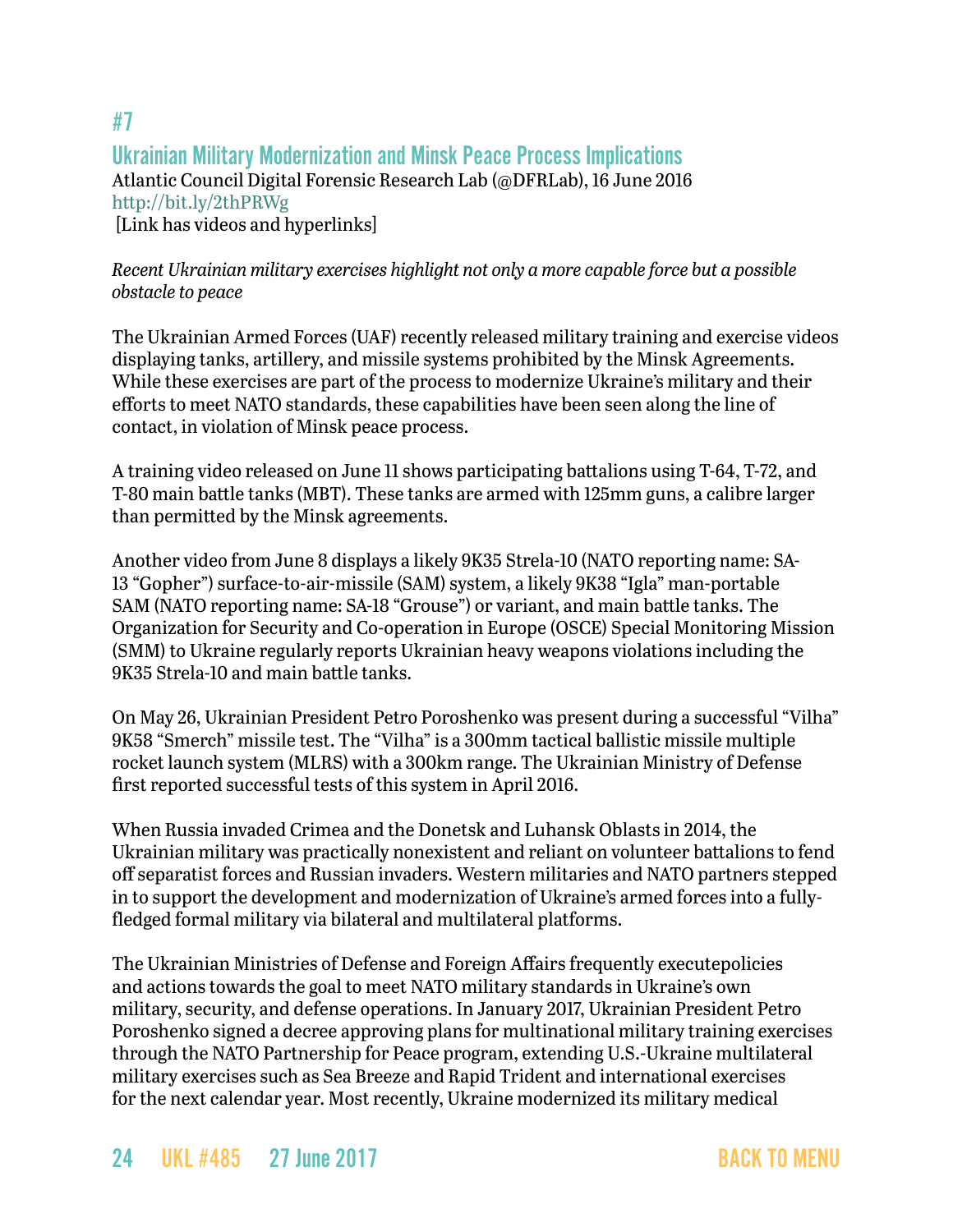infrastructure along NATO standards. As the conflict in eastern Ukraine continues to rage on, military modernization and development is expected. However, lack of adherence continues to hinder negotiated peace agreements.

The OSCE SMM includes a section on the withdrawal of heavy weapons in their daily reports. This includes the presence and use of prohibited heavy weapons in areas that should be disarmed in accordance to peace agreements. Lack of adherence to the agreements by both sides leads to civilian casualties, damage to residential areas and infrastructure, and limits the abilities of the OSCE SMM to fulfill their mandate to monitor.

The heavy weapons prohibited by the Minsk Agreements are described as imprecise and indiscriminate as they do not target specific points, but rather hit parts of a larger area. These types of weapons lead to larger numbers of casualties and are as likely to damage surrounding civilian areas than opposing military positions. In the past two weeks, the OSCE SMM observed remarkably high levels of fighting despite the SMM's limited observation abilities after the April 23 security incident [see "First OSCE Monitor Dies in Ukrainian Conflict" –UKL]. These high levels of kinetic activity correlate with high casualty numbers. The UAF reported fifteen killed in action and seventy-six wounded in action from June 1–14, similar numbers to entire months in the past.

Ukraine's goals to meet NATO military standards are leading to a more capable armed forces, as clearly demonstrated in the Ukrainian Anti-Terrorist Operation's (ATO) Press Center social media posts. Consequently, more capable forces are breaking the ceasefire and breaching peace agreements that are essential for positive progress in the east.

<span id="page-24-0"></span>#8

Russia, Not Ukraine, Is Serial Violator of Ceasefire Agreement

- - - - - - - - - - - - - - - - - - - - - - - - - - - - - - - - - - - - - - - - - - - - - - - - - - - - - - - - - - - - - - - - - - - - - - - - - - - - - - - - - by John E. Herbst Atlantic Council, 21 June 2017 <http://bit.ly/2tVfv0o>

*John E. Herbst is the director of the Dinu Patriciu Eurasia Center at the Atlantic Council; he served as US Ambassador to Ukraine from 2003 to 2006.*

Like many articles and analyses of the Minsk process, "Ukrainian Military Progress Could Violate Minsk Peace Process" requires additional analysis on the geopolitical underpinnings and implications of the issue at hand. Without this context, it is difficult to make sense of any facts presented.

The context is this: Moscow is conducting the war in Ukraine's east; without Russian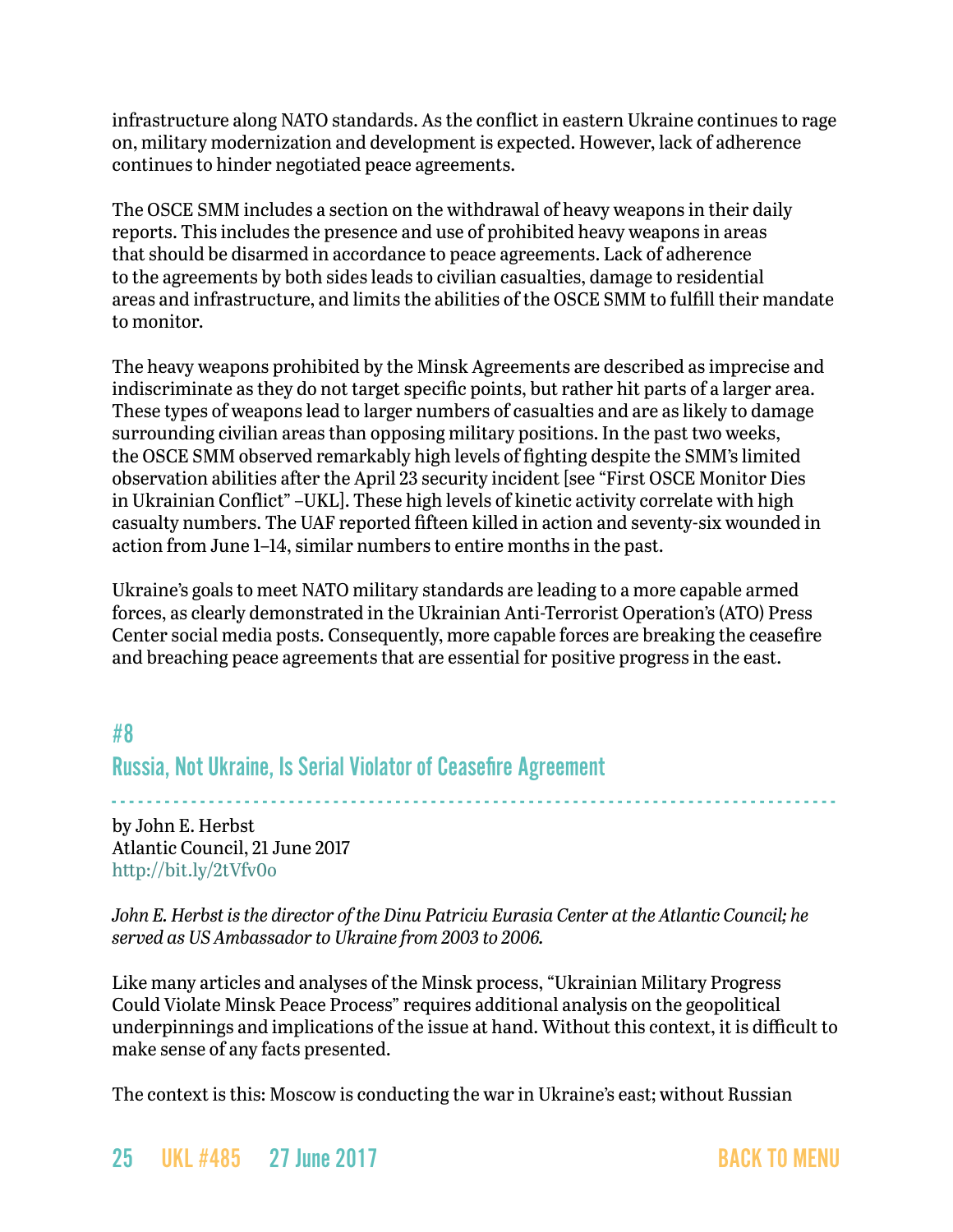leadership, troops, financing, and weapons, there would be no war. Both the EU and the United States levied sanctions to encourage Moscow to end its aggression and to discourage it from the expanding the war further into Ukraine.

Equally important is that fact that the sanctions were levied not long before the Minsk I Agreement was negotiated in September 2014, but Moscow's continuing aggression included the seizure of hundreds of square kilometers of additional Ukrainian territory. A Russian offensive violating Minsk I led to the negotiation of the Minsk II Agreement in February 2015, with terms far more negative for Ukraine. Those terms delayed the return of border control to Ukraine and permitted the Russian-controlled separatists to maintain their own military forces.

The bottom line is clear: Moscow is conducting a low intensity war in the Donbas to destabilize the government in Ukraine by producing regular Ukrainian casualties, seizing small increments of additional Ukrainian territory, and overtaxing the economy.

None of this appears in "Ukrainian Military Progress Could Violate Minsk Peace Process." This is perhaps not surprising as the article is part of a generally superb series produced by DFRLab that is focused on reporting on open source information and social media, which it works to prove or disprove, rather than providing policy analysis.

But even here there is a problem because the article talks only about the possible Minsk violations by one party to the conflict, and the victim at that. This approach ignores the fact that the Russians and their proxies are responsible for most of the violations, and that Ukrainian violations are often in response to Moscow's. The Ukrainians recognize that Russian violations have led to the loss of additional territory with no serious response from the West.

Ukrainian troops are adamant that they don't respond with banned weapons. "If they shoot at us with mortars, we respond with machine guns," Ivan Burdiuh, a press officer for the 30th Brigade, told *The Daily Signal* in February.

The best source of unbiased data about the fighting in the Donbas comes from the OSCE Special Monitoring Mission in Ukraine. Since the OSCE operates on consensus and Russia is a member, the OSCE Special Monitoring Mission (SMM) must be cautious in how it puts out information. While it reports violations on a daily basis, it does not aggregate them. And most of the violations that it reports are described as "undetermined."

Still the SMM daily reports, if aggregated, yield useful information beyond the intensity of the ceasefire violations. In May, for example, the OSCE SMM reported that the Ukrainian side suffered the impact of 945 explosions, while the Russian side experienced only 145. The Russians have likewise proved a greater obstacle to SMM staff's movements. In May, the Russians blocked access to SMM personnel 82 times, while Ukrainians blocked access 54 times. Such data are much more relevant to evaluate the ceasefire than the possible presence of new Ukrainian weapon systems near the line of contact.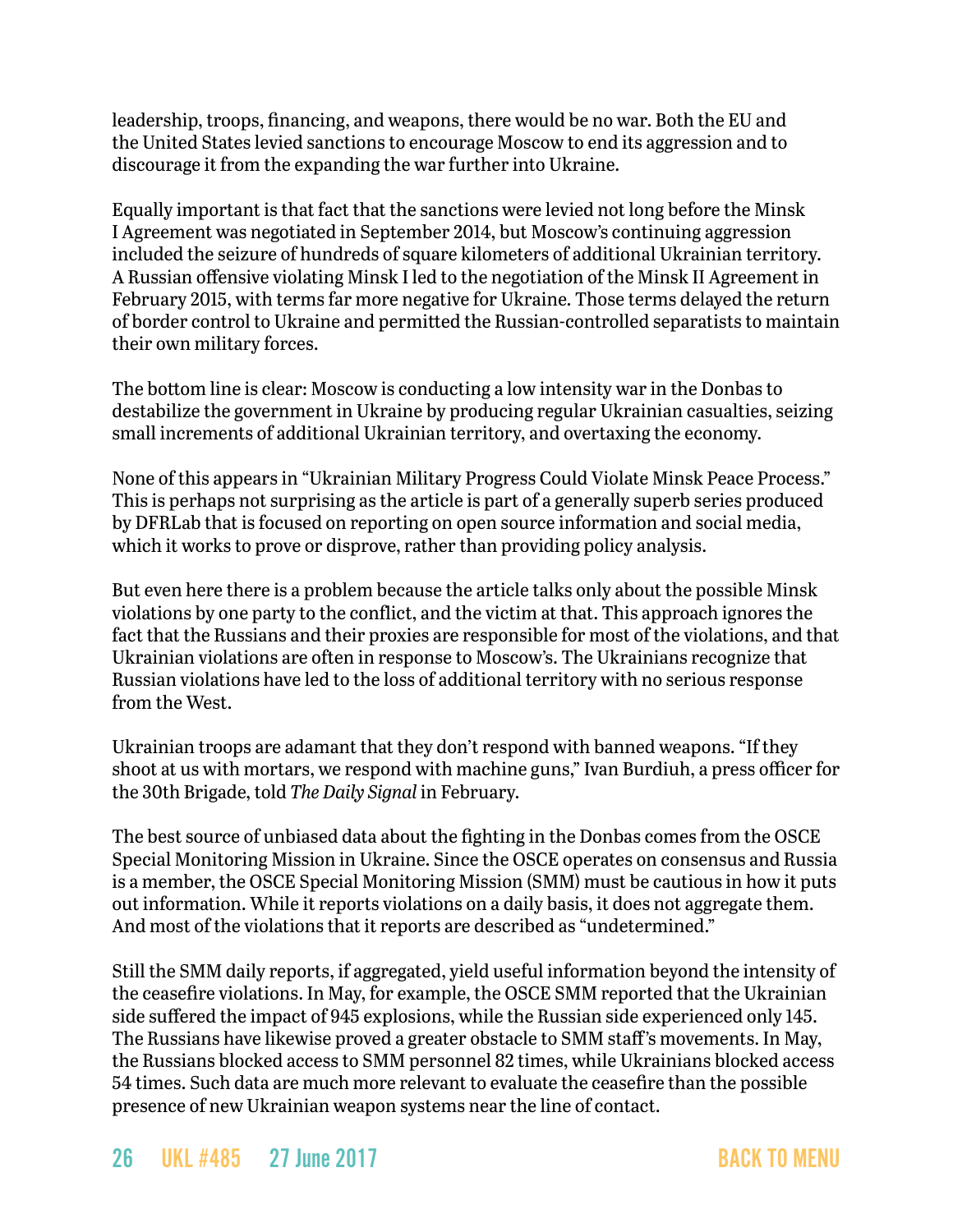Any reporting on the security situation in Ukraine and violations of the Minsk Agreement should be met with a healthy degree of skepticism and often requires deeper policy analysis. Highlighting peripheral developments at the expense of constant ceasefire violations and ignoring context is both misleading and dangerous. It feeds the agenda of those who would like to end sanctions on Moscow. They argue that both Moscow and Kyiv are violating Minsk; therefore, there is no reason for disadvantaging Moscow by maintaining sanctions. It is not in our interests to provide ammunition to those who fail to address who is both the aggressor and the serial violator of Minsk.

## <span id="page-26-0"></span>#9

## Ukrainian Military Intelligence Officer Killed by Car Bomb in Kiev

- - - - - - - - - - - - - - - - - - - - - - - - - - - - - - - - - - - - - - - - - - - - - - - - - - - - - - - - - - - - - - - - - - - - - - - - - - - - - - - - - -

By Alec Luhn Guardian, 27 June 2017 <http://bit.ly/2sd7ZAA>

*Col Maksim Shapoval, who was head of a special forces unit, killed and passersby injured in terrorist act, government says*

A high-ranking Ukrainian military intelligence official has been killed by a car bomb in Kiev in what authorities are calling an act of terrorism.

An explosive device destroyed the Mercedes being driven by Col Maksim Shapoval at 8.15am local time, police said.

The car's bonnet was blown open and its roof and driver side door almost completely destroyed, video footage from the scene showed.

"The picture of the crime looks like it was a planned act of terrorism," interior ministry spokesman Artem Shevchenko told local media. The military prosecutor said his office would lead an investigation.

Police said a female passerby with shrapnel wounds to her legs received medical treatment after the explosion, as did an elderly man who suffered shrapnel wounds to his neck.

According to the defence ministry, Shapoval was a colonel in military intelligence. The Ukrainian Pravda newspaper quoted law enforcement sources saying he had headed a special forces unit.

Yury Butusov, editor of the Censor.net news website, said in a Facebook post that Shapoval's unit had fought in eastern Ukraine, where a conflict with Russia-backed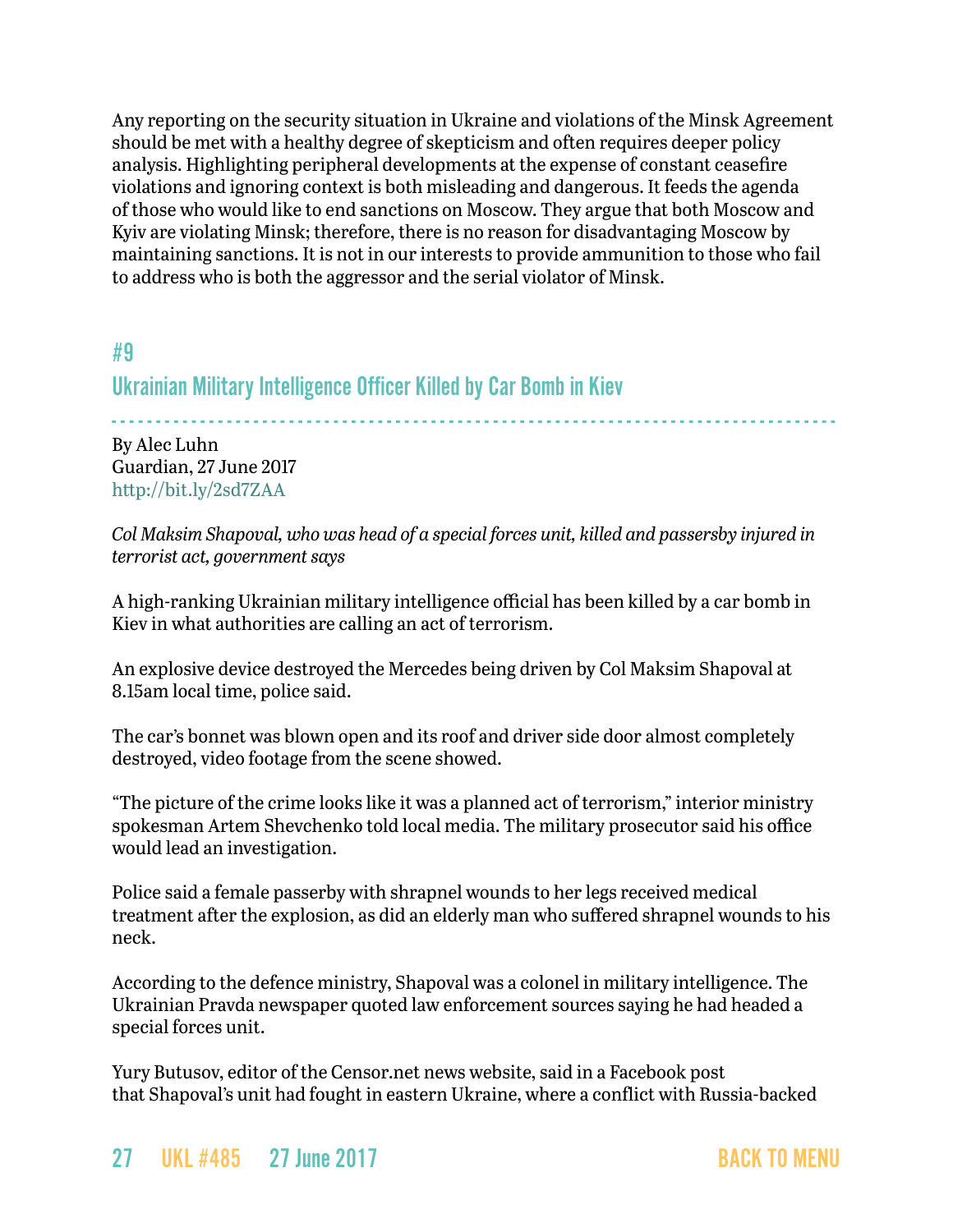separatists that broke out in 2014 has killed more than 10,000 people. He claimed Russian intelligence could have killed Shapoval.

Shapoval's death comes almost a year after prominent journalist Pavel Sheremet was killed by a similar explosion in Kiev as he drove to work. A documentary film released last month revealed evidence suggesting that Ukraine's spy agency may have witnessed the planting of the car bomb that killed Sheremet. No one has been brought to justice in the murder case.

A number of other public figures have also been assassinated in and around Kiev in recent years. Denis Voronenkov, a former Russian MP who fled to Ukraine, was shot dead in central Kiev in March. Pro-Russian journalist Oles Buzina was shot in a drive-by in 2015, and lawyer Yuri Grabovsky, who had represented a Russian soldier captured in Ukraine, was found dead with a gunshot wound in 2016.

## #10

Ukraine's Military Reveals Details about Russian Members of Sabotage Group

- - - - - - - - - - - - - - - - - - - - - - - - - - - - - - - - - - - - - - - - - - - - - - - - - - - - - - - - - - - - - - - - - - - - - - - - - - - - - - - - - - By Will Ponomarenko Kyiv Post, 27 June 2017 <http://bit.ly/2tlNW3d>

Ukraine's military has revealed more details about a sabotage group, which included three Russian citizens, that it says it eliminated in Luhansk Oblast on June 24.

"Last week, Ukraine received yet more evidence of Russian involvement in the fighting in eastern Ukraine," Defense Ministry spokesman Vilyen Pidgorny said during a briefing in Kyiv on June 26.

Ukraine's armed forces reported on June 24 that it had intercepted a group of six enemy soldiers near the P-66 road, which runs west from the occupied city of Luhansk and forms part of the front line in the area.

According to Pidgorny, two of the fighters were medics, both Russians, and four others were identified as infantrymen, one of whom was Russian national.

Ukraine's military press service, reporting the incident on June 25, said that two of the enemy soldiers were killed during a firefight with Ukrainian forces. One of those killed was the squad's commander, a Russian national originally from the city of Kirov, the press service said. Two other Russian soldiers, the medics, were captured.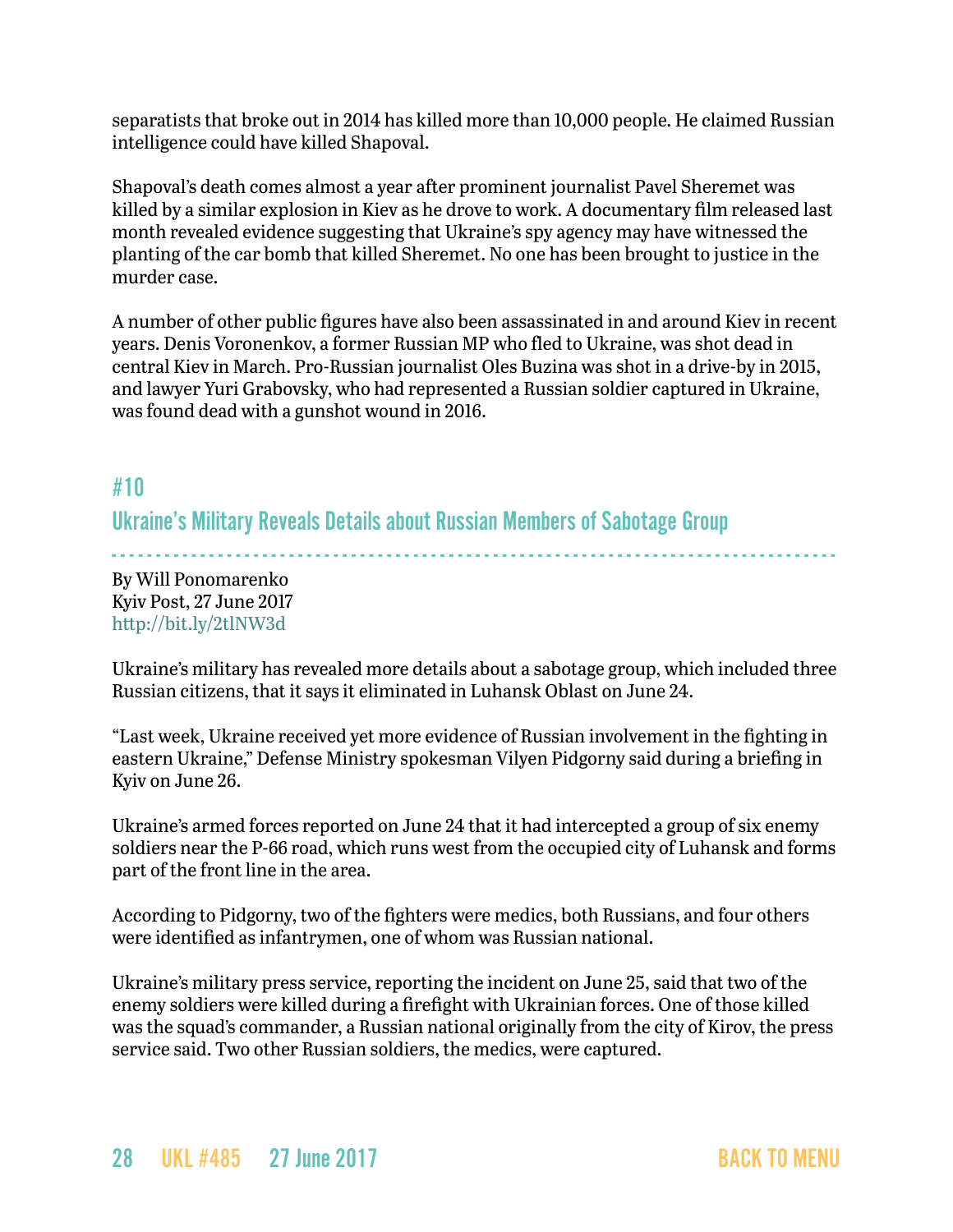"One Russian citizen (of two captured medics) is a resident of the Altai Krai (region), which is located more than 3,000 kilometers from eastern Ukraine," Pidgorny said. He did not give any details about the other captured Russian soldier.

The military press service said the group was armed with two Kalashnikov machine guns, two SVD sniper rifles, two AK-74 assault rifles, and an RPG-26 grenade launcher. "Documents that indicate that detainees served within the ranks of Russian occupation forces and proof of their Russian origin has been transferred to state security officers of Ukraine for further examination," Pidgorny said.

Later, on the evening of June 26, the press service of the 93rd Mechanized Brigade, the military unit responsible for defending the area along the P-66 road, published a statement on the incident on the unit's Facebook page.

The statement, quoting the brigade's commander, Colonel Vladyslav Klochkov, identified the killed squad commander as regular from the Russian army, Captain Alexander Scherbak, going by the codename "Alex", who also served as a commando instructor.

Under the Russian captain's command, the enemy group attempted to attack Ukrainian forces near the village of Zhelobok, according to Klochkov.

"Having gained a tactical advantage over the enemy, our servicemen suggested that they surrender, with guarantees for their lives and safety," the brigade's statement reads. "The squad commander and a sniper made an attempt to put up armed resistance and were killed in close combat."

The brigade said that the captured Russian soldier from the Altai Krai Region was 22 years old.

The brigade's Facebook post also shows images of the enemy soldiers' weapons captured after the clash. In particular, the brigade said the SVD sniper rifles were made in 1994, and of a type designed and produced exclusively for the Russian army.

The 93rd brigade also said in its Facebook message that it had captured other modern Russian equipment designed for Russian military sabotage groups, but it gave no details.

## <span id="page-28-0"></span>#11

Disconnected Society: How the War in the Donbas Has Affected Ukraine

- - - - - - - - - - - - - - - - - - - - - - - - - - - - - - - - - - - - - - - - - - - - - - - - - - - - - - - - - - - - - - - - - - - - - - - - - - - - - - - - - by Kateryna Iakovlenko OpenDemocracy, 26 June 2017 <http://bit.ly/2sjPO7u>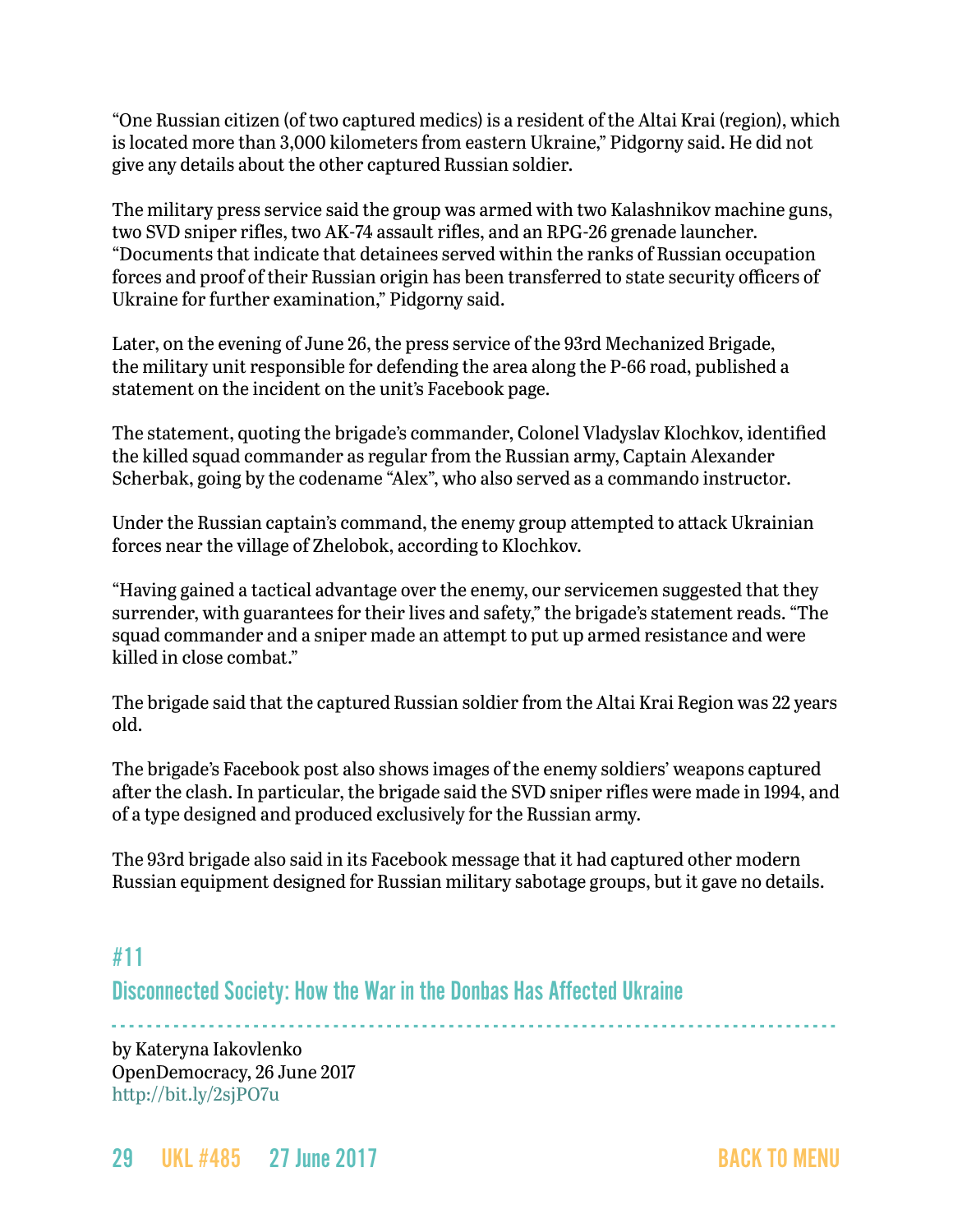*People displaced by the war in eastern Ukraine need a community to represent their interests any community. Why is that proving so difficult?* 

*Kateryna Iakovlenko is a journalist and researcher from Rovenky, Luhansk. She researches Ukrainian art of the 1980s-1990s, and is postgraduate student at the New Media Department, Lviv National University.* 

An Italian journalist once asked me why I love my country. He also asked me whether I consider myself Ukrainian. After all, I was born in the Donbas, and I speak mostly Russian in my everyday life. But just because my home is now a war zone and my mother tongue is Russian doesn't make me any less a citizen of Ukraine, or infringe my ability to relate to my country with respect, love and healthy criticism.

Recently, I was asked another question at a Kyiv hospital. I'd gone to register at the clinic, and the clerk behind the desk asked where I was registered previously. When I replied "Luhansk region", she answered: "Oh, you're not a separatist by any chance?" This kind of question would stop anybody in their tracks. And perhaps we could joke about it, if that phrase didn't conceal a war and the lives of people who are dear to me.

#### **The strength of stereotypes**

The stigmatisation of people from the Donbas often happens precisely on the everyday level, with everyday people, in everyday life. People take the example set by politicians, who have never said publicly: "We are all residents of one country and we are all needed here, every person who has a Ukrainian passport is worth the attention and care of our state, whichever part of the world they might be in."

Before the war, the issues of language and where you're registered as living didn't seem particularly important. Many things can be taken as given when there isn't a war going on: you cross the street when the light turns green; cars drive on the right side of the road; when someone steals your pursue, you go to the police station; and if you live in a country, you take care to improve it and make it more comfortable, just as that country takes care of you, too.

A state relies on functioning communities - professional associations, groups that gather around certain interests and so on. Debates within these groups and between them allow the whole of society to remain healthy and capable of evaluating situations critically, find solutions and defend its interests. In turn, the comfort of these groups and their active public position guarantees an equal society, one with the power and confidence in its own rights and obligations.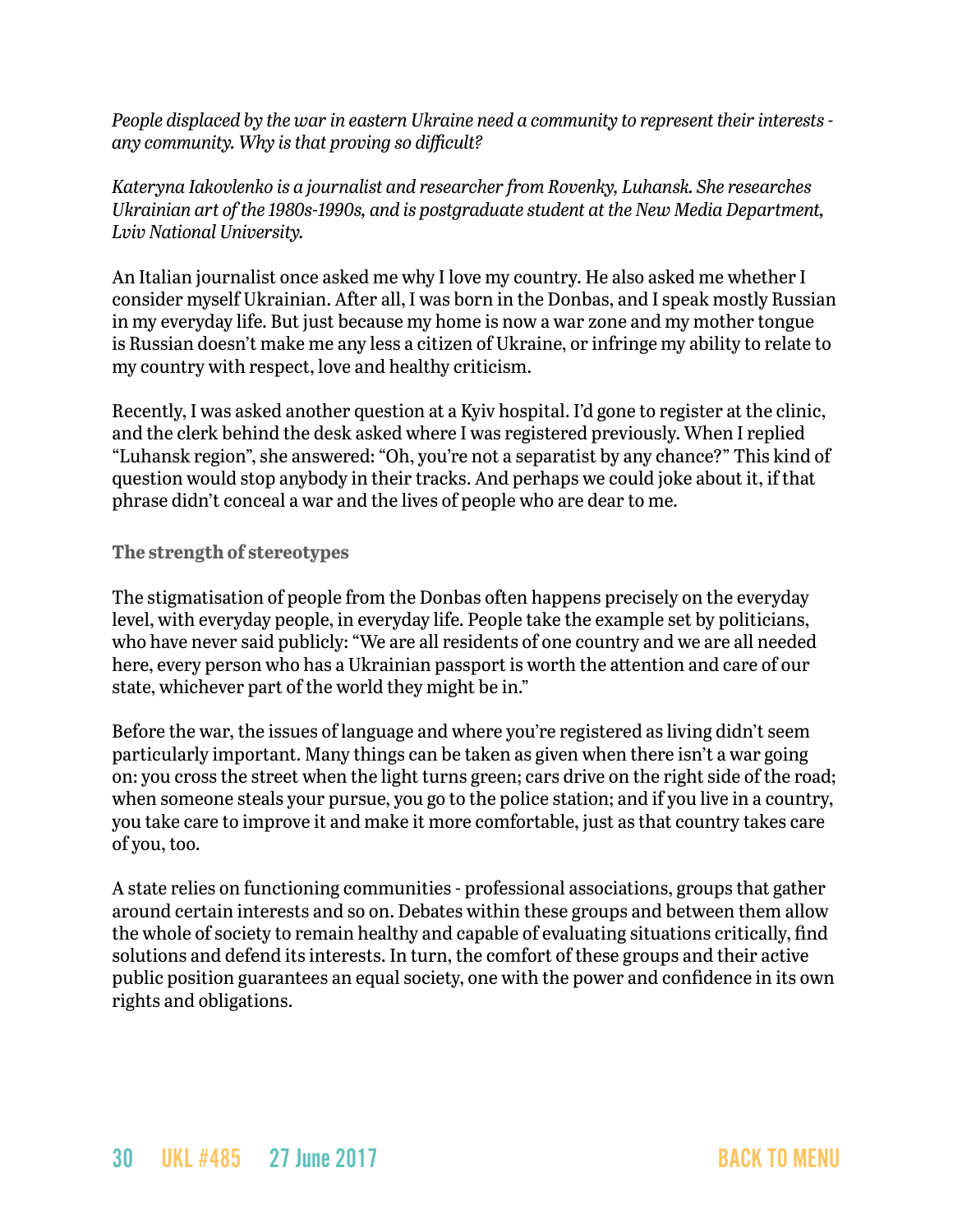#### **Totemic solidarity**

Before the war, society in Donetsk was made up into small local communities. Some people liked theatre, some were artists, others were activists (both on the left and the right), there was an intelligentsia oriented around the sciences and the arts, and so on. There were also ongoing divisions inside these communities. But as violent events began to develop in the region from 2013 onwards, these communities split up even more, disintegrating into even smaller units.

But there's solidarity in this story, too. And it's worth mentioning it, so that these communities can start working again to find possible ways of defending their interests.

On 21 November 2013, when students, programmers and journalists came out onto the Maidan in Kyiv, five people paid a visit to the monument to Taras Shevchenko, Ukraine's national poet, in Donetsk. These people were representatives of different communities, but inside their groups they turned out to be the only people who decided to demonstrate publicly in support of EuroMaidan. One of the first people to do so was Evgeny Nasadyuk, a director and playwright, who works under the name Pyotr Armyanovsky. This demonstration, which initially attracted five people, grew gradually, with 10 people, then 50. Over the course of several months, active residents of Donetsk stayed close to the Shevchenko monument for days on end.

By January 2014, this kind of demonstration became impossible. The activists in Donetsk began to be attacked more regularly, there was more violence on the streets, and the violence was starting to slip of out of control.

Teenagers armed with bats would attack the demonstrators, and they remained unpunished despite the fact that the city police was still functioning, and the plan to reorganise it hadn't arisen. One way of scaring the activists was to douse them with zelyonka, the green dye used to humiliate politicians and other persons of interest.

A few months passed and people who called themselves residents of Donetsk came out to protest allegedly against the values of EuroMaidan. In the twisted logic of this protest, the problem of defending the region's Russophone population and their human rights (which was also linked to language) somehow emerged. In the media, this demonstration received the name "Anti-Maidan", as something opposed to the protests happening in Kyiv.

All five activists who came out to protest in Donetsk in November 2013 spoke Russian. They were all residents of the Donbas, and now they are all displaced people. They demonstrated to assert their rights as citizens of Ukraine, to protest against corruption in society and all institutions of power, to support modernisation and the improvement of the country's education system. These values are universal, and thus there's no room for exclusion on regional or other grounds here.

The largest demonstration, called "pro-Ukrainian" by activists and the press, took place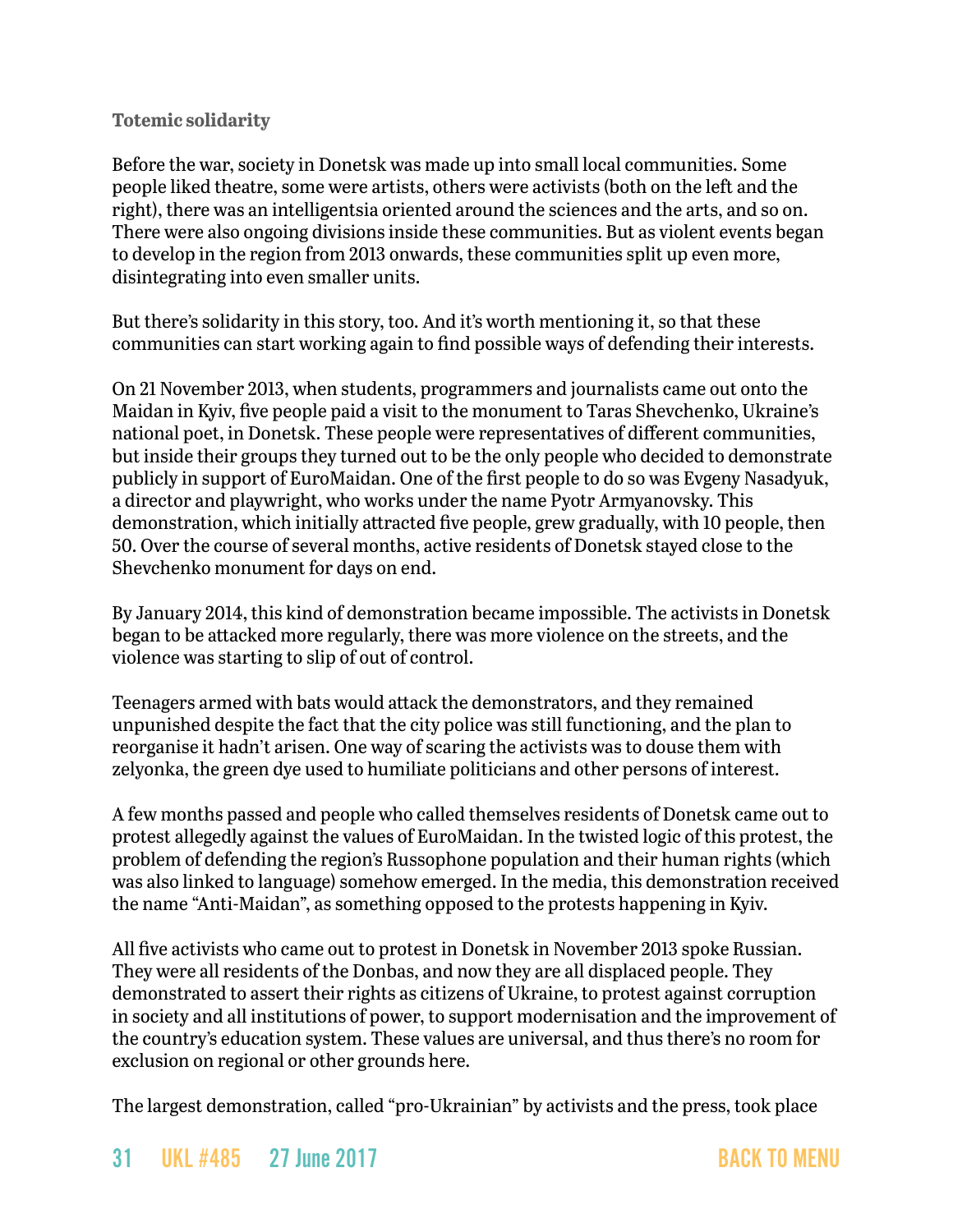in April 2014. Here, it was the same "five and fifty activists" who'd stood in front of the monument to Shevchenko previously. Indeed, it was the image of this demonstration, which showed a Ukrainian flag flying on Lenin Square in Donetsk, that went viral.

But it wouldn't be quite accurate to call this protest "pro-Ukrainian". For the people on Lenin Square, the most important motivating factor wasn't the Ukrainian national idea (although that was also present), but resisting the spontaneous violence that had begun to spread not only through the city's streets, but its institutions too, thus alienating the city's residents. It was precisely opposition to violence that became an important element for people trying to assert humanist ideals and democratic principles in April 2014. All of this helped reinvigorate Donetsk's local community for a time, its importance and faith in the idea that city residents could defend their city.

Although this protest was mostly attended by Russian speakers, the Ukrainian flag became its main symbol. This choice was not an accidental one. The Ukrainian flag expressed hope of retaining the state as a force that could defend the city and country against an external threat (many people were worried that the Crimean scenario could be repeated in eastern Ukraine). With the local elite and authorities inactive, the flag became something more than two pieces of blue and yellow material sewn together. It became a totem, a symbol that could protect society from violence. The flag could also be seen as a cry for help - from Kyiv or the international community.

But what happened to this society and its sub-units after violence finally won out here?

#### **The "other" from the Donbas**

Three years on, Ukrainian society has changed a lot. Now, nobody remembers the story of the five people who protested in Donetsk in November 2013. The protesters who attended the April 2014 demonstration became internally displaced people, and they moved to different cities. For many, this move became a source of stress, and the problems that arise in new cities (accommodation, work, finances and so on) led to a feeling of being stuck in a hole. Meanwhile, for others, new circumstances gave way to positive changes and even career opportunities (many young people left to study at European universities or took jobs in good companies).

The subject of internally displaced people is one of the most divisive in the western and Ukrainian press. At the beginning of the conflict, displaced people encountered constant discrimination. In conditions of war, the power of stereotypes has only grown stronger. Despite the fact that many articles on tolerance appeared in the Ukrainian press, people displaced from the Donbas were still represented negatively in mass consciousness - poor, uneducated, politically naive and so on. On a personal level, I have encountered similar claims: "You're an exception. But there are others, the majority. After all, it was your region that chose [Viktor] Yanukovych, and now we're going through all of this."

Moreover, those people who stayed in Donetsk have on occasion experienced hostility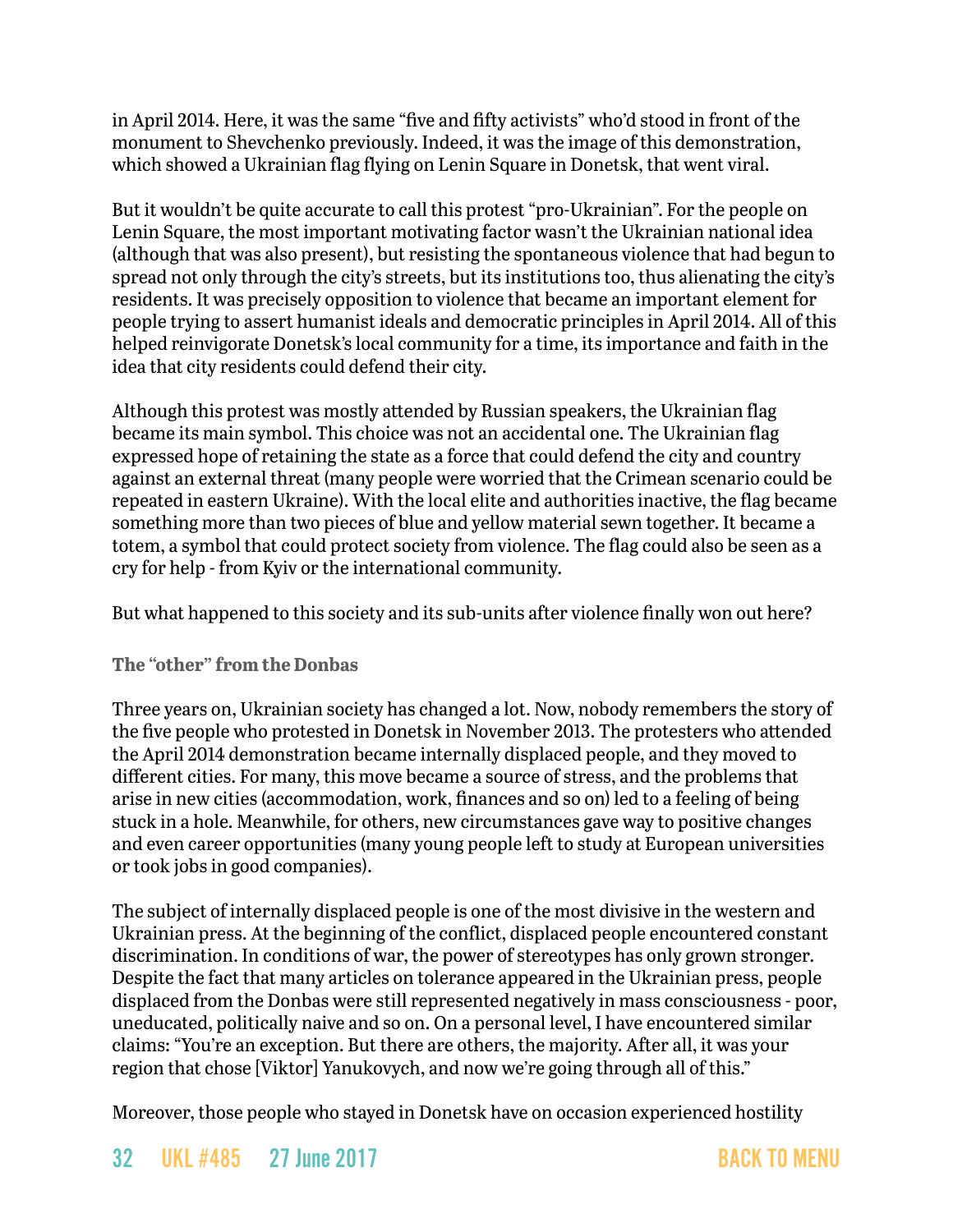from residents of other regions of the country: "If you didn't leave, you must've earned it". At the height of events in spring 2014, I rang a woman who worked at the Donetsk Metallurgical Factory - I'd made a small documentary film with her in the past. She asked me: "What are they saying about us in Kiev? What are they saying in general?" Of course, different things were being said. Maidan fostered the creation of many volunteer organisations (VostokSOS, DonbasSOS, New Mariupol, to name a few) that worked directly with people, helped them with food or money, and even repaired homes for them. Yet another section of society couldn't understand the situation beyond the stereotypes: apparently, the people who remained in the occupied territories in eastern Ukraine don't leave precisely because they support the regime there.

The historian Elena Styazhkina has said many times that you shouldn't call people living in the occupied territories separatists or supporters of the so-called People's Republics. Indeed, according to Styazhkina, these people should be viewed as hostages - that way, your perception of the situation in the Donbas changes.

Back in 2013, before the war, Sergei Bratkov, a Ukrainian artist from Kharkiv, created the work Leave, Forget, which at the time bore no relation to the conflict. Visually, the work is very simple: a black and white photograph shows a man going down a metro escalator from behind, and on top of it, there's a neon sign: "leaveforget". Bratkov's work was created as a reaction to the relationship between the individual and society, their desire to leave their hometown and move into a different social context. Today, this installation looks completely different: if originally, the man decided to leave due to the soft power of the big city, then today, he's a resident of the occupied territories who has been physically expelled from his native environment.

Leave and forget - this is all that a certain segment of Ukrainian society wanted people in the Donbas to do in 2014. But in certain situations, it's impossible to leave, let alone forget. I've been asked many times why my parents don't just leave their region, and whether their reluctance to do so means that life there suits them. I rephrased Bratkov's sentiment for myself: "Remain and survive".

Styazhkina notes: "People in the Donbas call themselves peaceful. This isn't a recognition that the future will be peaceful, but a denial of war. They don't call themselves republicans or members of the Donetsk People's Republic. This something of a step towards [peace], and it should be noted. People can move towards this image of the future."

The emergence of a negative image of the Donbas is connected to the fact that no one outside the region knew much about it, its character, its life, or the people who lived there. People only remember the fact that the Donbas was the heart of Soviet industrialisation, and that people from across the Soviet Union (including some with a criminal past) traveled there to build and restore it after the Second World War. The myth about the down-at-heel Donbas was fed further by gang wars in the early 1990s, as well as the background of its political elite - the majority of them (for example, Rinat Akhmetov or Viktor Yanukovych) had criminal backgrounds. The fact that the region remained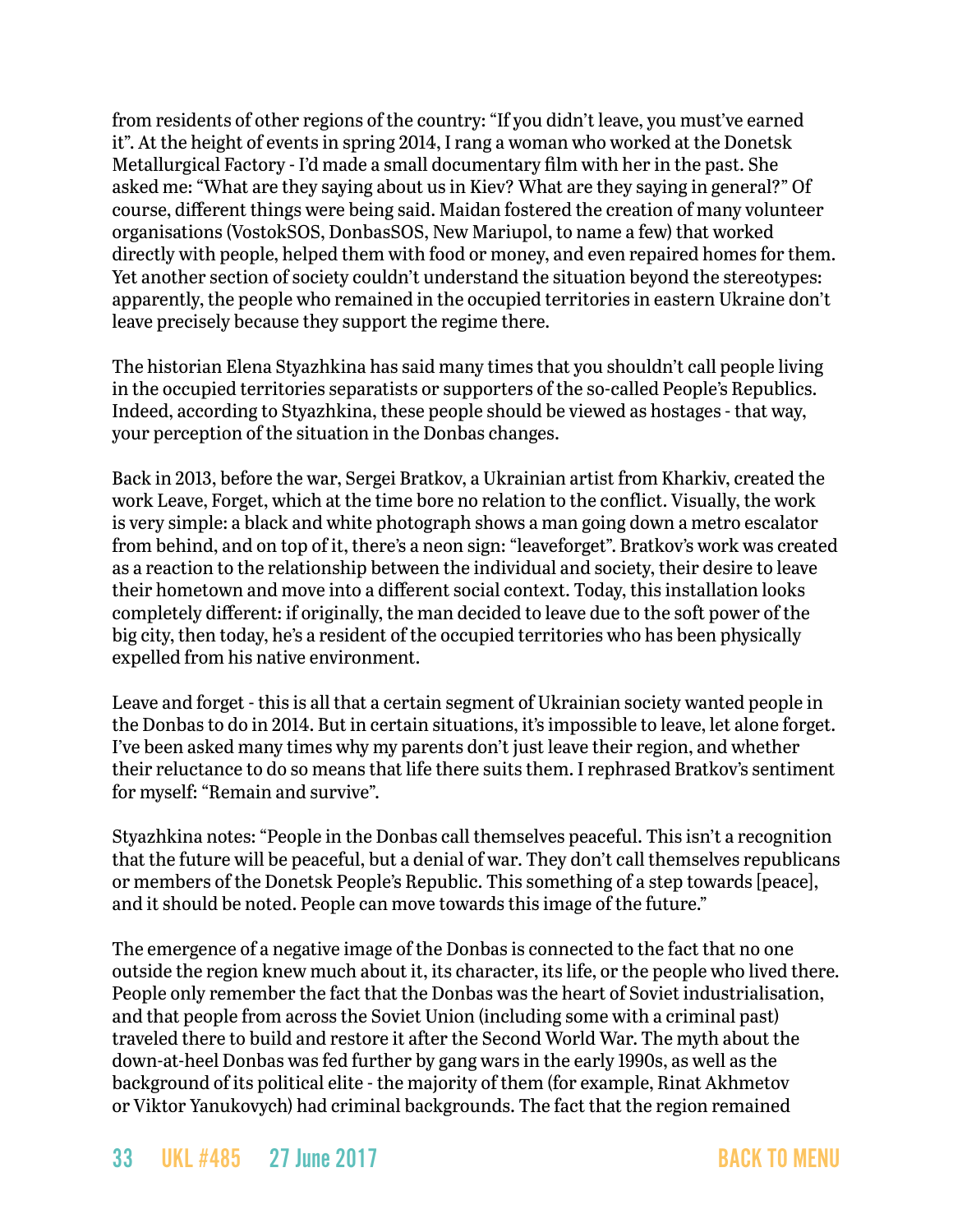conservative and nostalgic for the Soviet past didn't help either.

T he development of this myth, and the opposition between the Donbas and the rest of Ukraine, was useful for political elites who leveraged their influence to gain votes and mobilise the electorate in 1996-2012. Given that real reforms were not being carried out, populist methods were supposed to reorient voters into an emotional frame in which language and birthplace became markers of how Ukrainian society had fallen behind, a barrier to reform, and all responsibility of politicians was removed in favour of an amorphous "regional problem".

The "Sovietness" that the Donbas is often accused of is really the massive gap between the very rich and very poor, the lack of reforms to the education system, the absence of real trade unions, investment in healthcare, low wages, bad transport system and infrastructure, and inactive communities. Indeed, all of these problems unite Ukraine's 24 regions and Crimea.

Realising that the problem of Ukrainian society today isn't its eastern regions, but the substitution of reform with populism, will make everyone feel like a resident of the Donbas - a powerless minority that cannot defend itself. The fear of understanding that Ukrainian society isn't defended by the state leads to the creation of a mythical Other. And this time, Ukraine's Other doesn't come from outer space, but the all-too real Donbas, the source of all the country's ills.

#### **Everyone's a comrade**

In spring 2014, before the "Anti-Terrorist Operation" was declared in the Donbas, there was an attempt to create a Committee of Patriotic Forces of Donbas in Donetsk. This was supposed to be a civic initiative that could defend the interests of residents of Donetsk and Luhansk regions at all levels. Despite the fact that the Committee, which includes Donetsk intellectuals and civic activists, still exists today, issues concerning the region are decided mostly without its involvement.

Against the background of the conflict, displaced people could have formed a model of a working community capable of defending its own interests (and the interests of Donetsk and Luhansk) independently. But for the most part, this hasn't happened. And the already fragile community has split up into small groups, which have begun to defend their own interests inside this (small) community, isolating one another and increasing the level of internal competition. This fight, this competition is often accompanied by discussion about which activist is the biggest patriot, who is the biggest activist, who has suffered most, and who has suffered least, and who supports human rights.

For example, when I spoke with Evgeny Nasadyuk in January 2017, he made an offhand remark to the effect that he doesn't want to associate himself with certain representatives of the Donetsk region, and that you should be sceptical about any public demonstrations they organise. Other activists and displaced persons have expressed similar opinions. I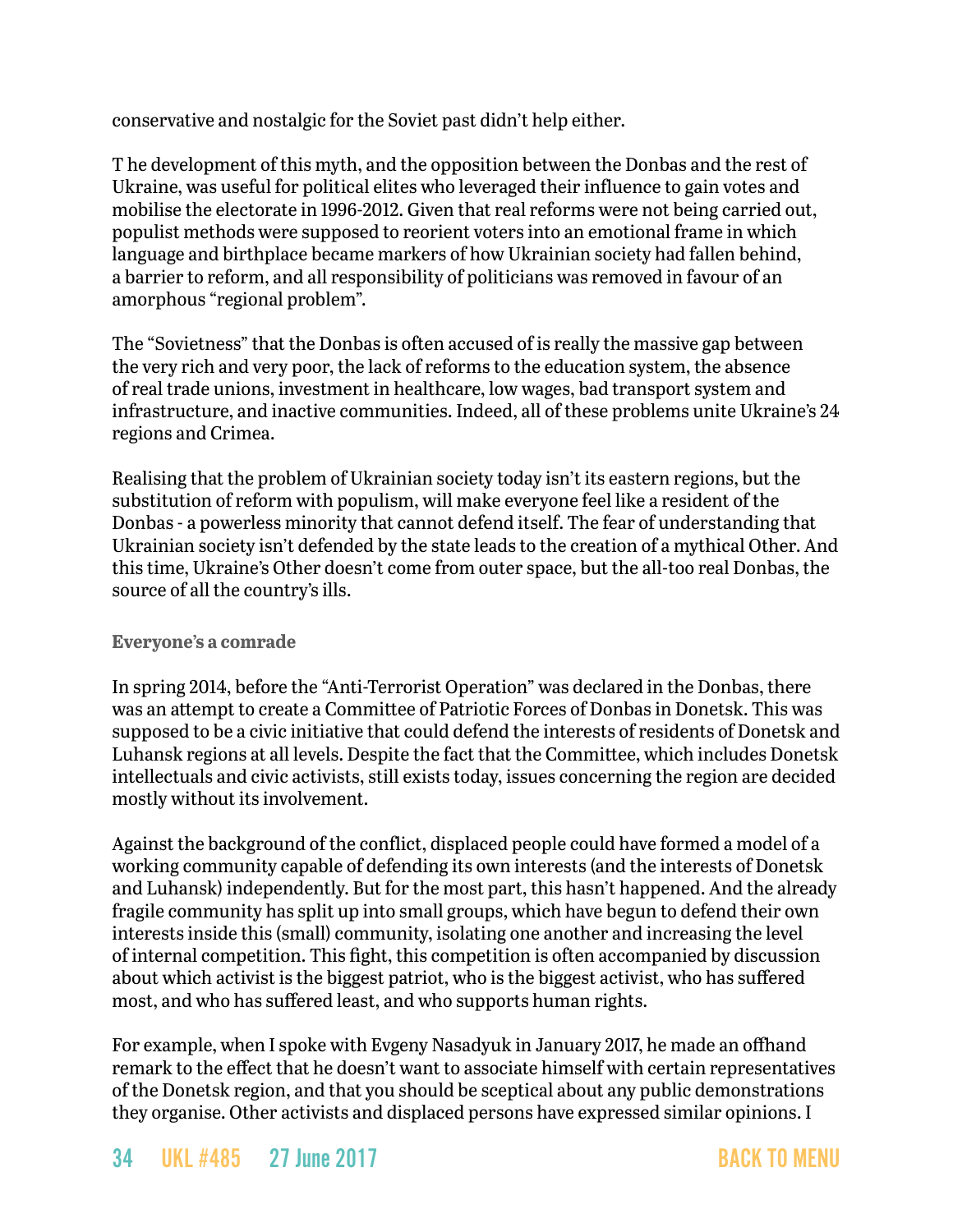experience similar feelings to a certain extent myself. Perhaps this position comes from an unhealed trauma, or the fact that everyone is involved in a secret struggle for their place under the sun. People who refuse to participate in this struggle leave the community and either remain on their own or join another group.

In The Uses of Disorder, the American sociologist Richard Sennett speaks about how "images of communal solidarity are forged in order that men can avoid dealing with each other... The 'we' feeling, which expresses the desire to be similar, is a way for men to avoid the necessity of looking deeper into each other." Ukrainian society isn't so far from this model: the concept of "us" isn't formed on the basis of accepting different categories and groups of the population, and even excludes them.

Our segmented society has stopped talking to one another, defining common aims, seeing allies, rather than enemies, in each other. Any discussion is reduced to "kitchen talk", Facebook activism or posts on other social networks. Street protest doesn't work anymore, it's been compromised too many times by paid actions. Furthermore, the people behind Ukraine's public polemics often come from the same small circle who have the same views and similar backgrounds. To go beyond this circle, you have to get out of your comfort zone, express solidarity with people you haven't met before, and see problems in their true complexity, beyond personal interest. All of this seems utopian and fraught with problems.

Right now, the war justifies everything - aims, means, fictional solidarity, the lack of protection by the state and excessive public patriotism. All of this only plays into the hands of those political forces which will try to retain their place at the next round of elections and once again appeal to the electorate, and not society.

It's impossible to even imagine that someone from Ukraine's political leadership will make a special announcement on television (as president Poroshenko did with Ukraine's visafree regime), in which he'd announce that we should make our society more human, or, for instance, make a public example of tolerant behaviour towards residents of our country's two easternmost regions. Or perhaps lobbyists, intellectuals, writers and philosophers from the Donbas could address Ukraine's parliament.

Still, I'd like to believe that when the guns stop firing, we will be ready to accept peace and everyone without exception. After all, we'll have to do it anyway.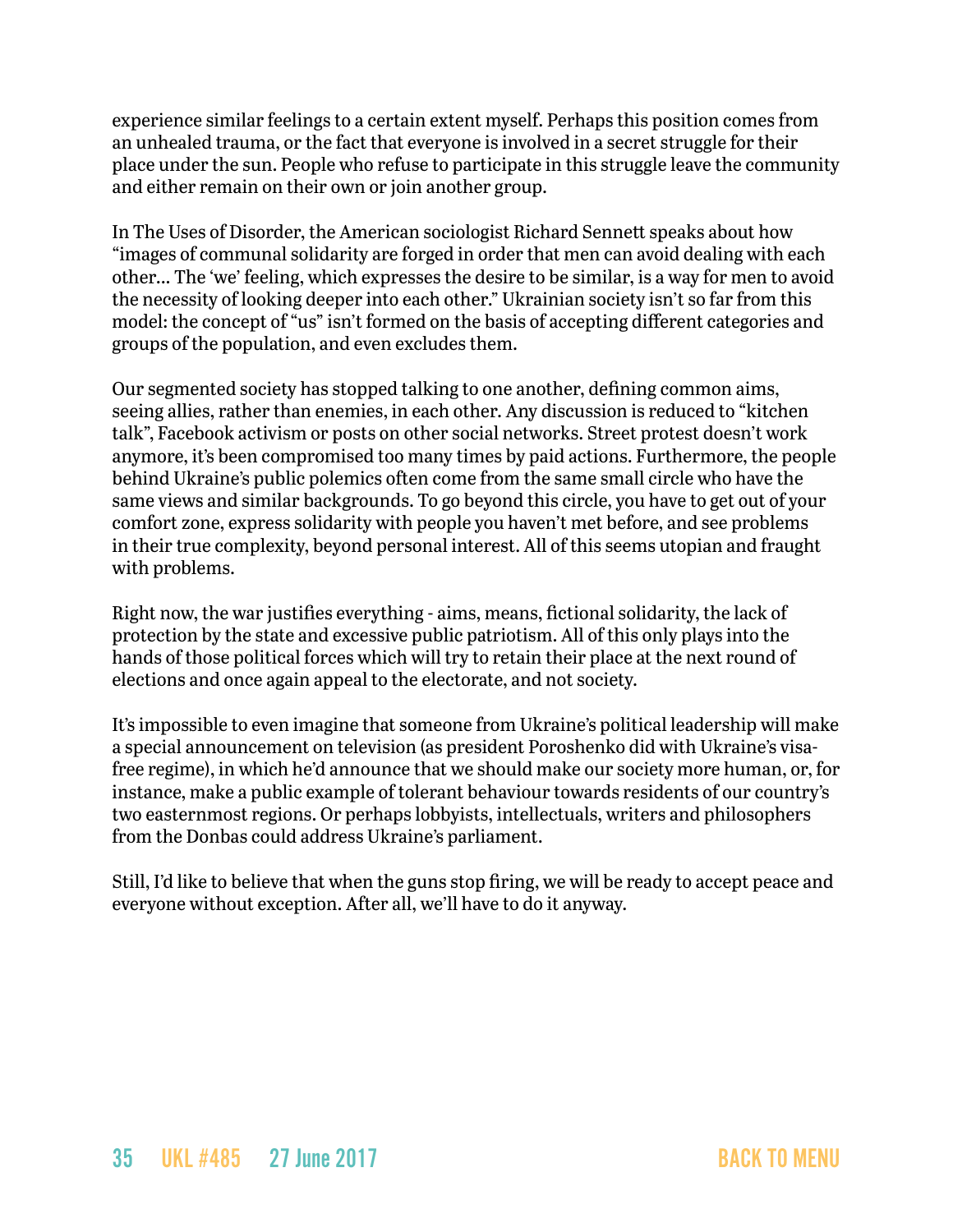## <span id="page-35-0"></span>#12 Ukraine LGBT Community Marches through Kyiv for Gay Pride Parade

- - - - - - - - - - - - - - - - - - - - - - - - - - - - - - - - - - - - - - - - - - - - - - - - - - - - - - - - - - - - - - - - - - - - - - - - - - - - - - - - - by Darko Janjevic Deutsche Welle, 18 June 2017 <http://bit.ly/2rSPsEZ>

*Some 2,500 people have taken part in the "March of Equality" in downtown Kyiv, with the authorities deploying thousands of security forces to ensure safety. A group of ultranationalists attempted to disrupt the event.*

The participants walked through the center of Ukraine's capital, Kyiv, on Sunday, chanting slogans such as "We're different, we're equal!" and "Ukraine for all!" "Finally in our country, we are able to come out for our rights and show that we exist," said one participant, Tetyana. "I feel nervous and happy that I can come out and not fear anything."

British Ambassador Judith Gough attended the event, which she said was held in a "fine party atmosphere."

Authorities cordoned off most of the area and deployed around 5,000 police officers to safeguard the parade, which has often been targeted by extremist groups in the past. Although no violence was reported at the Sunday event, the marchers were forced to change their route slightly as a group of around 100 ultranationalists attempted to block one of the streets.

Officials said they detained six protesters who tried to break through the police line. "I'm convinced that this is wrong. It's a sin and it can destroy our country morally," said Irina, a student, who protested the event.

Threatened 'bloodbath'

The day before the manifestation, ultranationalist group Right Sector had warned that their supporters would ensure the parade ended in a "bloodbath."

In 2014, Ukraine authorities canceled the LGBT march after police refused to ensure its safety. A year later, the gay pride event was organized outside of the city center, but lasted only several minutes before conservative protesters disrupted the event and clashed with the participants.

The first successful parade was held in 2016, with police out in force to protect about 1,500 participants.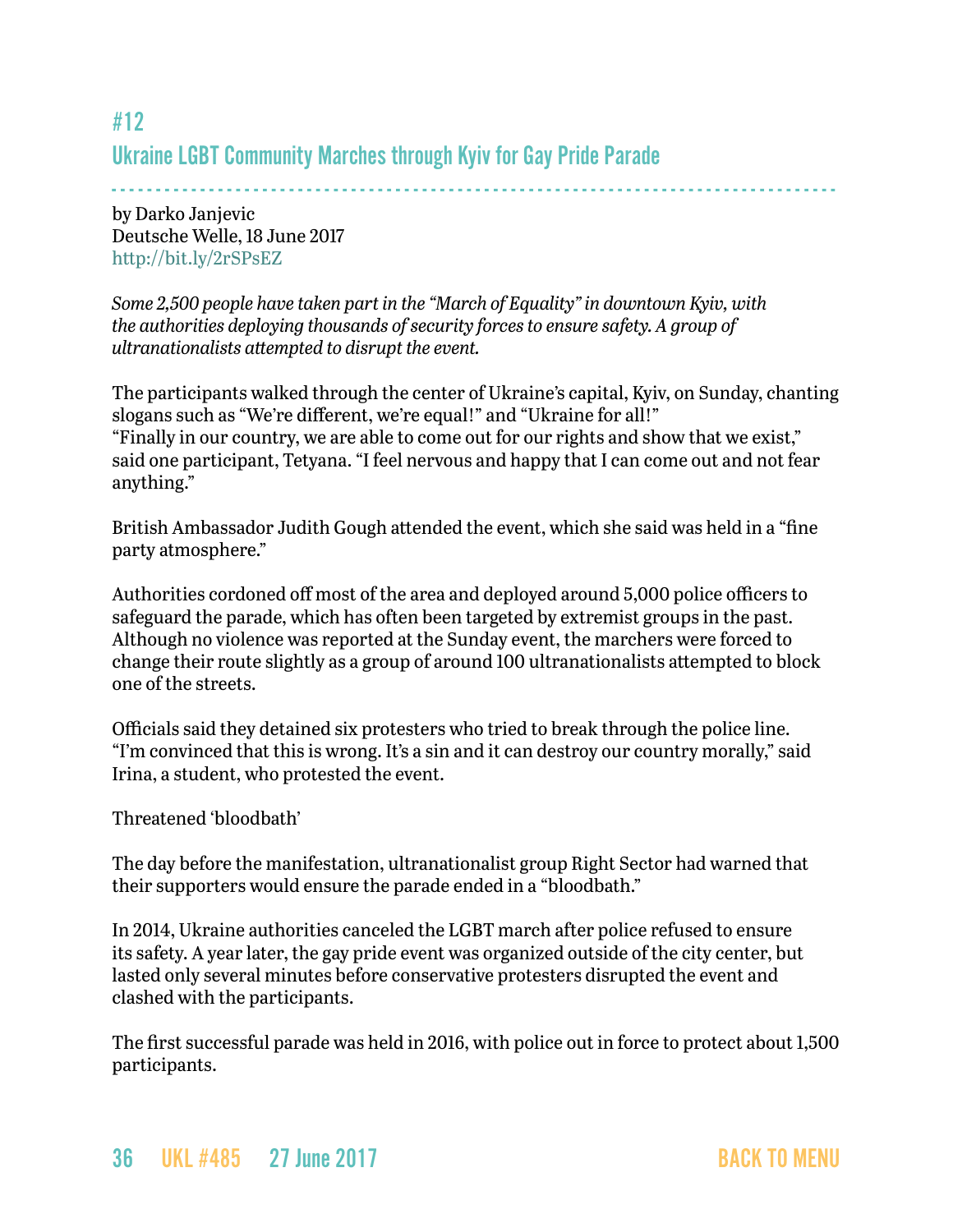# #13 Ukraine's Security Service Plans Laws to Criminalize "Propaganda" and Fight pro-Russian Fifth Column

- - - - - - - - - - - - - - - - - - - - - - - - - - - - - - - - - - - - - - - - - - - - - - - - - - - - - - - - - - - - - - - - - - - - - - - - - - - - - - - - - by Halya Coynash Human Rights in Ukraine, 23 June 2017 <http://bit.ly/2tVzCvw>

Ukraine's Security Service [SBU] has set up a special page on Facebook where citizens can effectively denounce their fellow Ukrainians for lack of patriotism. This is all supposed to be part of civic involvement in drawing up amendments to legislation to ensure liability for those involvement in "hybrid warfare serving the Russian aggressor". Media specialists and rights activists believe that Ukrainian legislation already provides such mechanisms, and that the SBU would be better carrying out its own work on protecting national security, rather than putting forward plans to impose unnecessary restrictions on freedom of speech.

The Head of the SBU, Vasyl Hrytsak, has come out with two statements over the last week or so. The first, on June 15, was a call to "all patriots to share responsibility for the future of Ukraine" and to fight the 'fifth column' which Russia began cultivating, he stresses, long before its open attack on Ukraine.

After assurances of the Security Service's commitment to democratic values and true patriotism, Hrytsak goes on to speak of the alleged need to draw up legislation on criminal liability and the SBU's willingness to take part in this. He says that their aim is "to provide a legal assessment in the Criminal Code of all forms and methods of hybrid warfare. <> In conditions of aggression, it is not only military statutes that are written in blood, but also laws for traitors and accomplices to the aggressor. That is the force of law".

The force of law is in its precision and clarity, making it easy to foresee what actions make a person a traitor or accomplice. So far, there is none.

The media widely reported Hrytsak as proposing criminal liability for propaganda. Once again, what does this mean? When does the manipulative use of material and / or downright lies to create a negative view of the government, Ukraine's 'anti-terrorist operation' (or war effort) in Donbas, or of the country's right to exist become a criminal offence?

Hrytsak also calls for a covenant of "information unity drawn up with Ukrainian journalists for countering the enemy". He calls Russian propaganda a weapon which Russia uses to try to destroy our faith in freedom of speech and democracy. The response, he says, should be "a boycott of all representatives of the fifth column of the Russian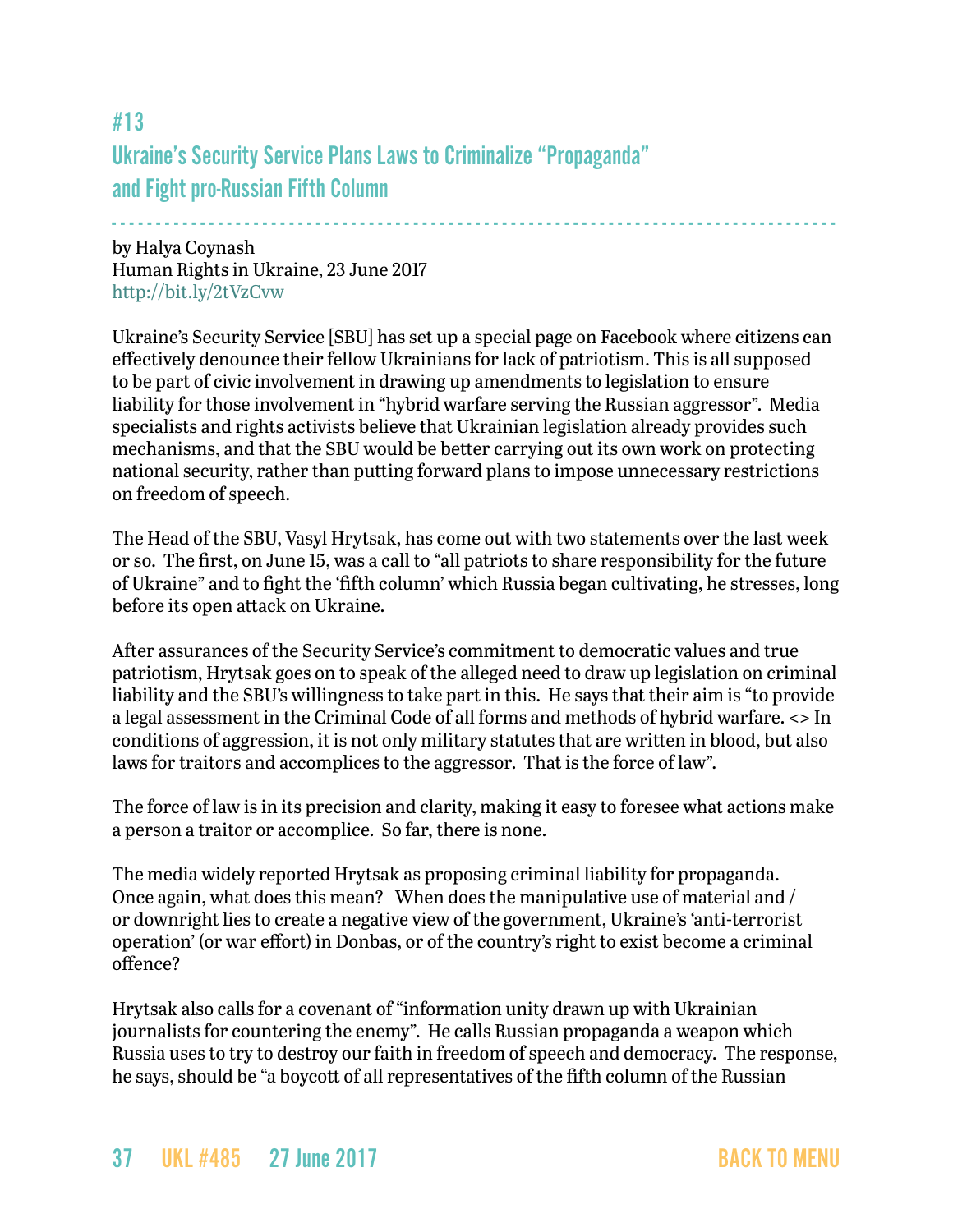Federation in the Ukrainian information realm. They should become persona non-grata, with this, he explains, being "the force of public opinion".

This sounds rather better, though the question also arises of what one does about those unwilling to make such a pact, or to observe it. Would they face ostracism or criminal liability?

A second statement on June 20 was somewhat mellower in its tone. Hrytsak is initiating "the creation of a public platform for joint transparent discussion on countering Russian information aggression". He invites specialists, lawyers, journalists and civic activists to take part in "dialogue and cooperation on safeguarding Ukraine's national security".

This would, however, still result in the same: legislation on all forms and methods of hybrid warfare, and criminal liability for those individuals and legal entities "who knowingly take part in it, serving the interests of the Russian aggressor".

"Each patriot of Ukraine can leave their proposals regarding the list of actions posing a threat to Ukraine's national interests and demanding legal response on the Facebook page here or send them to [platformazminsbu@gmail.com](mailto:platformazminsbu@gmail.com).

After processing these proposals, Hrytsak says, and taking into account both SBU experience and "leading law practice of EU countries and the USA on countering hybrid warfare", the SBU will initiate public discussion on the proposed amendments to legislation.

Olha Chervakova, Deputy Chair of the parliamentary committee on freedom of speech, told Radio Svoboda that she believes a draft law with amendments to legislation on information security is needed, as are any efforts on countering Russian aggression. She has no problem with the involvement in this of the SBU, since it is they who can provide information about people who pose an immediate danger. She does, however, think that a working group must be drawn up.

Dmytro Zolotukhin, Deputy Minister of Information Policy, says that most prosecutions for public calls on the social network VKontakte to overthrow the constitutional order have resulted in suspended sentences. He notes that law enforcement bodies have "a certain deficit of norms which can be applied, however for a democratic country that is absolutely normal. It is abnormal that we are building a democratic state in conditions of effective war".

Tetyana Popova, a media lawyer, believes that the first statement from the SBU "startled international journalist organizations" and that the second has made a move towards meeting civic concerns. Whether that is at declaration, or comes to something, remains to be seen. She does not believe that anybody, including the SBU, should interfere with freedom of speech.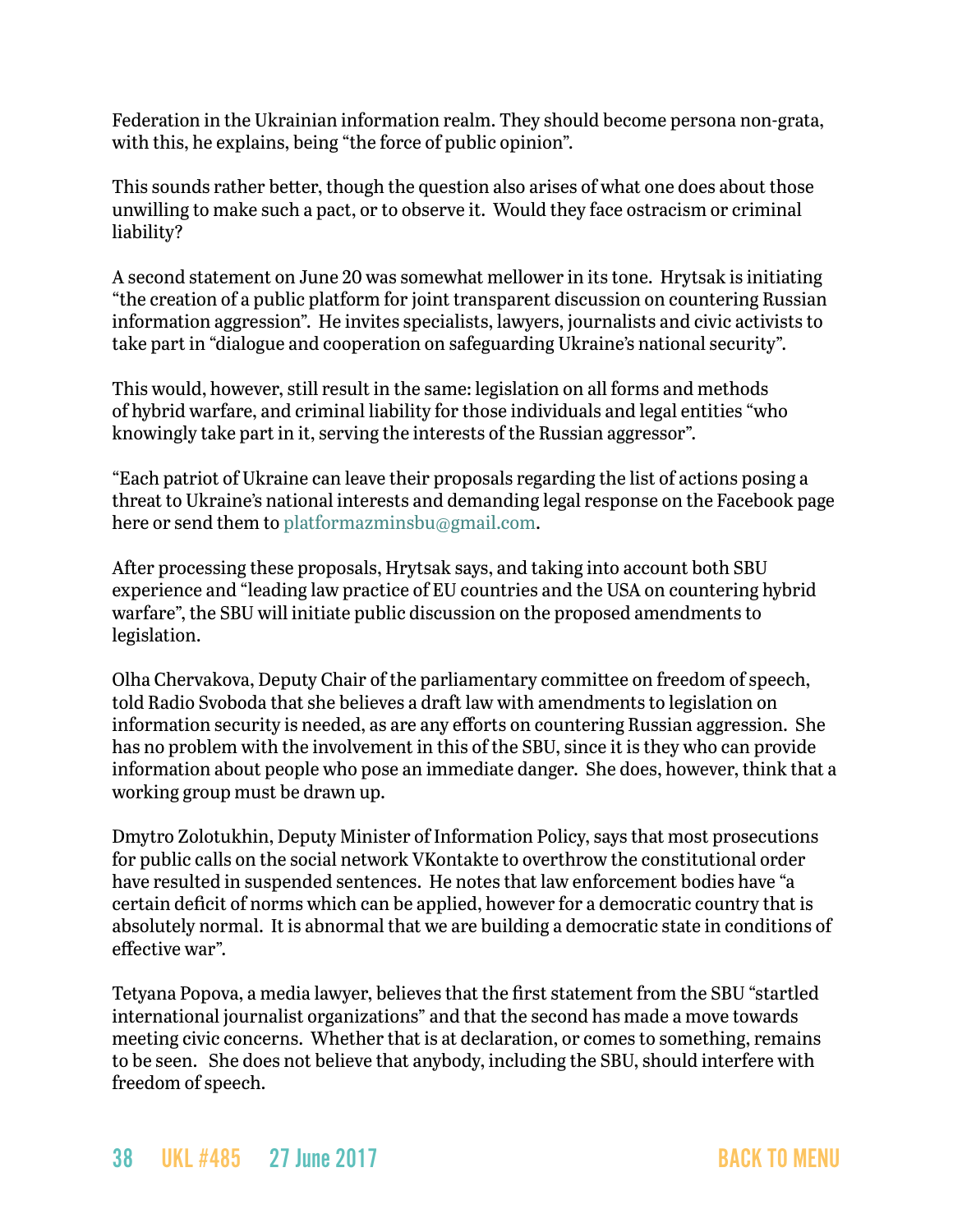The Director of the Institute for Mass Information is even more blunt. Oksana Romanyuk sees no need for such a move since there are sufficient laws in the information sphere.

"I think that the SBU should spend a bit more time on its own tasks and not encroach upon regulation of the flow of information". She believes that the situation in Ukraine both with legislation, and with self-regulating bodies is OK as it is. Her position was shared by Mykhailo Chaplyha from the Office of the Human Rights Ombudsperson.

Although the first question must relate to how genuine the calls for public debate are, this is an emotive subject on which views are very strongly divided, as was seen over the recent blocking of Russian-based social media. The SBU's recent history in this field and especially its most prominent prosecution, that of Ruslan Kotsaba, have not inspired confidence. While Kotsaba's views and his willingness to spread a highly distorted picture on Russian media are repugnant to most of us, the SBU's continuing attempt to call this treason aroused concern in Ukraine and prompted Amnesty International to declare Kotsaba a prisoner of conscience.

Perhaps the above-mentioned deficit of norms is partly to blame for obviously flawed prosecutions like that of Kotsaba. For the moment, statements full of emotive rhetoric and short on specifics and legal clarity do not necessarily inspire confidence.

## <span id="page-38-0"></span>#14

### New Book

- - - - - - - - - - - - - - - - - - - - - - - - - - - - - - - - - - - - - - - - - - - - - - - - - - - - - - - - - - - - - - - - - - - - - - - - - - - - - - - - - - *Ukrainian Migration to the European Union Lessons for Migrations Studies* Olena Fedyuk and Marta Kindler, editors Springer Open, IMISCOE Research Series December 2016 Free Download: <http://bit.ly/2sYikhg>

This edit volume provides researchers, policy makers and policy scholars, as well as students, with a comprehensive overview of the migration of Ukrainian nationals to the EU. The research on this topic has been steadily growing in the last decades in a variety of disciplines but so far has not been brought together or thoroughly connected. The chapters in this volume map out existing research and contextualize and historicize migration from Ukraine against a string of crises experienced by Ukraine and the region in the last three decades, from the dissolution of the USSR to changes in the EU borders to the failed economic reforms in independent Ukraine.

The book engages in an impressive overview of major publications available in a variety of disciplines and in several languages, among others Russian, Ukrainian and English. It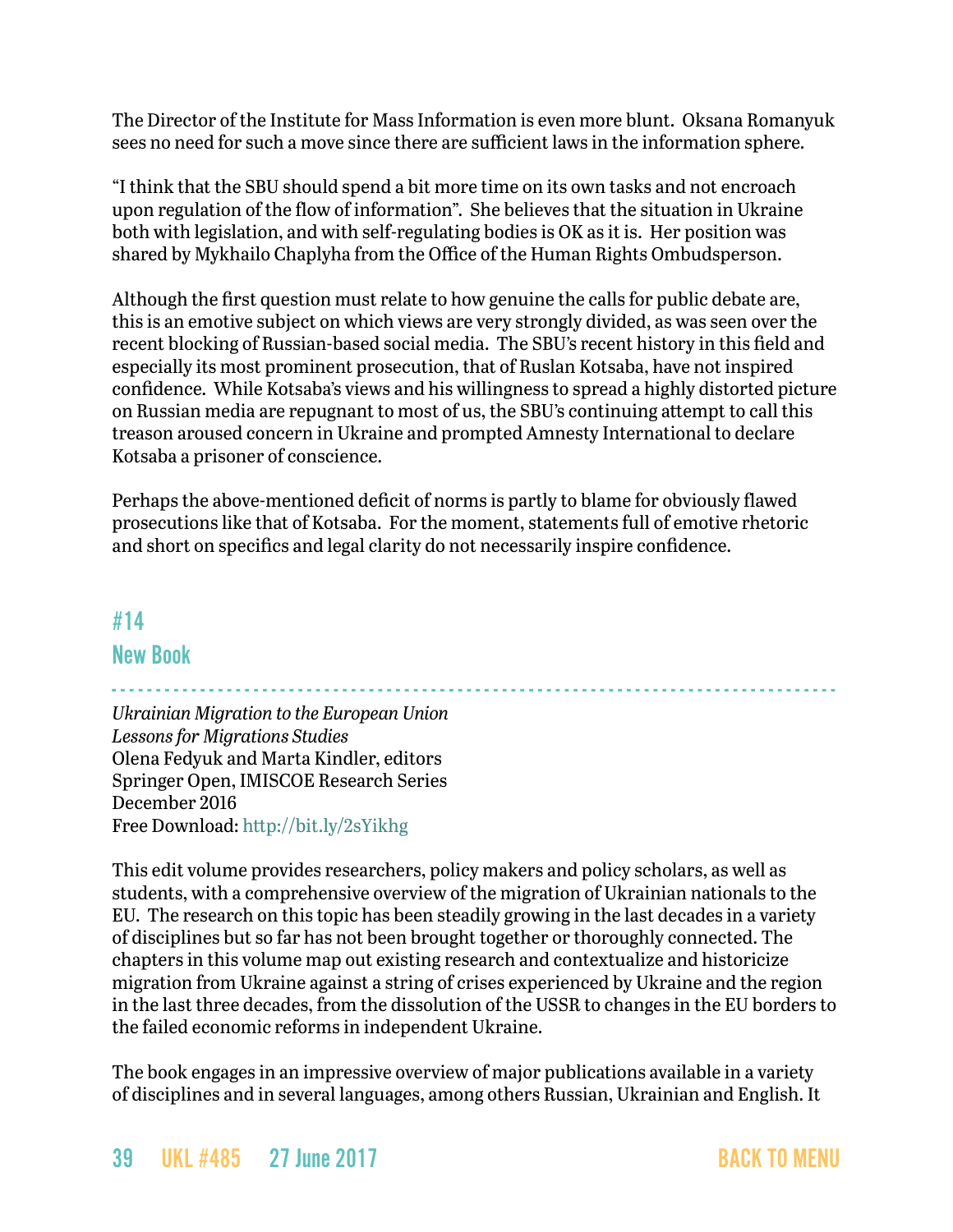presents readers with a critical analysis of these authoritative sources linking historic and contemporary texts in order to establish longitudinal perspective on and continuity of the migratory trends and practices. Coverage brings together spatial, temporal, and geopolitical perspectives, offering expert analysis in such areas as economics, immigration policies, history, gender, and migration studies.

The contributions to this book aim to engage in a critical dialogue with existing knowledge; although each chapter in our volume confirms the proliferation of research about Ukrainian migration in a number of disciplines, this research has been highly unsystematic, patchy and often politicized. There is a vast discrepancy in methodologies, data sets that are not comparable and an absence of longitudinal approach. This volume seeks to map out existing research in a variety of disciplines, analyzing its proliferation in certain areas and entering into a constructive debate with the literature as to the development of the research trajectories, the politics of knowledge production and need for further studies.

#### **Table of Contents**

1 Migration of Ukrainians to the European Union: Background and Key Issues Olena Fedyuk and Marta Kindler

PART I Continuities and Changes in Ukrainian Migration: An Analytical Review of Literature

- 2 Ukrainian Migration Research before and since 1991 Bastian Vollmer and Olena Malynovska
- 3 Economic Aspects of Ukrainian Migration Olga Kupets
- 4 Regulating Movement of the Very Mobile: Selected Legal and Policy Aspects of Ukrainian Migration Monika Szulecka
- 5 The Gender Perspective in Ukrainian Migration Olena Fedyuk
- 6 The Temporary Nature of Ukrainian Migration: Definitions, Determinants and Consequences Agata Górny and Marta Kindler

PART II Ukrainian Migration to Selected EU Countries: Facts, Figures and the State of Literature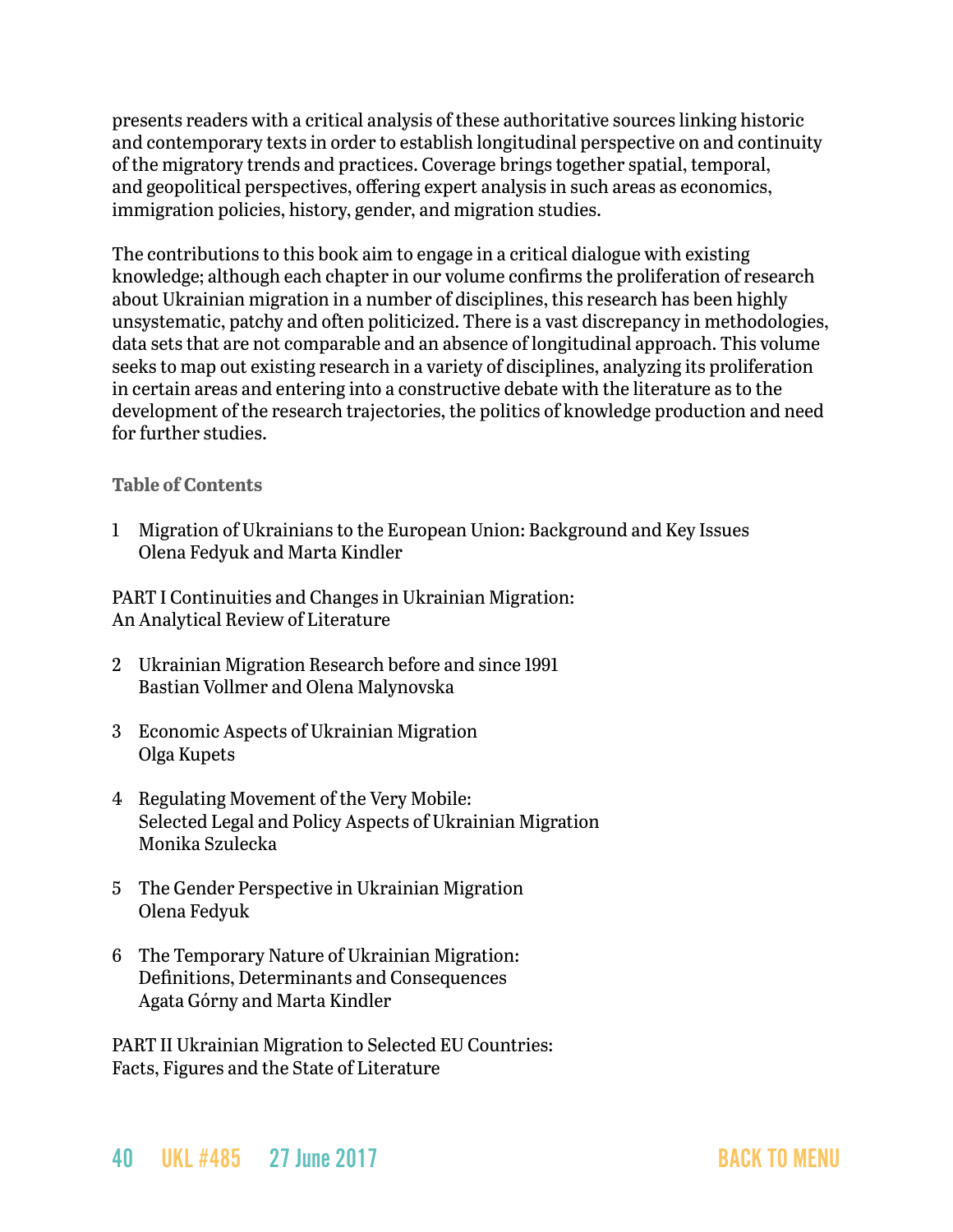- 7 Ukrainian Migration to Poland: A "Local" Mobility? Zuzanna Brunarska, Marta Kindler, Monika Szulecka, and Sabina Toruńczyk-Ruiz
- 8 Ukrainians in the Czech Republic: On the Pathway from Temporary Foreign Workers to One of the Largest Minority Groups Yana Leontiyeva
- 9 Ukrainian Migration to Greece: From Irregular Work to Settlement, Family Reunification and Return Marina Nikolova and Michaela Maroufof
- 10 Migration of Ukrainian Nationals to Italy: Women on the Move Francesca Alice Vianello
- 11 Migration of Ukrainian Nationals to Portugal: The Visibility of a New Migration Landscape Maria Lucinda Fonseca and Sónia Pereira
- 12 Research on Ukrainian Migration to Spain: Moving Beyond the Exploratory Approach Renáta Hosnedlová, Mikołaj Stanek, and Elisa Brey
- 13 Theorizing the Ukrainian Case: Pushing the Boundaries of Migration Studies through a Europe–US Comparison Cinzia D. Solari

## <span id="page-40-0"></span>#15

#### New Book

- - - - - - - - - - - - - - - - - - - - - - - - - - - - - - - - - - - - - - - - - - - - - - - - - - - - - - - - - - - - - - - - - - - - - - - - - - - - - - - - - -

*Bahatovymirna suchasnist' Sotsial'ne vkliuchennia v otsintsi suspil'noho rozvitku* Yuriy Savelyev Kyïv: VPTs "Kyïvs'kyï universitet", 2017 Free download:<https://goo.gl/DwQY24>

The book aims at assessment of level of development and prospects of modernization in European societies within perspective of the capability approach (Sen, 1999), social quality model (Beck, 2001; van der Maesen, Walker, 2005) and emancipative values model of modernization (Inglehart, Welzel, 2005, 2010). It is suggested that more accurate assessment can be achieved via comparative analysis of sociocultural dimensions of modernization one of which is social inclusion.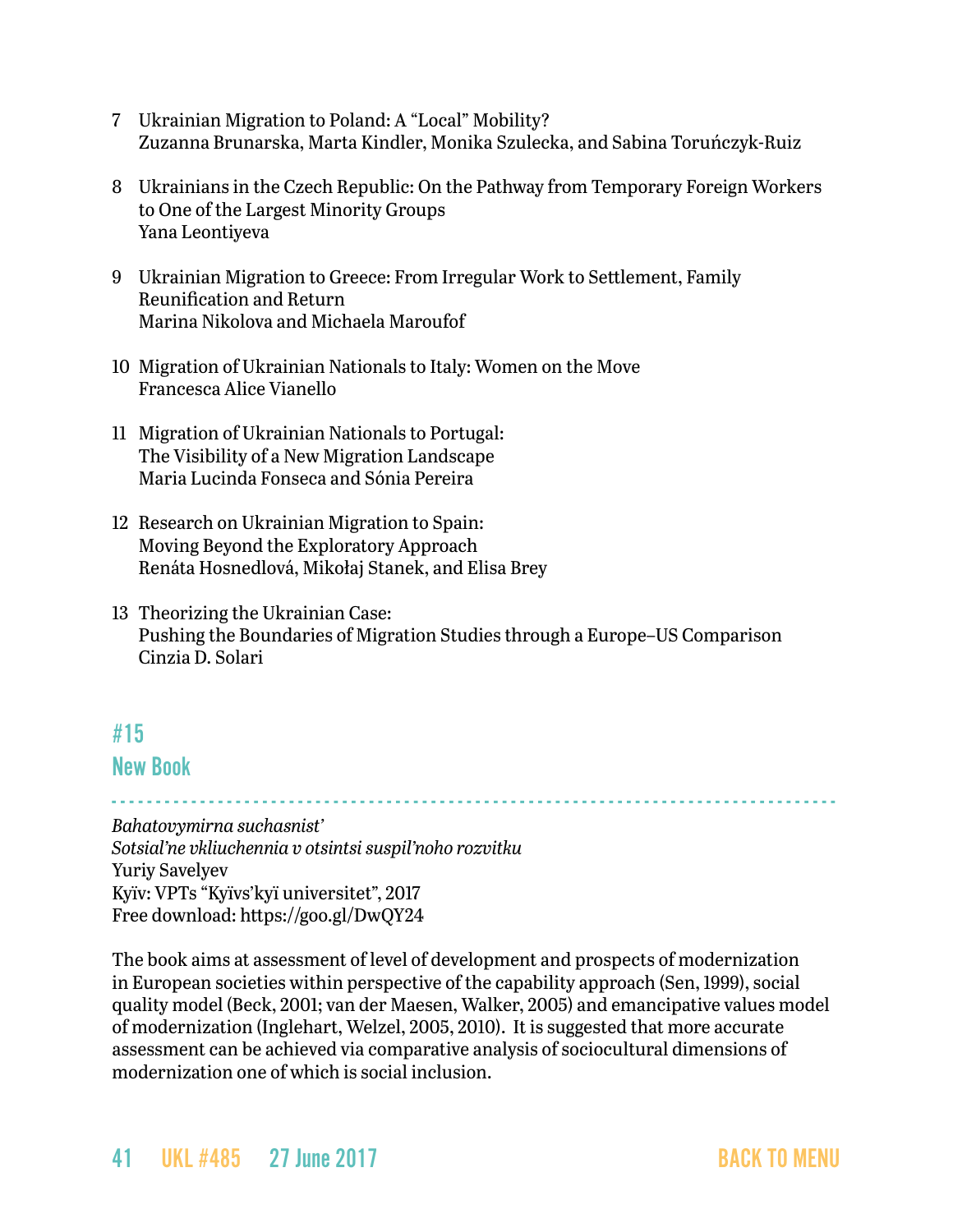The first chapter provides thorough examination of sociological discourse of modern society and modernization. Five leading segments of the discourse are identified and a manifold perspective on existing theories of modernity is elaborated. The novelty of the proposed analysis, which is rooted in J.C.Alexander's and W.Zapf's studies, is a focus on profound similitude of different theories of modernity and possibility of simultaneous application of distinct explanatory platforms. Such an application significantly differs from existing traditional vision of sociological discourse of modernity and modernization as subsequent change of theoretical approaches or dramatic competition of alternative research programs. Suggested analysis allows identifying various dimensions of modernity that overall constitute a whole picture of modern society. The chapter also reveals the limitations and contradictions of current theoretical interpretations of development of society, social evolution, modernization and social change. Differences in understanding of essence of development and evolution in contemporary science and sociology are demonstrated.

Longer abstract: <http://bit.ly/2seDnyY>

# <span id="page-41-0"></span>#16 CFUS Scholarly Publications Support Program

The Canadian Foundation for Ukrainian Studies is pleased to announce the CFUS Scholarly Publications Support Program for 2017. The terms of reference are online at <http://bit.ly/2rZnQi4>.We are kindly asking you to post and share this information with your scholars/authors who may qualify and benefit from this support. Should you or they have any questions, please do not hesitate to contact me.

- - - - - - - - - - - - - - - - - - - - - - - - - - - - - - - - - - - - - - - - - - - - - - - - - - - - - - - - - - - - - - - - - - - - - - - - - - - - - - - - - -

Best regards, Natalka Zyla Executive Administrator

**CFUS** 620 Spadina Avenue Toronto, ON M5S 2H4 Canada

416.766.9630 [admin@cfus.ca](mailto:admin@cfus.ca)

**Purpose**

To provide financial assistance for the publication of scholarly works in the field of Ukrainian studies by Canadian academic presses.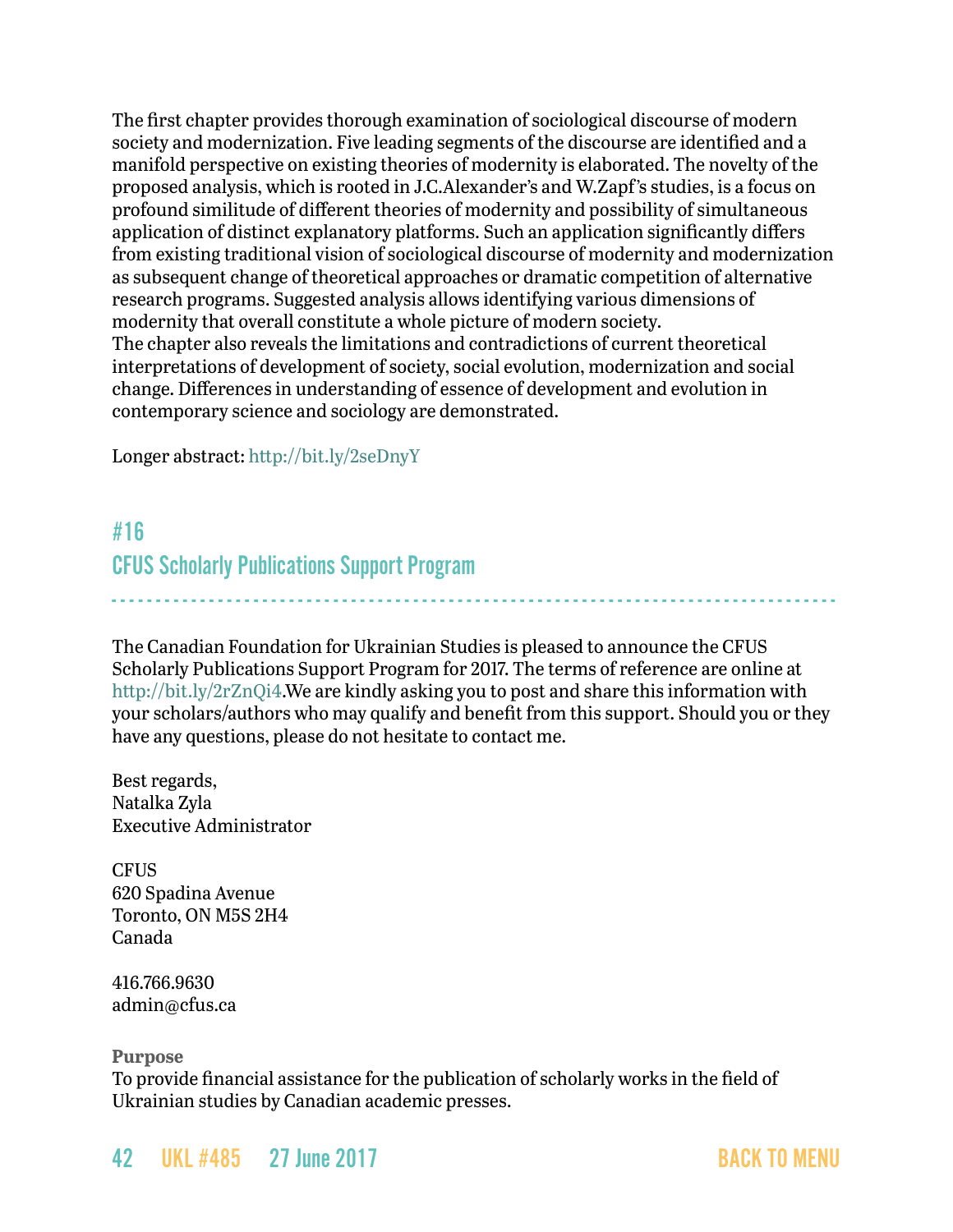**Amount**

The program provides support annually, up to a maximum of \$6,500 or half the cost of publication, whichever is less. Approved grants are issued directly to the publisher and not to the author/originator of the work.

**Types of publications supported**

The Program supports primarily original works in the field of Ukrainian studies to be published by Canadian academic presses.

Preference is given to works that have secured co-funding arrangements.

What MAY be considered: support for the publication of translations, new postsecondary textbooks, or reprints of works of exceptional scholarly value and need

**What will NOT be considered:**

- periodicals
- belletristic works
- works already in print at the time of application

**Evaluation criteria**

- Works will be evaluated for their:
- scholarly excellence
- originality by way of advancing the field of knowledge
- usefulness and relevance to scholars and students in the field

**Priority will be given to:**

- works in English or French
- works of potential use and interest to a broader rather than limited readership

• works dealing with the history, culture, society and heritage of Ukraine and Ukrainians generally

**Who may apply**

• Any scholar whose original work in the field of Ukrainian studies is to be published by a Canadian academic press

• Preference is given to scholars affiliated with Canadian postsecondary institutions.

**Application requirements**

Applications must be submitted by the author/originator of the work in question and include the following:

- (a) a cover letter from the author/originator of the work in question
- (b) a letter from the intended publisher that:
- confirms its intent to publish the book and provides an anticipated date of publication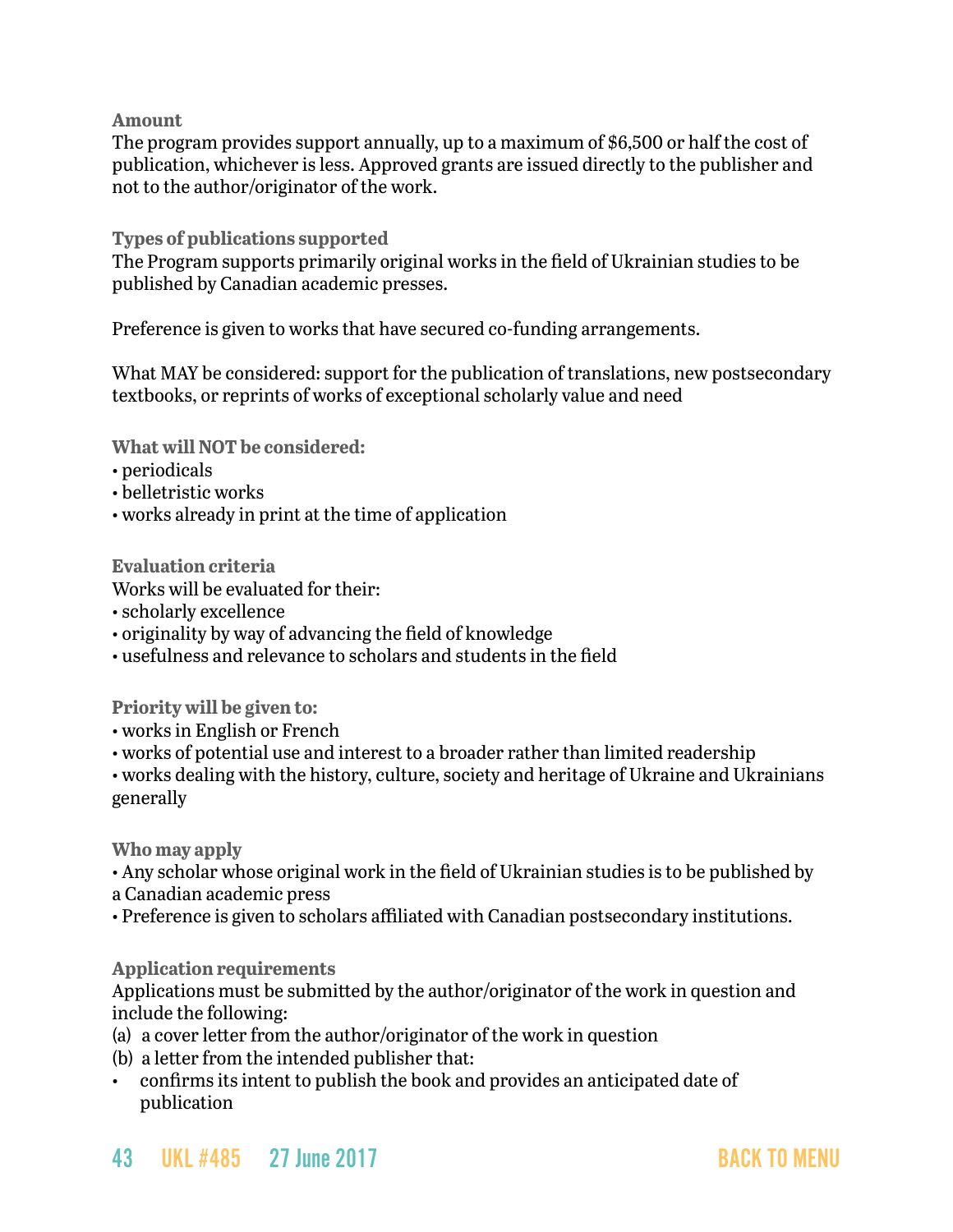- confirms that the manuscript has been reviewed independently by recognized authorities in the field and has been recommended by them for publication
- includes complete copies of these reviews; actual names of reviewers may be withheld if they were promised anonymity
- includes author's response to each of the expert/peer reviews
- (c) an estimate of the total cost of publication, including a budget breakdown
- (d) a statement detailing the financial contribution to be made by the publisher and other funding agencies (if any) towards the total cost of publication
- (e) a letter or letters from funding agencies (if these are known) stating dollar commitment to the project
- (f) anticipated specifications (number of pages, press run) of the finished work and its anticipated date of publication
- (g) a copy of the manuscript's "preliminary material" -- the preface, introduction and table of contents)

The application must include each of the above items (a) through (g); otherwise, the application will be considered incomplete.

The entire submission must be submitted electronically (in PDF format) to [admin@cfus.](mailto:admin@cfus.ca) [ca](mailto:admin@cfus.ca) to the attention of the CFUS Scholarly Publications Program. The application deadline is OCTOBER 1. Late submissions will not be considered.

For further information, please email admin@cfus.ca or telephone 416-766-9630.

#### **Credits**

A book that receives the foundation's financial support must carry acknowledgment of that support (including the foundation's logo) in a customary manner and place in the book.The publisher shall provide CFUS with three (3) complimentary copies of the publication.

#### **Decision**

Decisions regarding applications under this program rest with the foundation's Executive Committee and are final once made.

All submissions (including supporting documentation) are destroyed three months after the announcement of the final decision. No materials are returned to applicants or kept by the foundation.

The foundation reserves the right not to award any grant in years when no submission is deemed worthy of support by the foundation's review committee.